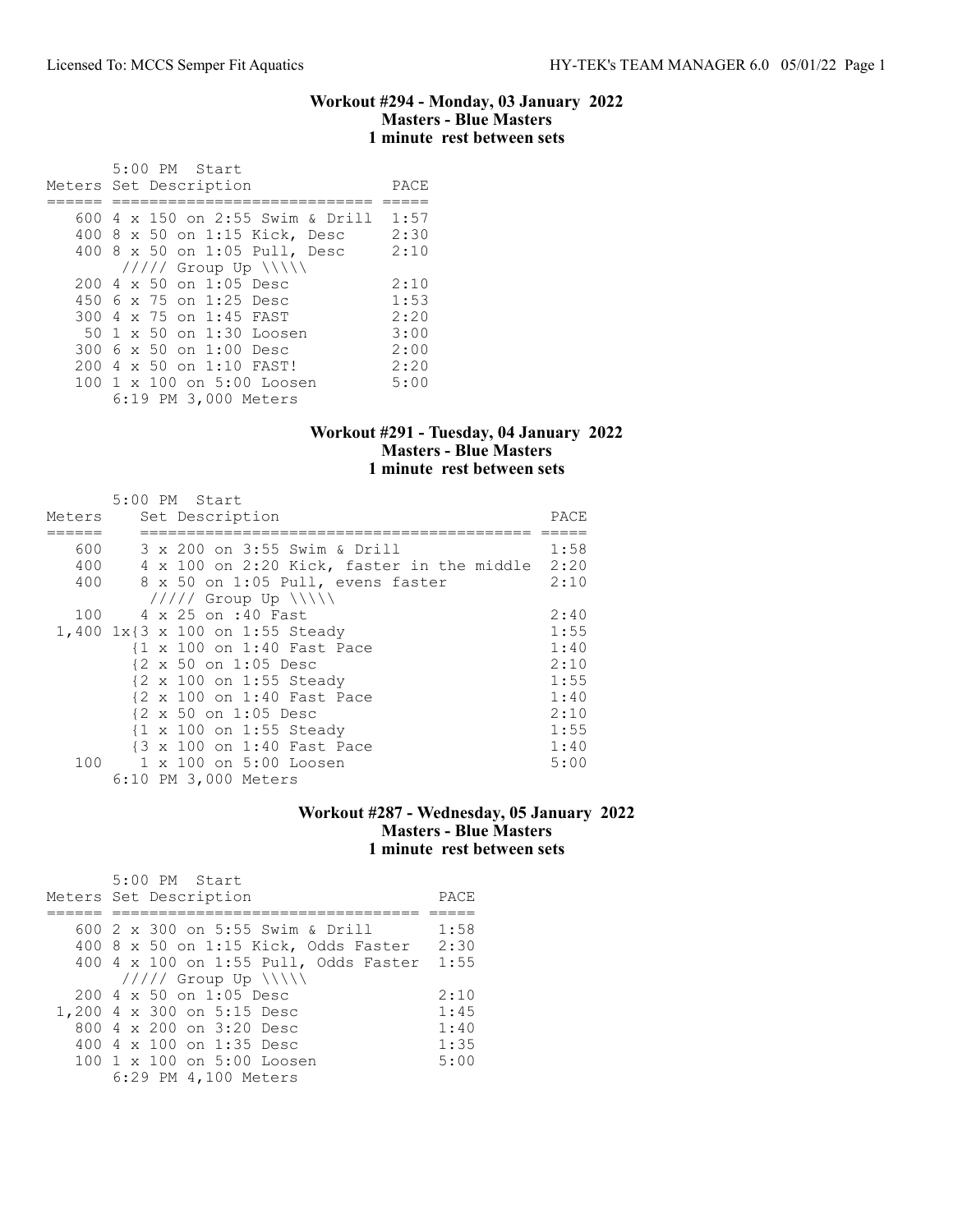### Workout #284 - Thursday, 06 January 2022 Masters - Blue Masters 1 minute rest between sets

|        | 5:00 PM Start                             |      |
|--------|-------------------------------------------|------|
| Meters | Set Description                           | PACE |
|        |                                           |      |
| 600    | 6 x 100 on 1:55 Swim & Drill              | 1:55 |
| 400    | 4 x 100 on 2:15 Kick, As desired 2:15     |      |
| 400    | $4 \times 100$ on $1:55$ Pull, As desired | 1:55 |
|        | $11111$ Group Up $\ \ $                   |      |
| 100    | 4 x 25 on :40 Fast                        | 2:40 |
|        | 1,500 2x{2 x 75 on 1:50 Fast              | 2:27 |
|        | {2 x 75 on 1:40 Fast                      | 2:13 |
|        | {2 x 75 on 1:30 Fast                      | 2:00 |
|        | {2 x 75 on 1:20 Fast                      | 1:47 |
|        | {2 x 75 on 1:10 Fast                      | 1:33 |
| 100    | 1 x 100 on 5:00 Loosen                    | 5:00 |
|        | 6:12 PM 3,100 Meters                      |      |

### Workout #279 - Monday, 10 January 2022 Masters - Blue Masters 1 minute rest between sets

| 5:00 PM Start                                                            |      |
|--------------------------------------------------------------------------|------|
| Meters Set Description                                                   | PACE |
|                                                                          |      |
| 600 6 x 100 on 2:00 Mix Swim and Drill 2:00                              |      |
| 400 4 x 100 on 2:15 Kick                                                 | 2:15 |
| 400 $8 \times 50$ on 1:05 Pull                                           | 2:10 |
| $\sim$ $\sim$ $\sim$ $\sim$ qroup up! $\sim$ $\sim$ $\sim$ $\sim$ $\sim$ |      |
| 100 4 x 25 on :40 Fast!                                                  | 2:40 |
| 600 6 x 100 on 1:50 Steady                                               | 1:50 |
| 100 2 x 50 on 1:00 Best effort!                                          | 2:00 |
| 100 1 x 100 on 2:00 Easy                                                 | 2:00 |
| 600 6 x 100 on 1:45 Desc                                                 | 1:45 |
| 100 1 x 100 on 2:00 Best Effort!                                         | 2:00 |
| 100 1 x 100 on 5:00 Cool Down                                            | 5:00 |
| 6:15 PM 3,100 Meters                                                     |      |

# Workout #277 - Tuesday, 11 January 2022 Masters - Blue Masters 1 minute rest between sets

|        |  | 5:00 PM Start                                                            |      |
|--------|--|--------------------------------------------------------------------------|------|
| Meters |  | Set Description                                                          | PACE |
|        |  |                                                                          |      |
| 600    |  | 4 x 150 on 2:50 Mix Swim and Drill                                       | 1:53 |
| 400    |  | 8 x 50 on 1:15 Kick                                                      | 2:30 |
| 400    |  | 4 x 100 on 1:50 Pull                                                     | 1:50 |
|        |  | $\sim$ $\sim$ $\sim$ $\sim$ qroup up! $\sim$ $\sim$ $\sim$ $\sim$ $\sim$ |      |
|        |  | 100 4 x 25 on :40 Fast!                                                  | 2:40 |
|        |  | 1,500 2x{3 x 50 on 1:00 Desc                                             | 2:00 |
|        |  | {4 x 150 on 2:35 last 50 very fast!                                      | 1:43 |
| 100    |  | 1 x 100 on 5:00 Cool Down                                                | 5:00 |
|        |  | 6:10 PM 3,100 Meters                                                     |      |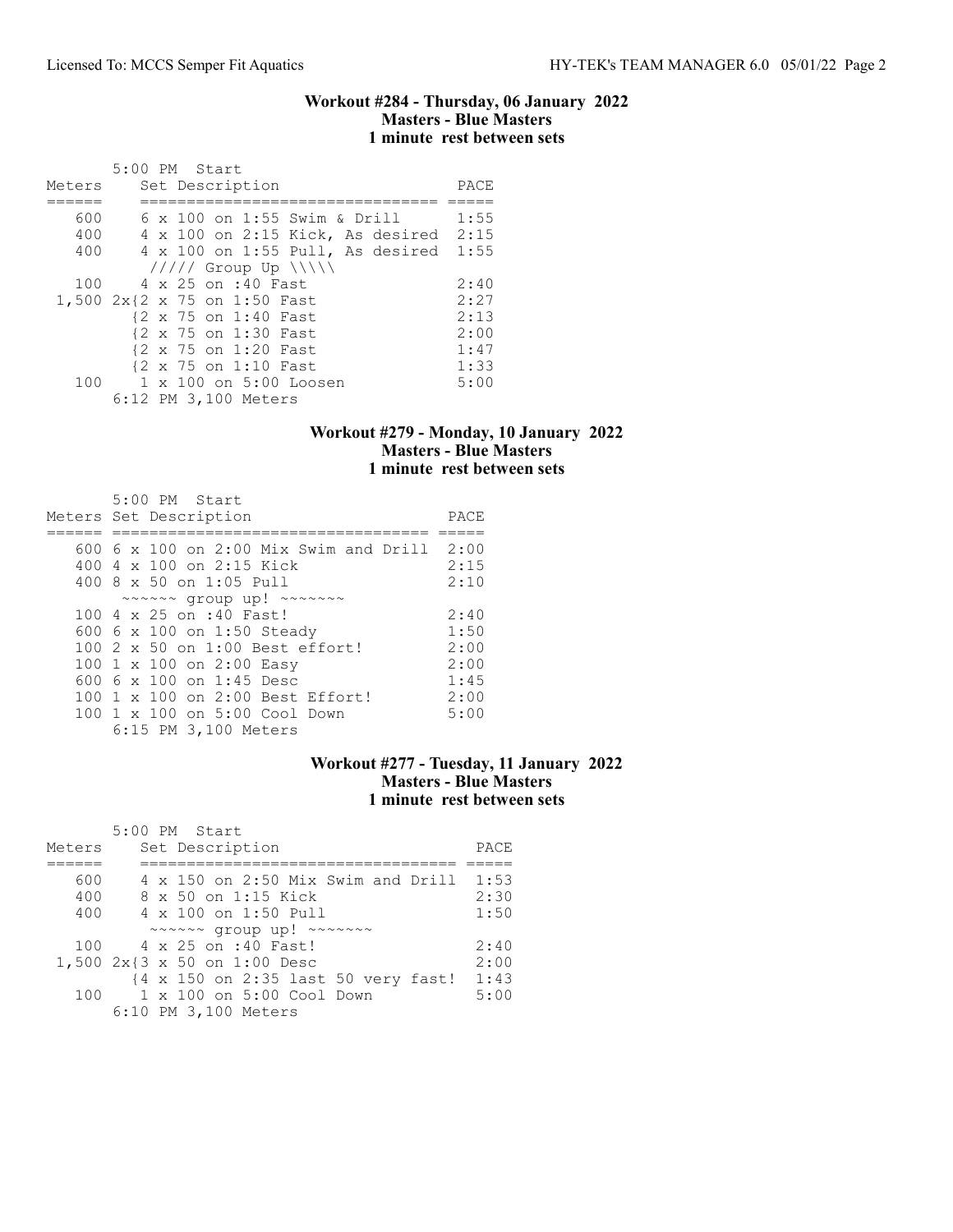### Workout #273 - Wednesday, 12 January 2022 Masters - Blue Masters 1 minute rest between sets

| 5:00 PM Start                                    |      |
|--------------------------------------------------|------|
| Meters Set Description                           | PACE |
|                                                  |      |
| $600$ 3 x 200 on 3:50 Mix Swim and Drill         | 1:55 |
| 400 4 x 100 on 2:00 Kick                         | 2:00 |
| 400 8 x 50 on 1:15 Pull                          | 2:30 |
| $+=+=+=+=$ qroup up! $+=+=+=+$                   |      |
| $200 \text{ } 4 \text{ } \times 50$ on 1:05 Desc | 2:10 |
| 500 1 x 500 on 8:45 Strong and Steady            | 1:45 |
| 500 5 x 100 on 1:45 Desc                         | 1:45 |
| 500 $1 \times 500$ on 8:15 Strong and Steady     | 1:39 |
| 500 $2 \times 250$ on 4:10 build each            | 1:40 |
| 500 1 x 500 on 8:10 Strong and Steady again      | 1:38 |
| 100 1 x 100 on 5:00 Cool Down                    | 5:00 |
| 6:34 PM 4,200 Meters                             |      |

### Workout #267 - Thursday, 13 January 2022 Masters - Blue Masters 1 minute rest between sets

|        |  | 5:00 PM Start                           |      |
|--------|--|-----------------------------------------|------|
| Meters |  | Set Description                         | PACE |
|        |  |                                         |      |
| 600    |  | $2 \times 300$ on 5:45 Swim & Drill Mix | 1:55 |
| 400    |  | 8 x 50 on 1:15 Kick, as desired         | 2:30 |
| 400    |  | 4 x 100 on 1:55 Pull, build             | 1:55 |
|        |  | ***** Group Up ******                   |      |
| 100    |  | 4 x 25 on :40 Fast                      | 2:40 |
|        |  | 1,600 2x{4 x 50 on 1:05 Loosen          | 2:10 |
|        |  | {2 x 100 on 1:45 Desc                   | 1:45 |
|        |  | {2 x 200 on 3:30 Strong and Steady      | 1:45 |
|        |  | 100 1 x 100 on 5:00 Loosen              | 5:00 |
|        |  | 6:13 PM 3,200 Meters                    |      |

## Workout #265 - Monday, 17 January 2022 Masters - Blue Masters 1 minute rest between sets

| $5:00$ PM Start                                         |      |
|---------------------------------------------------------|------|
| Meters Set Description                                  | PACE |
|                                                         |      |
| 500 1 x 500 on 9:00 Mix swim & Drill                    | 1:48 |
| 500 1 x 500 on 9:00 Pull, mix speeds                    | 1:48 |
| 400 4 x 100 on 2:20 Kick, mix in a fast 25 on each 2:20 |      |
| ***** Group Up ******                                   |      |
| 100 4 x 25 on :40 Speedy!                               | 2:40 |
| 400 8 x 50 on 1:05 Desc 1-4, 5-8                        | 2:10 |
| 200 1 x 200 on 4:00 Loosen, Get Ready                   | 2:00 |
| 600 6 x 100 on 3:00 Test Yourself!!                     | 3:00 |
| 300 1 x 300 on 6:00 Cool down                           | 2:00 |
| 6:15 PM 3,000 Meters                                    |      |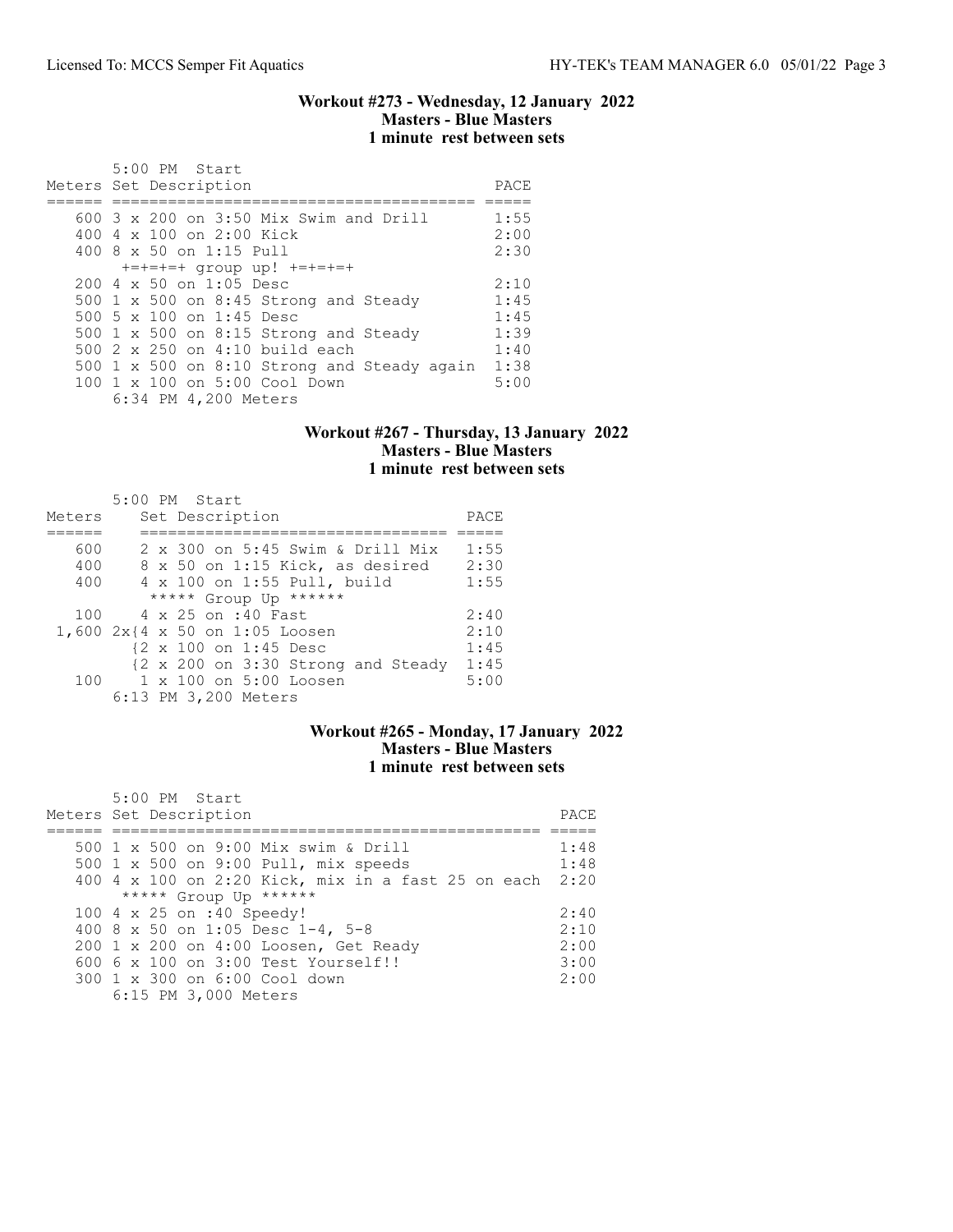#### Workout #260 - Tuesday, 18 January 2022 Masters - Blue Masters 1 minute rest between sets

|        | 5:00 PM Start                         |      |
|--------|---------------------------------------|------|
| Meters | Set Description                       | PACE |
|        |                                       |      |
| 600    | 6 x 100 on 1:55 Swim & Drill Mix 1:55 |      |
| 400    | 8 x 50 on 1:15 Kick, Desc             | 2:30 |
| 400    | 8 x 50 on 1:05 Pull, Build            | 2:10 |
|        | ***** Group Up ******                 |      |
| 200    | 4 x 50 on 1:05 Desc                   | 2:10 |
|        | 1,400 2x{2 x 200 on 3:30 Desc         | 1:45 |
|        | {2 x 100 on 1:45 Desc                 | 1:45 |
|        | {2 x 50 on 1:05 Desc                  | 2:10 |
|        | 100 1 x 100 on 5:00 Loosen            | 5:00 |
|        | 6:12 PM 3,100 Meters                  |      |

### Workout #256 - Wednesday, 19 January 2022 Masters - Blue Masters 1 minute rest between sets

| 5:00 PM Start<br>Meters Set Description                | PACE |
|--------------------------------------------------------|------|
| 600 3 x 200 on 3:55 Swim & Drill Mix                   | 1:58 |
|                                                        |      |
| 400 4 x 100 on 2:15 Kick, Neg Split Efforts            | 2:15 |
| 400 8 x 50 on 1:05 Pull, Desc                          | 2:10 |
| ***** Group Up ******                                  |      |
| $200 \text{ } 4 \text{ } \times 50$ on 1:05 Desc       | 2:10 |
| $1,600$ 4 x 400 on 6:30 Move a faster 200 around       | 1:38 |
| $800\,4 \times 200$ on $3:30$ Move a faster 100 around | 1:45 |
| $100 \t1 x 100$ on $5:00$ Loosen                       | 5:00 |
| 6:26 PM 4,100 Meters                                   |      |

# Workout #252 - Thursday, 20 January 2022 Masters - Blue Masters 1 minute rest between sets

|        | 5:00 PM Start                    |      |
|--------|----------------------------------|------|
| Meters | Set Description                  | PACE |
|        |                                  |      |
| 600    | 4 x 150 on 2:55 Swim & Drill Mix | 1:57 |
| 400    | 8 x 50 on 1:15 Kick, as desired  | 2:30 |
| 400    | 4 x 100 on 1:55 Pull, build      | 1:55 |
|        | ***** Group Up ******            |      |
|        | 100 4 x 25 on :40 Fast           | 2:40 |
|        | 1,400 4x{1 x 50 on 1:30 Loosen   | 3:00 |
|        | {3 x 100 on 1:40 Fast            | 1:40 |
| 100    | 1 x 100 on 5:00 Loosen           | 5:00 |
|        | 6:09 PM 3,000 Meters             |      |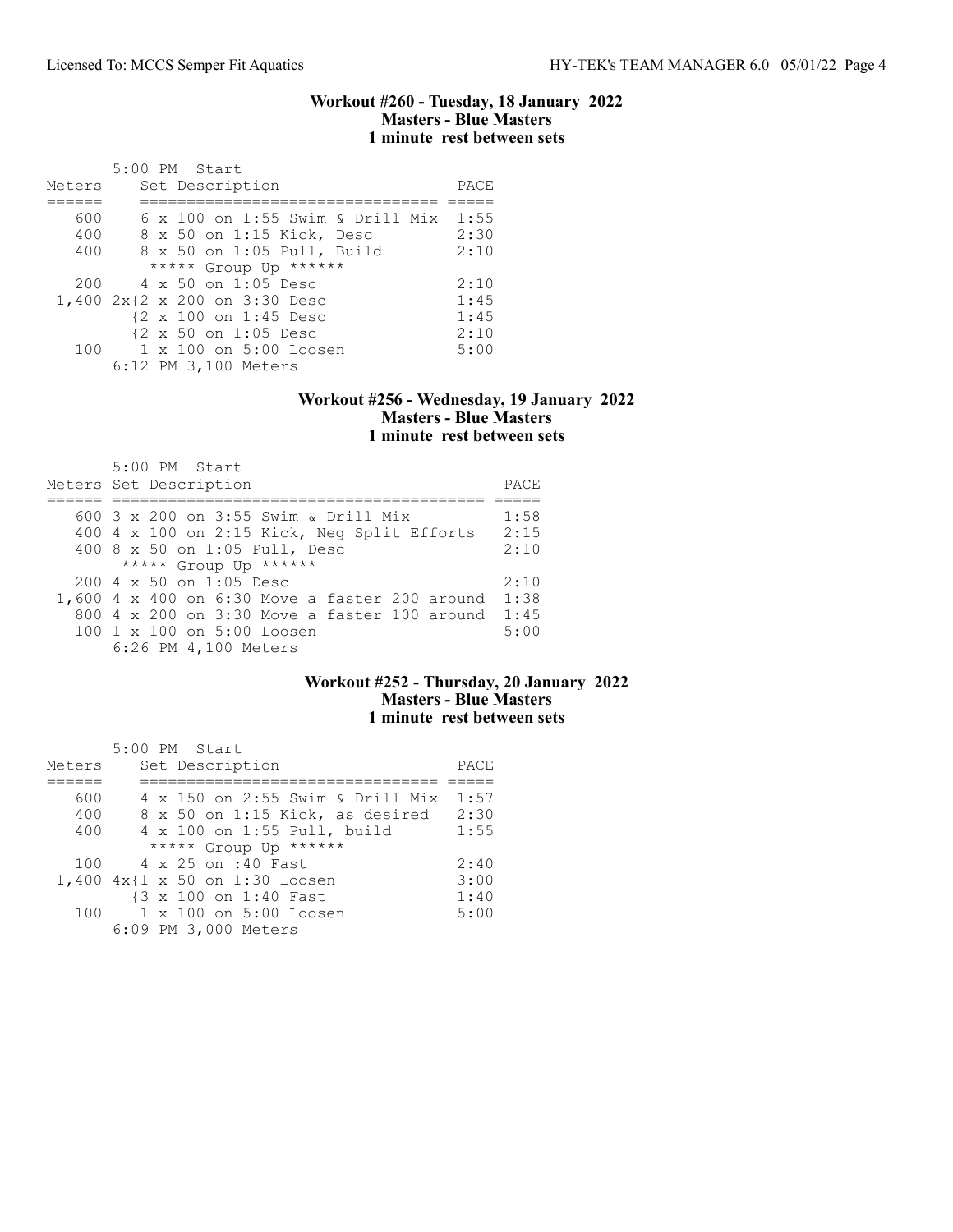### Workout #250 - Monday, 24 January 2022 Masters - Blue Masters 1 minute rest between sets

|        | 5:00 PM Start                                      |      |
|--------|----------------------------------------------------|------|
| Meters | Set Description                                    | PACE |
|        |                                                    |      |
| 600    | 2 x 300 on 5:45 Swim & Drill Mix                   | 1:55 |
| 400    | 4 x 100 on 2:00 Kick, as desired 2:00              |      |
| 400    | 4 x 100 on 1:50 Pull, build                        | 1:50 |
|        | 888 Group Up 888                                   |      |
| 200    | 4 x 50 on 1:05 Desc                                | 2:10 |
|        | 1,200 3x{6 x 25 on :40 Best Effort                 | 2:40 |
|        | $\{1 \times 50 \text{ on } 1:10 \text{ recover}\}$ | 2:20 |
|        | {6 x 25 on :40 Best Effort                         | 2:40 |
|        | $\{1 \times 50 \text{ on } 1:10 \text{ recover}\}$ | 2:20 |
| 100    | 1 x 100 on 5:00 Loosen                             | 5:00 |
|        | 6:14 PM 2,900 Meters                               |      |

### Workout #245 - Tuesday, 25 January 2022 Masters - Blue Masters 1 minute rest between sets

| Meters | 5:00 PM Start<br>Set Description                      | PACE |
|--------|-------------------------------------------------------|------|
|        |                                                       |      |
| 600    | 4 x 150 on 2:45 Swim & Drill Mix                      | 1:50 |
| 400    | 4 x 100 on 2:10 Kick, as desired                      | 2:10 |
| 400    | 8 x 50 on 1:10 Pull, build                            | 2:20 |
|        | 888 Group Up 888                                      |      |
| 100    | 4 x 25 on :40 Desc                                    | 2:40 |
|        | 1,500 2x{3 x 50 on 1:00 Steady                        | 2:00 |
|        | $\{2 \times 75 \text{ on } 1:20 \text{ Build Each}\}$ | 1:47 |
|        | {3 x 150 on 2:35 Push last 50                         | 1:43 |
| 100    | 1 x 100 on 5:00 Loosen                                | 5:00 |
|        | 6:10 PM 3,100 Meters                                  |      |

# Workout #240 - Wednesday, 26 January 2022 Masters - Blue Masters 1 minute rest between sets

| 5:00 PM Start<br>Meters Set Description                           | PACE |
|-------------------------------------------------------------------|------|
|                                                                   |      |
|                                                                   |      |
| 600 3 x 200 on 3:45 Swim & Drill Mix                              | 1:52 |
| 400 8 x 50 on 1:15 Kick, as desired 2:30                          |      |
| 400 4 x 100 on 2:00 Pull, build                                   | 2:00 |
| 888 Group Up 888                                                  |      |
| 100 4 x 25 on :40 Desc                                            | 2:40 |
| $600$ 2 x 300 on 5:20 Build Each                                  | 1:47 |
| $600 \text{ } 1 \text{ } \times \text{ } 600 \text{ }$ on $10:30$ | 1:45 |
| 600 $2 \times 300$ on $5:10$ build each                           | 1:43 |
| $600 \text{ } 1 \times 600 \text{ on } 10:00$                     | 1:40 |
| 100 1 x 100 on 5:00 Loosen                                        | 5:00 |
| 6:29 PM 4,000 Meters                                              |      |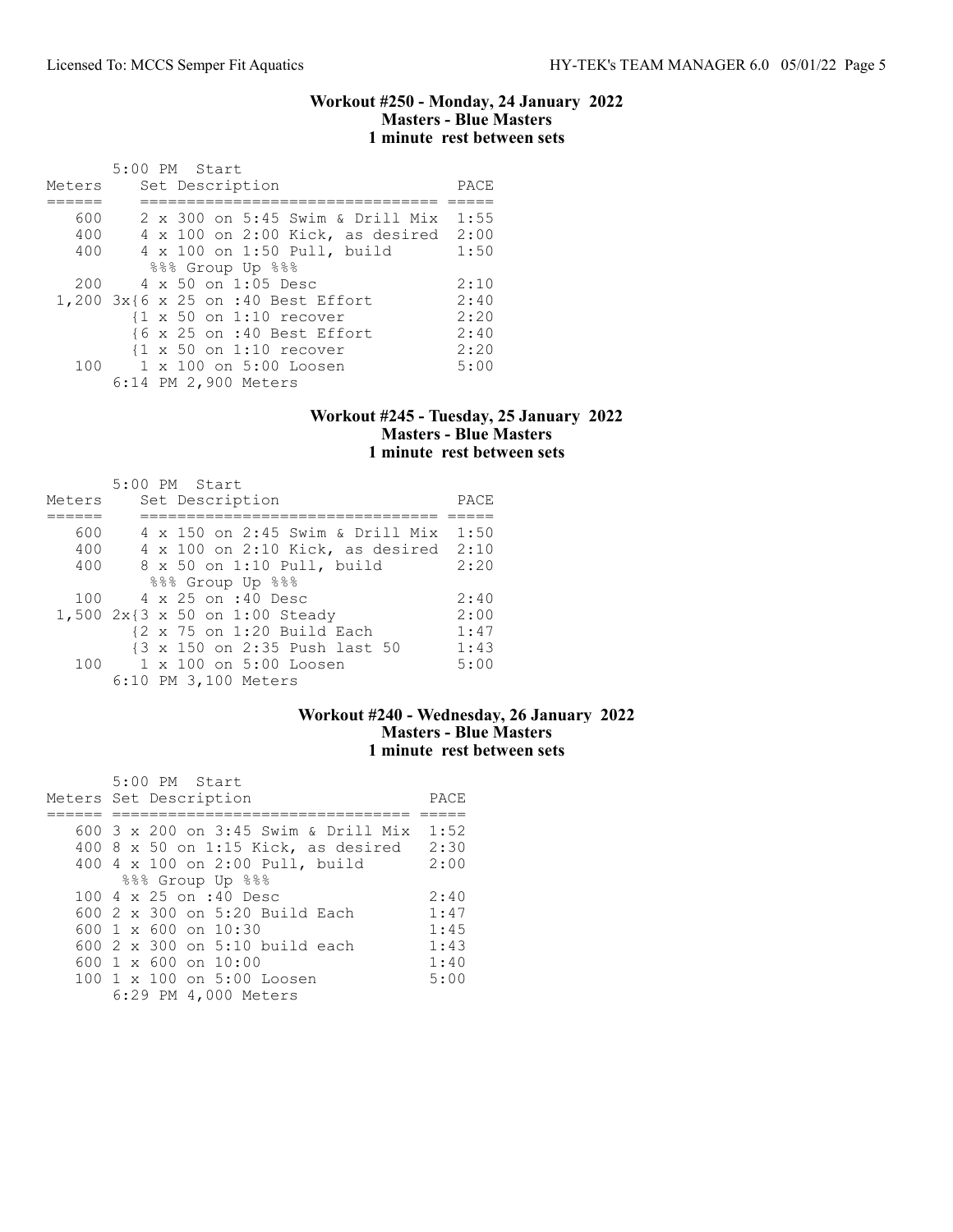### Workout #238 - Thursday, 27 January 2022 Masters - Blue Masters 1 minute rest between sets

|        | 5:00 PM Start                              |      |
|--------|--------------------------------------------|------|
| Meters | Set Description                            | PACE |
|        |                                            |      |
| 600    | $6 \times 100$ on 1:50 Swim & Drill Mix    | 1:50 |
| 400    | 8 x 50 on 1:15 Kick, as desired            | 2:30 |
| 400    | 8 x 50 on 1:05 Pull, build                 | 2:10 |
|        | 888 Group Up 888                           |      |
| 100    | 4 x 25 on :40 Fast                         | 2:40 |
|        | 1,400 2x{2 x 150 on 2:40 last 50 very fast | 1:47 |
|        | {4 x 75 on 1:20 last 25 very fast          | 1:47 |
|        | {2 x 50 on 1:05 Fast                       | 2:10 |
|        | 100 1 x 100 on 5:00 Loosen                 | 5:00 |
|        | 6:09 PM 3,000 Meters                       |      |

#### Workout #232 - Monday, 31 January 2022 Masters - Blue Masters 1 minute rest between sets

|        | 5:00 PM Start                          |      |
|--------|----------------------------------------|------|
| Meters | Set Description                        | PACE |
|        |                                        |      |
| 600    | 3 x 200 on 3:55 Swim & Drill Mix       | 1:58 |
| 400    | 8 x 50 on 1:15 Kick, Mix Efforts       | 2:30 |
| 400    | 4 x 100 on 1:55 Pull, Mix Efforts      | 1:55 |
|        | ***** Group Up *****                   |      |
|        | 100 4 x 25 on :40 Fast                 | 2:40 |
|        | 1,500 2x{2 x 150 on 2:40 Desc          | 1:47 |
|        | {6 x 75 on 1:30 Alt 1 Faster, 1 Easier | 2:00 |
|        | 100 1 x 100 on 5:00 Loosen             | 5:00 |
|        | 6:12 PM 3,100 Meters                   |      |

# Workout #228 - Tuesday, 01 February 2022 Masters - Blue Masters 1 minute rest between sets

| 5:00 PM Start                                    |      |
|--------------------------------------------------|------|
| Meters Set Description                           | PACE |
|                                                  |      |
| 600 2 x 300 on 5:55 Swim & Drill Mix             | 1:58 |
| 400 8 x 50 on 1:15 Kick, Desc                    | 2:30 |
| 400 4 x 100 on 1:55 Pull, Desc                   | 1:55 |
| ***** Group Up *****                             |      |
| $200 \text{ } 4 \text{ } \times 50$ on 1:05 Desc | 2:10 |
| 800 $4 \times 200$ on $3:30$ Desc                | 1:45 |
| 200 2 x 100 on 1:50 Desc, #1 Semi-Easy           | 1:50 |
| 400 2 x 200 on 3:30 Desc                         | 1:45 |
| 100 1 x 100 on 5:00 Loosen                       | 5:00 |
| 6:12 PM 3,100 Meters                             |      |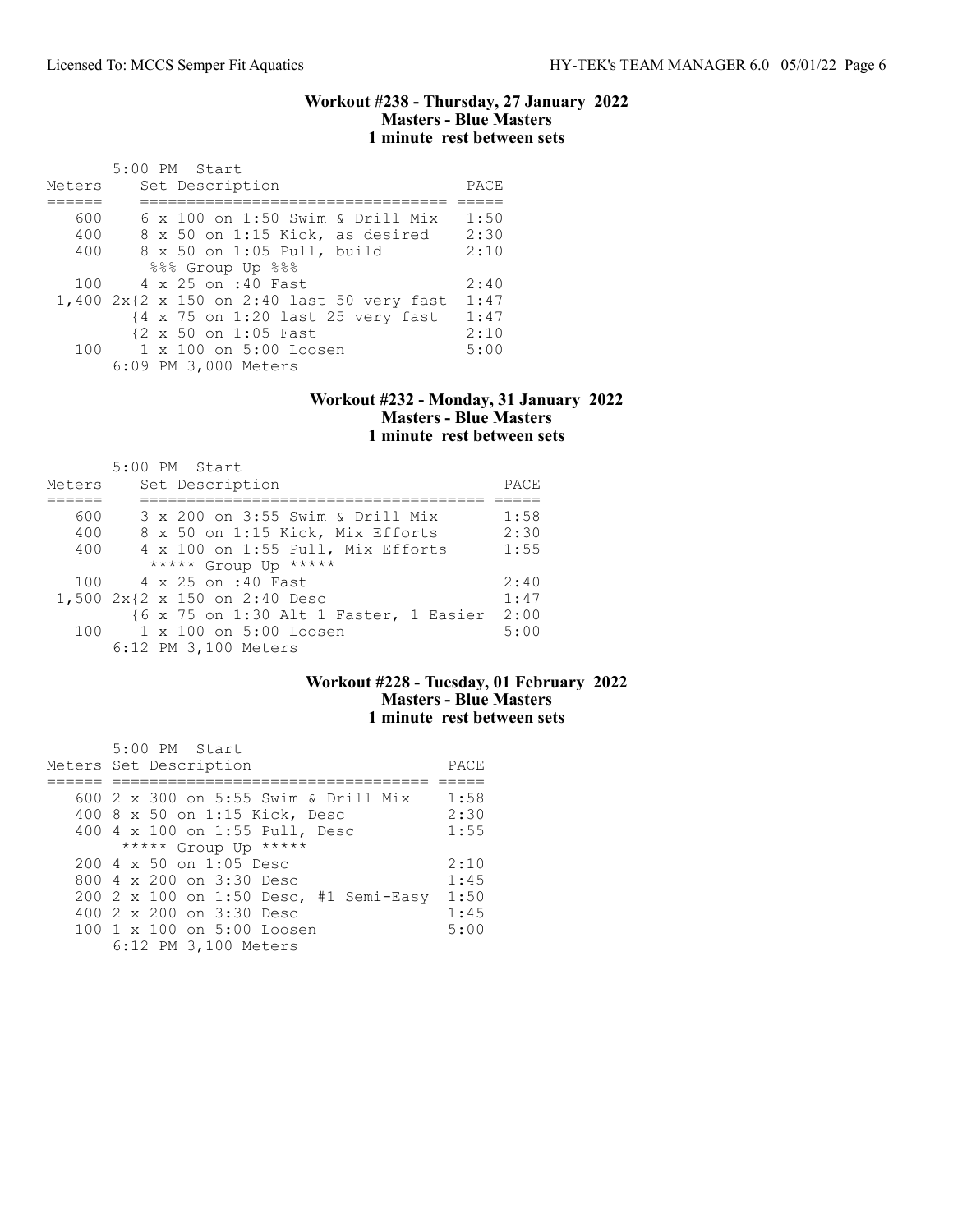#### Workout #226 - Wednesday, 02 February 2022 Masters - Blue Masters 1 minute rest between sets

| Meters | $5:00$ PM Start<br>Set Description                    | PACE. |
|--------|-------------------------------------------------------|-------|
|        |                                                       |       |
| 600    | 4 x 150 on 2:55 Swim & Drill Mix                      | 1:57  |
| 400    | 4 x 100 on 2:20 Kick, Desc                            | 2:20  |
| 400    | 8 x 50 on 1:05 Pull, Desc                             | 2:10  |
|        | ***** Group Up *****                                  |       |
| 200    | $4 \times 50$ on 1:05 Desc                            | 2:10  |
|        | 2,400 3x{1 x 400 on 6:45 Neg Split, faster each round | 1:41  |
|        | {4 x 100 on 1:50 Desc                                 | 1:50  |
| 100    | $1 \times 100$ on $5:00$ Loosen                       | 5:00  |
|        | 6:29 PM 4,100 Meters                                  |       |

### Workout #220 - Thursday, 03 February 2022 Masters - Blue Masters 1 minute rest between sets

| 5:00 PM Start<br>Meters Set Description | PACE |
|-----------------------------------------|------|
| 600 6 x 100 on 1:55 Swim & Drill Mix    | 1:55 |
| 400 4 x 100 on 2:20 Kick, Fast last 25  | 2:20 |
| 400 8 x 50 on 1:05 Pull, Neg SPlit      | 2:10 |
| ***** Group Up *****                    |      |
| 100 4 x 25 on :40 FAST                  | 2:40 |
| 400 4 x 100 on 1:35 Desc                | 1:35 |
| 100 1 x 100 on 2:30 Loosen              | 2:30 |
| 400 4 x 100 on 1:45 Desc                | 1:45 |
| 100 1 x 100 on 2:30 Loosen              | 2:30 |
| 400 4 x 100 on 1:55 Desc                | 1:55 |
| 100 1 x 100 on 5:00 Loosen              | 5:00 |
| 6:16 PM 3,000 Meters                    |      |

# Workout #217 - Monday, 07 February 2022 Masters - Blue Masters 1 minute rest between sets

|        | 5:00 PM Start                                            |                                  |      |
|--------|----------------------------------------------------------|----------------------------------|------|
| Meters | Set Description                                          |                                  | PACE |
|        |                                                          |                                  |      |
| 600    |                                                          | 4 x 150 on 2:45 Swim & Drill Mix | 1:50 |
| 400    |                                                          | 8 x 50 on 1:20 Kick, as desired  | 2:40 |
| 400    | 8 x 50 on 1:05 Pull, build                               |                                  | 2:10 |
|        | 888 Group Up 888                                         |                                  |      |
| 100    | 4 x 25 on :40 fast!!!                                    |                                  | 2:40 |
|        | 1,500 2x{3 x 50 on 1:05 Desc 1-3                         |                                  | 2:10 |
|        | {3 x 50 on 1:00 Desc 1-3                                 |                                  | 2:00 |
|        | $\{3 \times 50 \text{ on } : 55 \text{ Desc } 1-3 \}$    |                                  | 1:50 |
|        | $\{3 \times 50 \text{ on } : 50 \text{ desc } 1-3 \}$    |                                  | 1:40 |
|        | $\{3 \times 50 \text{ on } : 45 \text{ each one fast}\}$ |                                  | 1:30 |
|        | 100 1 x 100 on 5:00 Loosen                               |                                  | 5:00 |
|        | 6:12 PM 3,100 Meters                                     |                                  |      |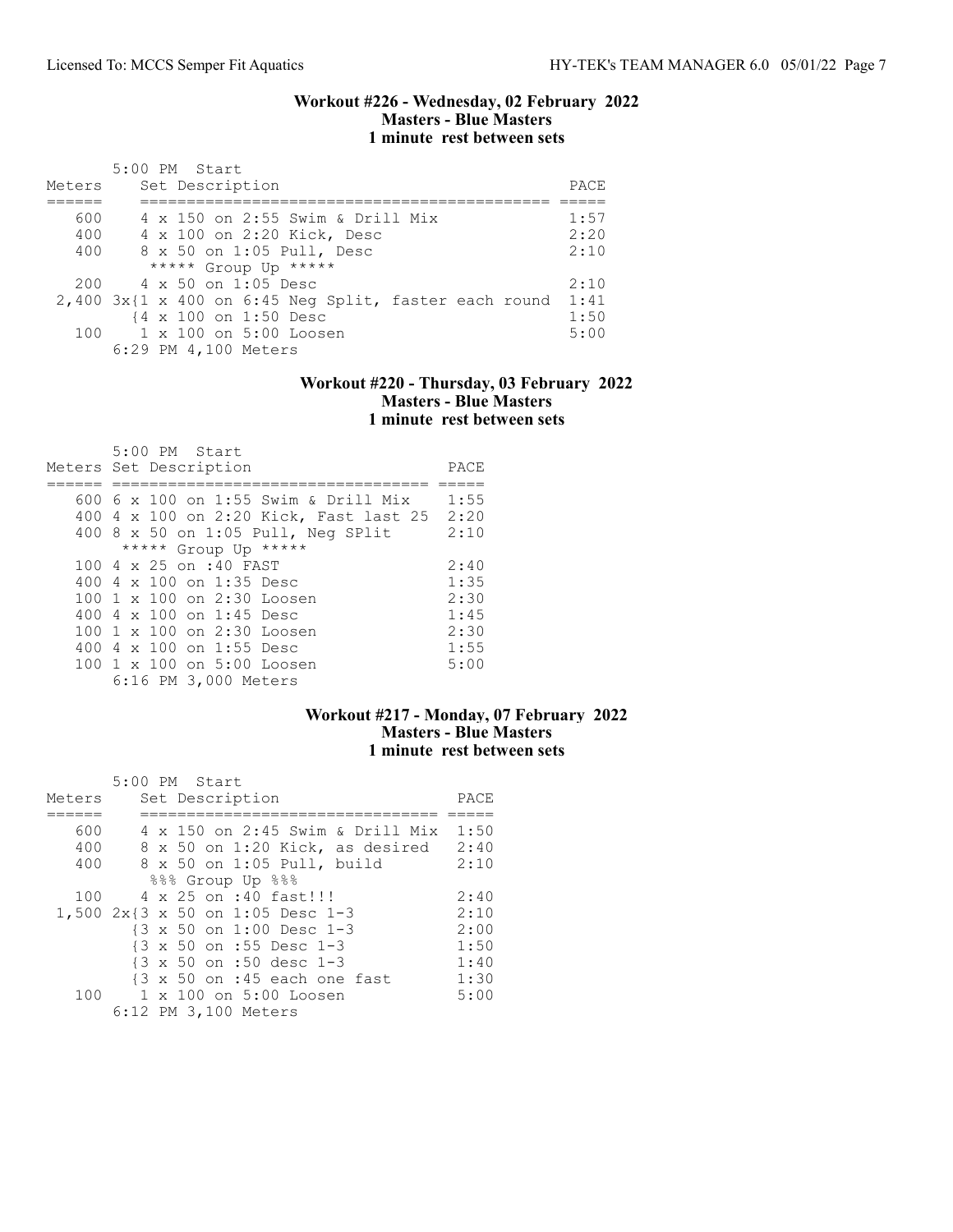### Workout #214 - Tuesday, 08 February 2022 Masters - Blue Masters 1 minute rest between sets

| 5:00 PM Start<br>Meters Set Description | PACE |
|-----------------------------------------|------|
|                                         |      |
| 600 3 x 200 on 3:45 Swim & Drill Mix    | 1:52 |
| 400 4 x 100 on 2:00 Kick, as desired    | 2:00 |
| 400 8 x 50 on 1:10 Pull, build          | 2:20 |
| %%% Group Up %%%                        |      |
| 100 4 x 25 on :40 fast!!!               | 2:40 |
| 600 6 x 100 on 1:45 Desc 1-3, 4-6       | 1:45 |
| 500 5 x 100 on 1:40 very fast last 25   | 1:40 |
| 400 4 x 100 on 1:35 steady and fast     | 1:35 |
| 100 1 x 100 on 5:00 Loosen              | 5:00 |
| 6:12 PM 3,100 Meters                    |      |

#### Workout #208 - Wednesday, 09 February 2022 Masters - Blue Masters 1 minute rest between sets

|        | 5:00 PM Start                                           |      |
|--------|---------------------------------------------------------|------|
| Meters | Set Description                                         | PACE |
|        |                                                         |      |
| 600    | 2 x 300 on 5:30 Swim & Drill Mix                        | 1:50 |
| 400    | 8 x 50 on 1:20 Kick, as desired                         | 2:40 |
| 400    | 4 x 100 on 2:00 Pull, build                             | 2:00 |
|        | 888 Group Up 888                                        |      |
| 200    | $4 \times 50$ on 1:05                                   | 2:10 |
|        | 2,400 2x{3 x 100 on 1:40 desc 1-3                       | 1:40 |
|        | $\{3 \times 300 \text{ on } 5:15 \text{ Steady pace}\}$ | 1:45 |
| 100    | 1 x 100 on 5:00 Loosen                                  | 5:00 |
|        | 6:27 PM 4,100 Meters                                    |      |

# Workout #204 - Thursday, 10 February 2022 Masters - Blue Masters 1 minute rest between sets

| 5:00 PM Start                            |      |
|------------------------------------------|------|
| Meters Set Description                   | PACE |
|                                          |      |
| 600 6 x 100 on 1:50 Swim & Drill Mix     | 1:50 |
| 400 4 x 100 on 2:00 Kick, as desired     | 2:00 |
| 400 4 x 100 on 1:50 Pull, build          | 1:50 |
| 888 Group Up 888                         |      |
| $200 \, 4 \times 50$ on 1:05             | 2:10 |
| 600 8 x 75 on 1:20 desc 1-4, 5-8         | 1:47 |
| 75 3 x 25 on :40 fast!!!!!!              | 2:40 |
| 600 8 x 75 on 1:15 faster, desc 1-4, 5-8 | 1:40 |
| 75 3 x 25 on :40 fast!!!!!!              | 2:40 |
| 100 1 x 100 on 5:00 Loosen               | 5:00 |
| 6:10 PM 3,050 Meters                     |      |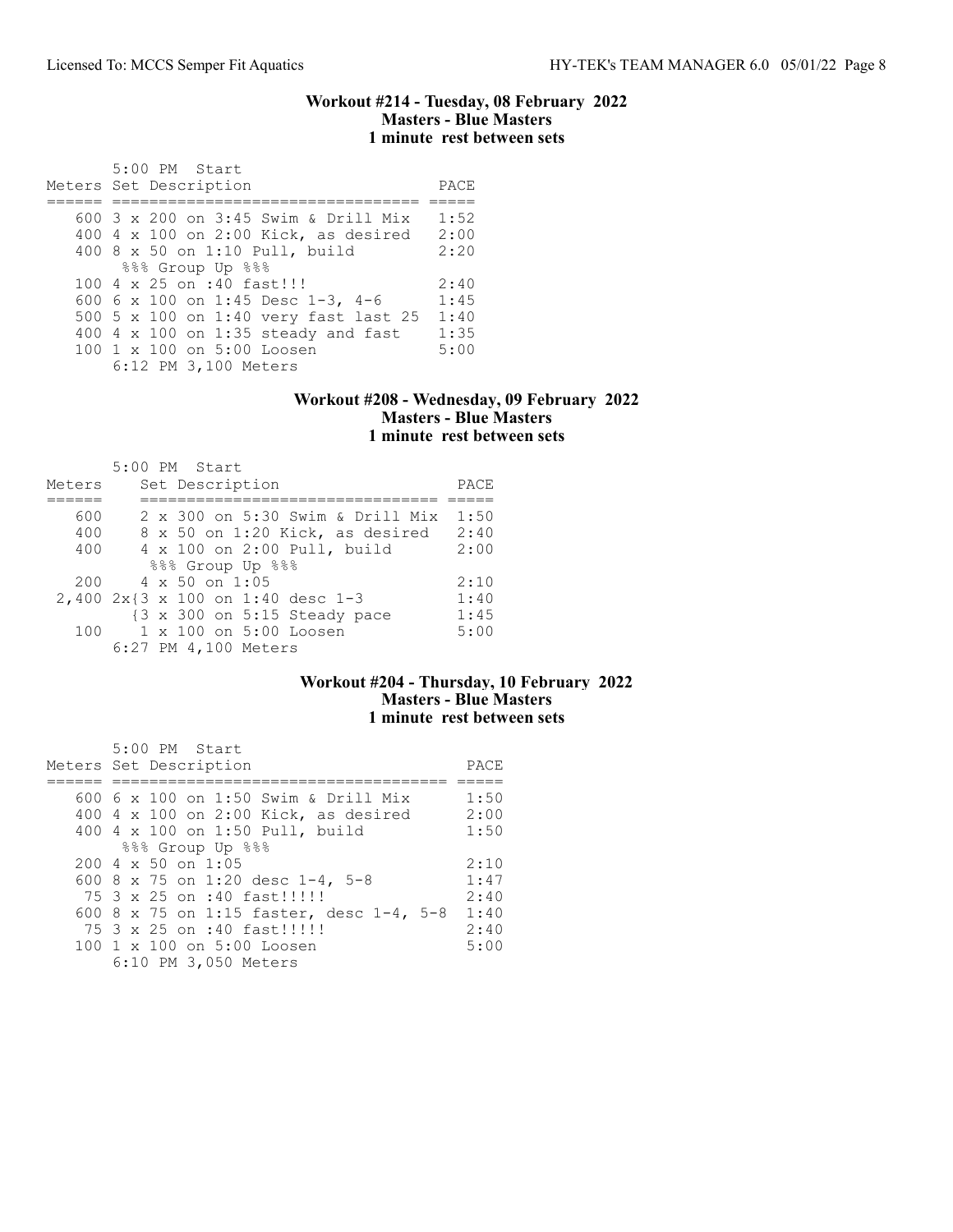### Workout #202 - Monday, 14 February 2022 Masters - Blue Masters 1 minute rest between sets

| Meters            | 5:00 PM Start<br>Set Description                                                                                                    | PACE                         |
|-------------------|-------------------------------------------------------------------------------------------------------------------------------------|------------------------------|
| 600<br>400<br>400 | $6 \times 100$ on 1:55 Swim & Drill Mix<br>4 x 100 on 2:20 Kick, Fast last 25<br>8 x 50 on 1:05 Pull, Alt Easier / Faster 2:10      | 1:55<br>2:20                 |
| 100               | ***** Group Up *****<br>4 x 25 on :40 FAST<br>1,500 3x{1 x 100 on 1:55 Steady<br>{1 x 100 on 1:50 Steady<br>{1 x 100 on 1:45 Steady | 2:40<br>1:55<br>1:50<br>1:45 |
| 100               | $\{1 \times 100 \text{ on } 1:40 \text{ Steady}\}$<br>{1 x 100 on 1:35 Steady<br>1 x 100 on 5:00 Loosen<br>6:11 PM 3,100 Meters     | 1:40<br>1:35<br>5:00         |

# Workout #196 - Tuesday, 15 February 2022 Masters - Blue Masters 1 minute rest between sets

|        | 5:00 PM Start                                        |      |
|--------|------------------------------------------------------|------|
| Meters | Set Description                                      | PACE |
|        |                                                      |      |
| 600    | 4 x 150 on 2:55 Swim & Drill Mix                     | 1:57 |
| 400    | 8 x 50 on 1:15 Kick, Mix Speeds                      | 2:30 |
| 400    | 4 x 100 on 1:55 Pull, Desc                           | 1:55 |
|        | ***** Group Up *****                                 |      |
| 200    | $4 \times 50$ on 1:05 Desc                           | 2:10 |
|        | $1,400$ $4x$ {1 x 50 on 1:20 Easy, OK to start early | 2:40 |
|        | $\{1 \times 150 \text{ on } 2:40 \text{ Strong}\}$   | 1:47 |
|        | {3 x 50 on 1:05 Best Speed                           | 2:10 |
| 100    | $1 \times 100$ on $5:00$ Loosen                      | 5:00 |
|        | 6:14 PM 3,100 Meters                                 |      |

# Workout #192 - Wednesday, 16 February 2022 Masters - Blue Masters 1 minute rest between sets

| 5:00 PM Start<br>Meters Set Description | PACE |
|-----------------------------------------|------|
|                                         |      |
| 600 3 x 200 on 3:55 Swim & Drill Mix    | 1:58 |
| 400 4 x 100 on 2:20 Kick, Desc          | 2:20 |
| 400 8 x 50 on 1:05 Pull, Desc           | 2:10 |
| ***** Group Up *****                    |      |
| 100 4 x 25 on :40 Fast                  | 2:40 |
| 1,500 3 x 500 on 8:45 Desc & Neg Split! | 1:45 |
| 1,000 10 x 100 on 1:50 Desc 1-5, 6-10   | 1:50 |
| 100 1 x 100 on 5:00 Loosen              | 5:00 |
| 6:31 PM 4,100 Meters                    |      |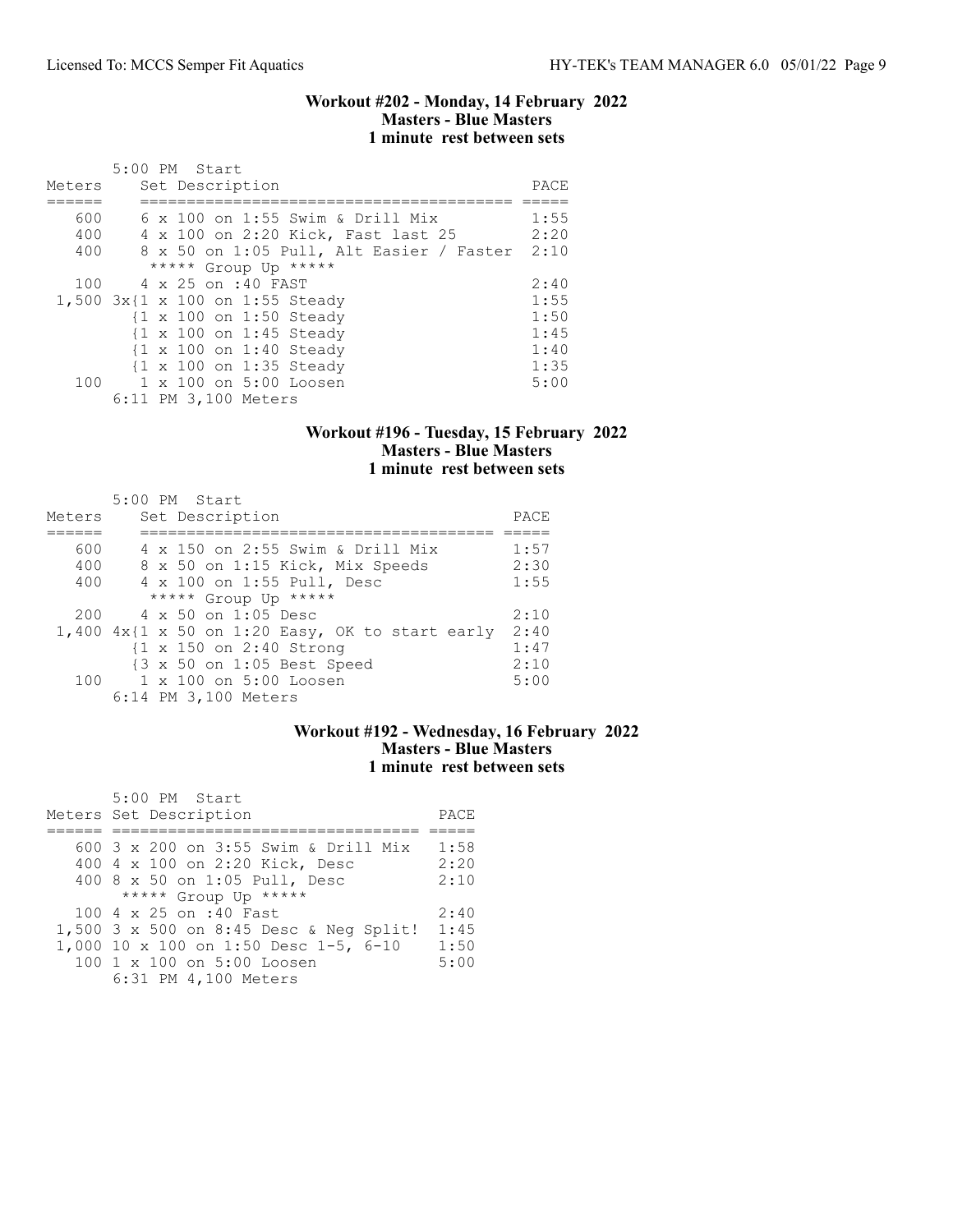#### Workout #189 - Monday, 21 February 2022 Masters - Blue Masters 1 minute rest between sets

| $5:00$ PM Start<br>Meters Set Description               | PACE |
|---------------------------------------------------------|------|
| 500 1 x 500 on 9:00 Mix swim & Drill                    | 1:48 |
| 500 1 x 500 on 9:00 Pull, mix speeds                    | 1:48 |
| 400 4 x 100 on 2:20 Kick, mix in a fast 25 on each 2:20 |      |
| ***** Group Up ******                                   |      |
| 100 4 x 25 on :40 Speedy!                               | 2:40 |
| 400 8 x 50 on 1:05 Desc 1-4, 5-8                        | 2:10 |
| 200 1 x 200 on 4:00 Loosen, Get Ready                   | 2:00 |
| $6006 \times 100$ on $3:00$ Test Yourself!!             | 3:00 |
| 300 1 x 300 on 6:00 Cool down                           | 2:00 |
| 6:15 PM 3,000 Meters                                    |      |

#### Workout #185 - Tuesday, 22 February 2022 Masters - Blue Masters 1 minute rest between sets

| $5:00$ PM Start<br>Meters Set Description        | PACE |
|--------------------------------------------------|------|
| 600 6 x 100 on 1:55 Swim & Drill Mix             | 1:55 |
|                                                  |      |
| 400 8 x 50 on 1:15 Kick, Mix Efforts 2:30        |      |
| 400 8 x 50 on 1:05 Pull, Desc                    | 2:10 |
| $--- $ Group Up $---$                            |      |
| $200 \text{ } 4 \text{ } \times 50$ on 1:05 Desc | 2:10 |
| 400 2 x 200 on 3:35 Desc                         | 1:48 |
| 200 2 x 100 on 1:50 Desc                         | 1:50 |
| 200 4 x 50 on 1:05 Desc                          | 2:10 |
| 400 2 x 200 on 3:25 Desc                         | 1:42 |
| $2002 \times 100$ on 1:40 Desc                   | 1:40 |
| $100 \t1 x 100$ on $5:00$ Loosen                 | 5:00 |
| 6:18 PM 3,100 Meters                             |      |

# Workout #179 - Wednesday, 23 February 2022 Masters - Blue Masters 1 minute rest between sets

|        |  | 5:00 PM Start                      |      |
|--------|--|------------------------------------|------|
| Meters |  | Set Description                    | PACE |
|        |  |                                    |      |
| 600    |  | 3 x 200 on 3:55 Swim & Drill Mix   | 1:58 |
| 400    |  | 4 x 100 on 2:15 Kick, Neg Split    | 2:15 |
| 400    |  | 8 x 50 on 1:05 Pull, Evens Fast    | 2:10 |
|        |  | $--- -$ Group Up $---$             |      |
| 200    |  | 4 x 50 on 1:05 Desc                | 2:10 |
|        |  | 2,400 2x{1 x 400 on 6:40 Neg Split | 1:40 |
|        |  | {2 x 200 on 3:30 Desc              | 1:45 |
|        |  | {4 x 100 on 1:50 Desc              | 1:50 |
|        |  | 6:21 PM 4,000 Meters               |      |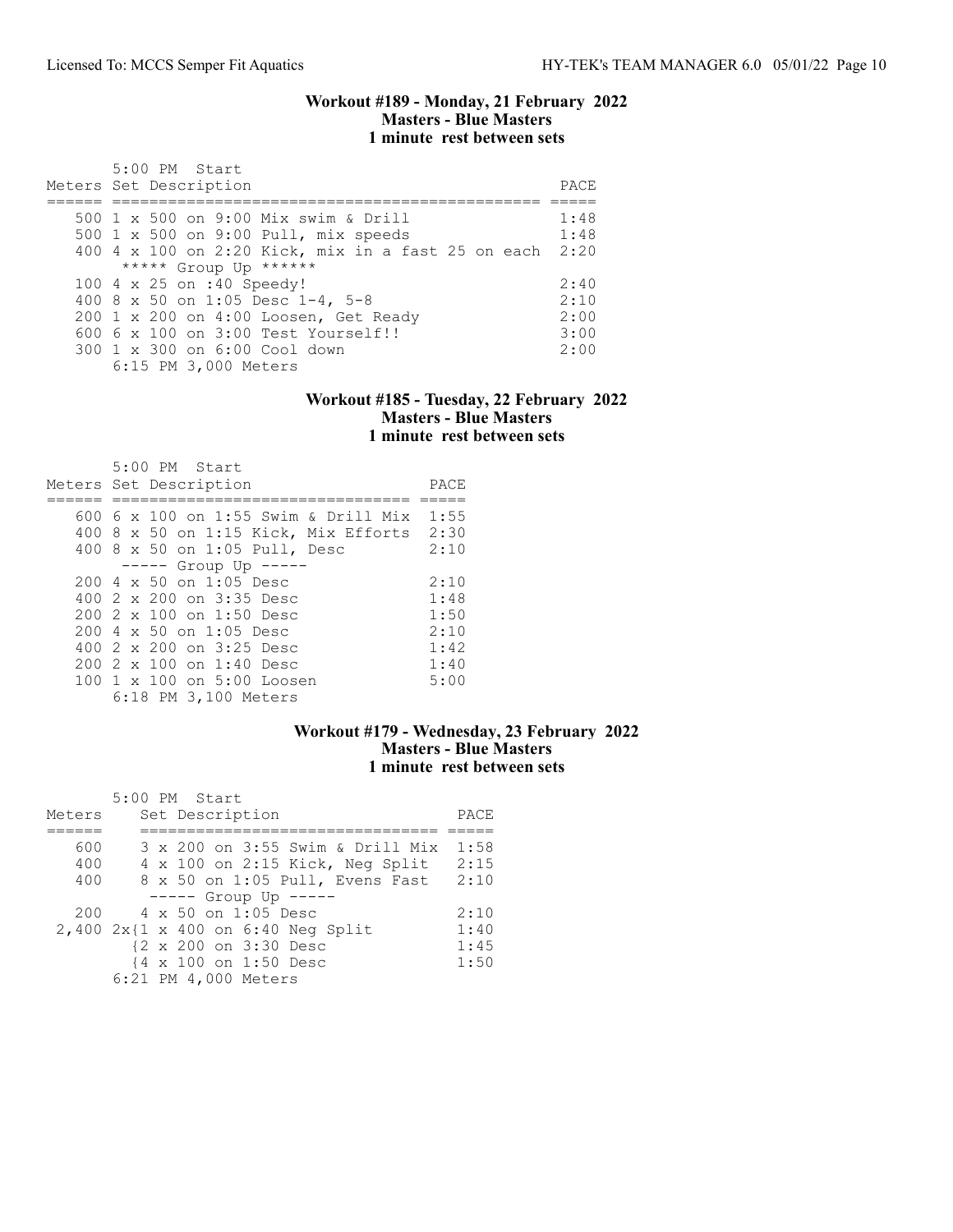#### Workout #176 - Thursday, 24 February 2022 Masters - Blue Masters 1 minute rest between sets

| Meters |  | 5:00 PM Start | Set Description               |                                                               |  | PACE |
|--------|--|---------------|-------------------------------|---------------------------------------------------------------|--|------|
|        |  |               |                               |                                                               |  |      |
| 600    |  |               |                               | 4 x 150 on 2:55 Swim & Drill Mix                              |  | 1:57 |
| 400    |  |               |                               | 8 x 50 on 1:15 Kick as desired                                |  | 2:30 |
| 400    |  |               |                               | 4 x 100 on 1:55 Pull, Desc                                    |  | 1:55 |
|        |  |               |                               | $--- $ Group Up $---$                                         |  |      |
| 100    |  |               | 4 x 25 on :40 Fast            |                                                               |  | 2:40 |
|        |  |               | 1,500 1x{5 x 100 on 1:45 Desc |                                                               |  | 1:45 |
|        |  |               | {4 x 100 on 1:50 Desc         |                                                               |  | 1:50 |
|        |  |               | {3 x 100 on 1:55 Desc         |                                                               |  | 1:55 |
|        |  |               | {2 x 100 on 2:00 Desc         |                                                               |  | 2:00 |
|        |  |               |                               | $\{1 \times 100 \text{ on } 3:00 \text{ Last one fast one}\}$ |  | 3:00 |
| 100    |  |               |                               | 1 x 100 on 5:00 Loosen                                        |  | 5:00 |
|        |  |               | 6:12 PM 3,100 Meters          |                                                               |  |      |

# Workout #173 - Monday, 28 February 2022 Masters - Blue Masters 1 minute rest between sets

| 5:00 PM Start                              |      |
|--------------------------------------------|------|
| Meters Set Description                     | PACE |
|                                            |      |
| 600 2 x 300 on 5:30 Swim & Drill Mix       | 1:50 |
| $400$ 4 x 100 on 1:15 Kick as desired      | 1:15 |
| 400 4 x 100 on 1:55 Pull, Desc             | 1:55 |
| $\sim \sim \sim$ Group Up $\sim \sim \sim$ |      |
| 100 4 x 25 on :40 Desc                     | 2:40 |
| 500 5 $\times$ 100 on 1:45                 | 1:45 |
| 450 6 $\times$ 75 on 1:20                  | 1:47 |
| 350 $7 \times 50$ on 1:00                  | 2:00 |
| 200 8 x 25 on :35 fast!!!!!                | 2:20 |
| 100 1 x 100 on 5:00 Loosen                 | 5:00 |
| 6:09 PM 3,100 Meters                       |      |

# Workout #170 - Tuesday, 01 March 2022 Masters - Blue Masters 1 minute rest between sets

| Meters |  | 5:00 PM Start<br>Set Description                           | PACE |
|--------|--|------------------------------------------------------------|------|
|        |  |                                                            |      |
| 600    |  | 4 x 150 on 2:45 Swim & Drill Mix                           | 1:50 |
| 400    |  | $4 \times 100$ on 2:00 Kick as desired                     | 2:00 |
| 400    |  | 8 x 50 on 1:15 Pull, Desc                                  | 2:30 |
|        |  | ~~~~ Group Up ~~~~                                         |      |
| 200    |  | 4 x 50 on 1:05 Desc                                        | 2:10 |
|        |  | 1,350 3x{1 x 150 on 2:30 last 50 faster                    | 1:40 |
|        |  | {2 x 75 on 1:20                                            | 1:47 |
|        |  | $\{3 \times 50 \text{ on } : 55 \text{ fast and steady}\}$ | 1:50 |
| 100    |  | $1 \times 100$ on $5:00$ Loosen                            | 5:00 |
|        |  | 6:08 PM 3,050 Meters                                       |      |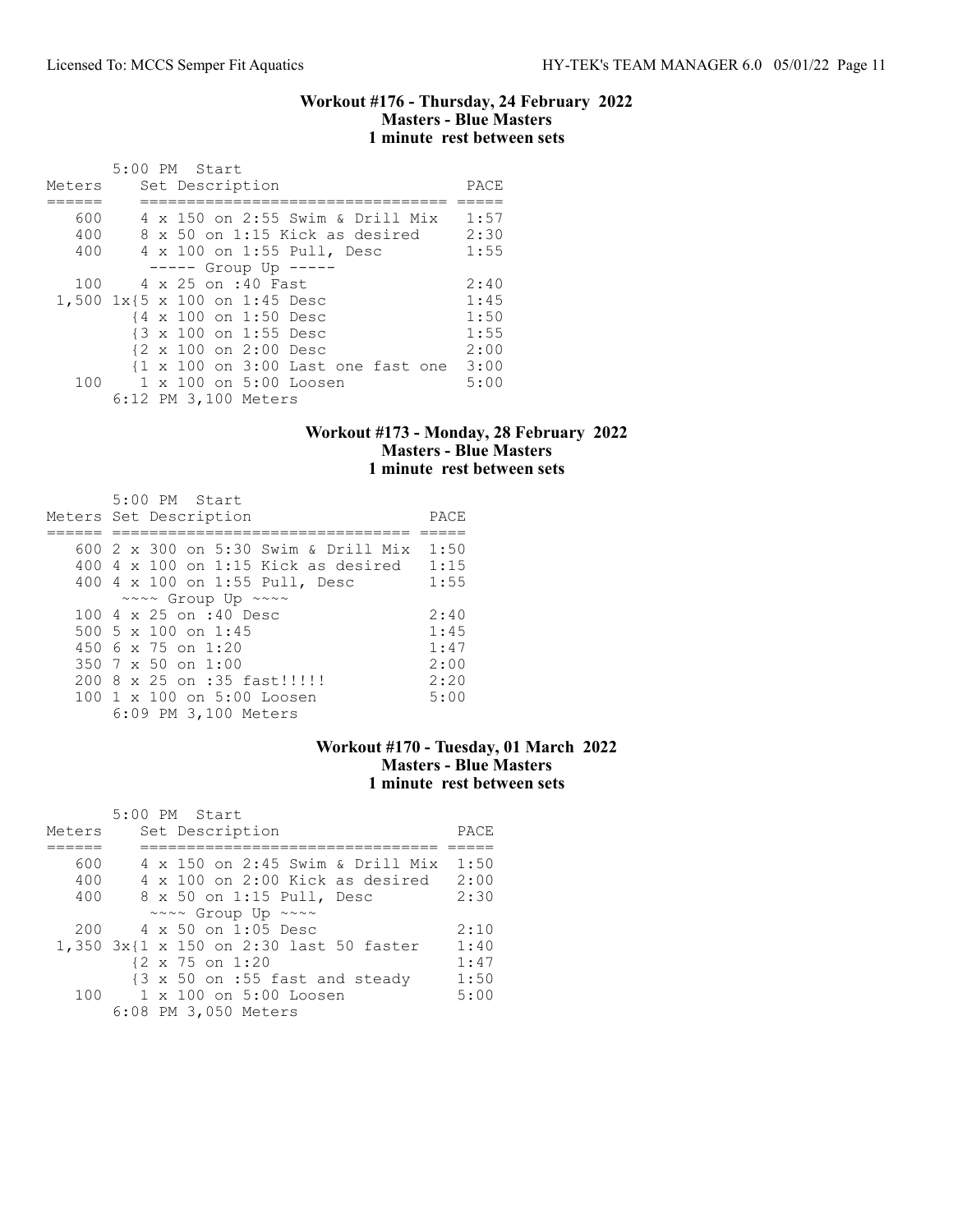#### Workout #166 - Wednesday, 02 March 2022 Masters - Blue Masters 1 minute rest between sets

| $5:00$ PM Start<br>Meters Set Description    | PACE |
|----------------------------------------------|------|
| 600 3 x 200 on 3:30 Swim & Drill Mix         | 1:45 |
| $400.8 \times 50$ on 1:20 Kick as desired    | 2:40 |
| 400 4 x 100 on 1:50 Pull, Desc               | 1:50 |
| $\sim \sim \sim$ Group Up $\sim \sim \sim$   |      |
| 100 4 x 25 on :40 fast                       | 2:40 |
| $600 \text{ } 1 \times 600$ on $10:00$ Build | 1:40 |
| 600 $3 \times 200$ on $3:30$ Desc 1-3        | 1:45 |
| 600 $2 \times 300$ on 4:45                   | 1:35 |
| $600 \text{ } 1 \times 600$ on $10:00$ Build | 1:40 |
| 100 1 x 100 on 5:00 Loosen                   | 5:00 |
| 6:27 PM 4,000 Meters                         |      |

## Workout #163 - Thursday, 03 March 2022 Masters - Blue Masters 1 minute rest between sets

|        |  | $5:00$ PM Start                              |      |
|--------|--|----------------------------------------------|------|
| Meters |  | Set Description                              | PACE |
|        |  |                                              |      |
| 600    |  | $6 \times 100$ on 1:45 Swim & Drill Mix      | 1:45 |
| 400    |  | $8 \times 50$ on 1:20 Kick as desired        | 2:40 |
| 400    |  | 8 x 50 on 1:10 Pull, Desc                    | 2:20 |
|        |  | $\sim \sim \sim$ Group Up $\sim \sim \sim$   |      |
| 100    |  | 4 x 25 on :40 fast!                          | 2:40 |
|        |  | $1,500$ 2x{2 x 150 on 2:30 strong and steady | 1:40 |
|        |  | {6 x 75 on 1:25 last 25 faster               | 1:53 |
| 100    |  | 1 x 100 on 5:00 Loosen                       | 5:00 |
|        |  | 6:12 PM 3,100 Meters                         |      |

# Workout #162 - Monday, 07 March 2022 Masters - Blue Masters 1 minute rest between sets

| Meters | 5:00 PM Start<br>Set Description          | PACE |
|--------|-------------------------------------------|------|
| 600    | 3 x 200 on 3:40 Mix Swim & Drill          | 1:50 |
| 400    | 8 x 50 on 1:10 Kick, Mixed Efforts        | 2:20 |
| 400    | 4 x 100 on 2:00 Pull, Desc                | 2:00 |
|        | $\sim \sim$ Group Up $\sim \sim$          |      |
| 100    | 4 x 25 on :40 Fast!                       | 2:40 |
|        | 1,500 $2x$ {6 x 75 on 1:40 Desc, 1-3, 4-6 | 2:13 |
|        | {3 x 75 on 1:35 Desc                      | 2:07 |
|        | {1 x 75 on 1:30 Fast!                     | 2:00 |
| 100    | $1 \times 100$ on $5:00$ Cool Down        | 5:00 |
|        | 6:15 PM 3,100 Meters                      |      |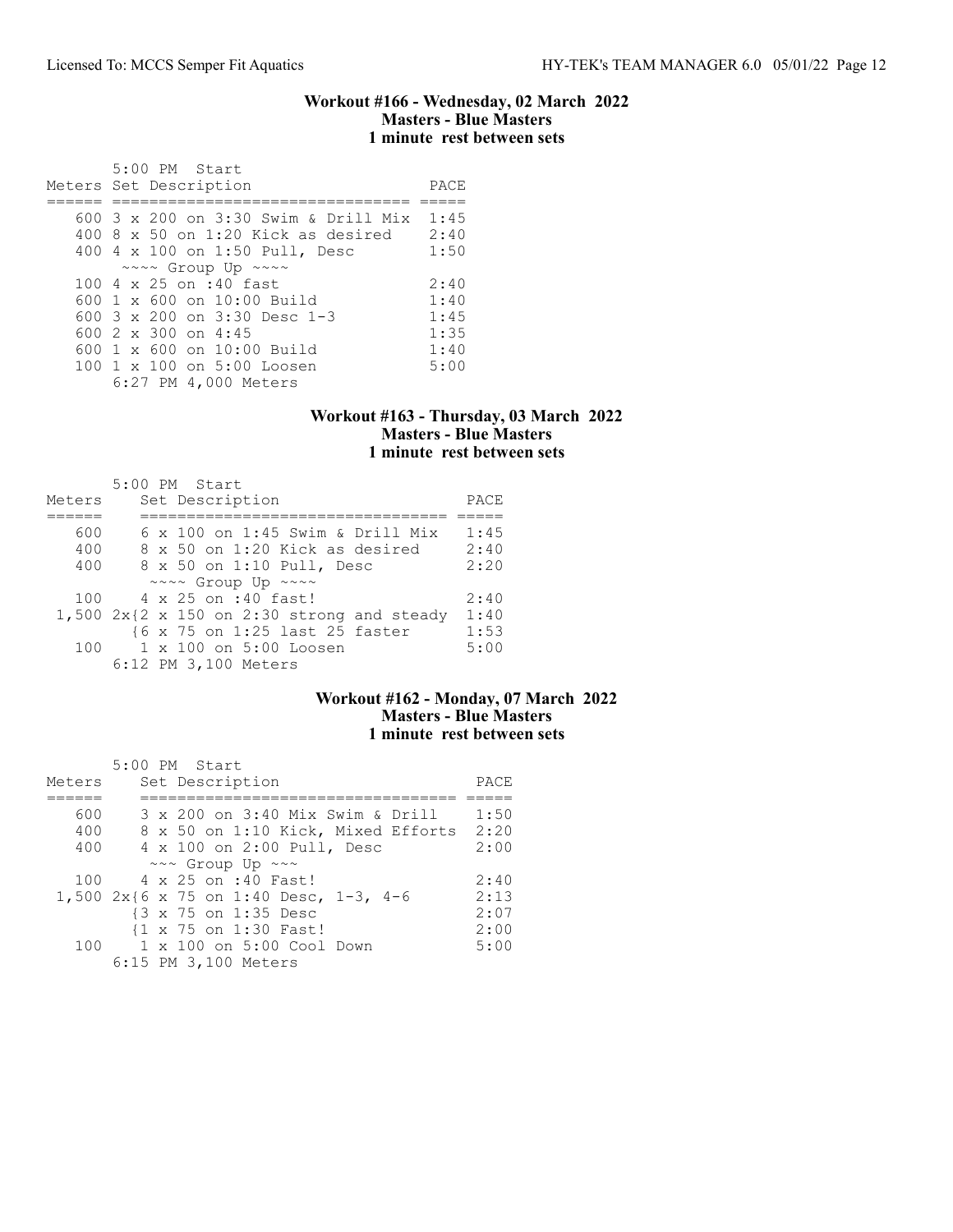### Workout #159 - Tuesday, 08 March 2022 Masters - Blue Masters 1 minute rest between sets

| 5:00 PM Start                          |      |
|----------------------------------------|------|
| Meters Set Description                 | PACE |
|                                        |      |
| 600 2 x 300 on 5:30 Mix Swim & Drill   | 1:50 |
| 400 8 x 50 on 1:10 Kick, Mixed Efforts | 2:20 |
| 400 4 x 100 on 2:00 Pull, Desc         | 2:00 |
| $\sim\sim$ Group Up $\sim\sim$         |      |
| 200 4 x 50 on 1:05 Desc                | 2:10 |
| 600 $3 \times 200$ on $3:20$ Desc      | 1:40 |
| 100 1 x 100 on 2:00 Steady             | 2:00 |
| 400 2 x 200 on 3:20 Desc               | 1:40 |
| 100 1 x 100 on 2:00 Steady             | 2:00 |
| 200 1 x 200 on 3:20 Fast!              | 1:40 |
| 100 1 x 100 on 5:00 Cool Down          | 5:00 |
| 6:13 PM 3,100 Meters                   |      |

# Workout #156 - Wednesday, 09 March 2022 Masters - Blue Masters 1 minute rest between sets

|                               | 5:00 PM Start       |  |                                                 |                               |                                  |                                    |      |
|-------------------------------|---------------------|--|-------------------------------------------------|-------------------------------|----------------------------------|------------------------------------|------|
| Meters                        |                     |  | Set Description                                 |                               |                                  |                                    | PACE |
|                               |                     |  |                                                 |                               |                                  |                                    |      |
| 600                           |                     |  |                                                 |                               | 4 x 150 on 2:45 Mix Swim & Drill |                                    | 1:50 |
| 400                           |                     |  |                                                 |                               | 4 x 100 on 2:20 Kick, Desc       |                                    | 2:20 |
| 400                           |                     |  |                                                 |                               |                                  | 8 x 50 on 1:00 Pull, Mixed Efforts | 2:00 |
|                               |                     |  | $\sim \sim$ Group Up $\sim \sim$                |                               |                                  |                                    |      |
| 200                           | 4 x 50 on 1:05 Desc |  |                                                 |                               |                                  |                                    | 2:10 |
| 2,400 2x{4 x 100 on 1:50 Desc |                     |  |                                                 |                               |                                  |                                    | 1:50 |
|                               |                     |  | {2 x 200 on 3:30 Desc                           |                               |                                  |                                    | 1:45 |
|                               |                     |  | $\{1 \times 400 \text{ on } 6:30 \text{ Go}!\}$ |                               |                                  |                                    | 1:38 |
|                               |                     |  |                                                 | 100 1 x 100 on 5:00 Cool Down |                                  |                                    | 5:00 |
|                               |                     |  | 6:26 PM 4,100 Meters                            |                               |                                  |                                    |      |

# Workout #153 - Thursday, 10 March 2022 Masters - Blue Masters 1 minute rest between sets

| 5:00 PM Start<br>Meters Set Description | PACE |
|-----------------------------------------|------|
|                                         |      |
| 600 6 x 100 on 1:50 Mix Swim & Drill    | 1:50 |
| 400 4 x 100 on 2:20 Kick, Desc          | 2:20 |
| 400 8 x 50 on 1:00 Pull, Mixed Efforts  | 2:00 |
| $\sim\sim$ Group Up $\sim\sim$          |      |
| 100 4 x 25 on :40 Fast!                 | 2:40 |
| 400 $4 \times 100$ on 1:50 Desc         | 1:50 |
| 400 4 x 100 on 1:45 Desc                | 1:45 |
| 300 3 x 100 on 1:42 Desc                | 1:42 |
| 200 2 x 100 on 1:40 Desc                | 1:40 |
| 50 1 x 50 on 1:30 Loosen                | 3:00 |
| 100 1 x 100 on 2:00 Fast!               | 2:00 |
| 100 1 x 100 on 5:00 Cool Down           | 5:00 |
| 6:16 PM 3,050 Meters                    |      |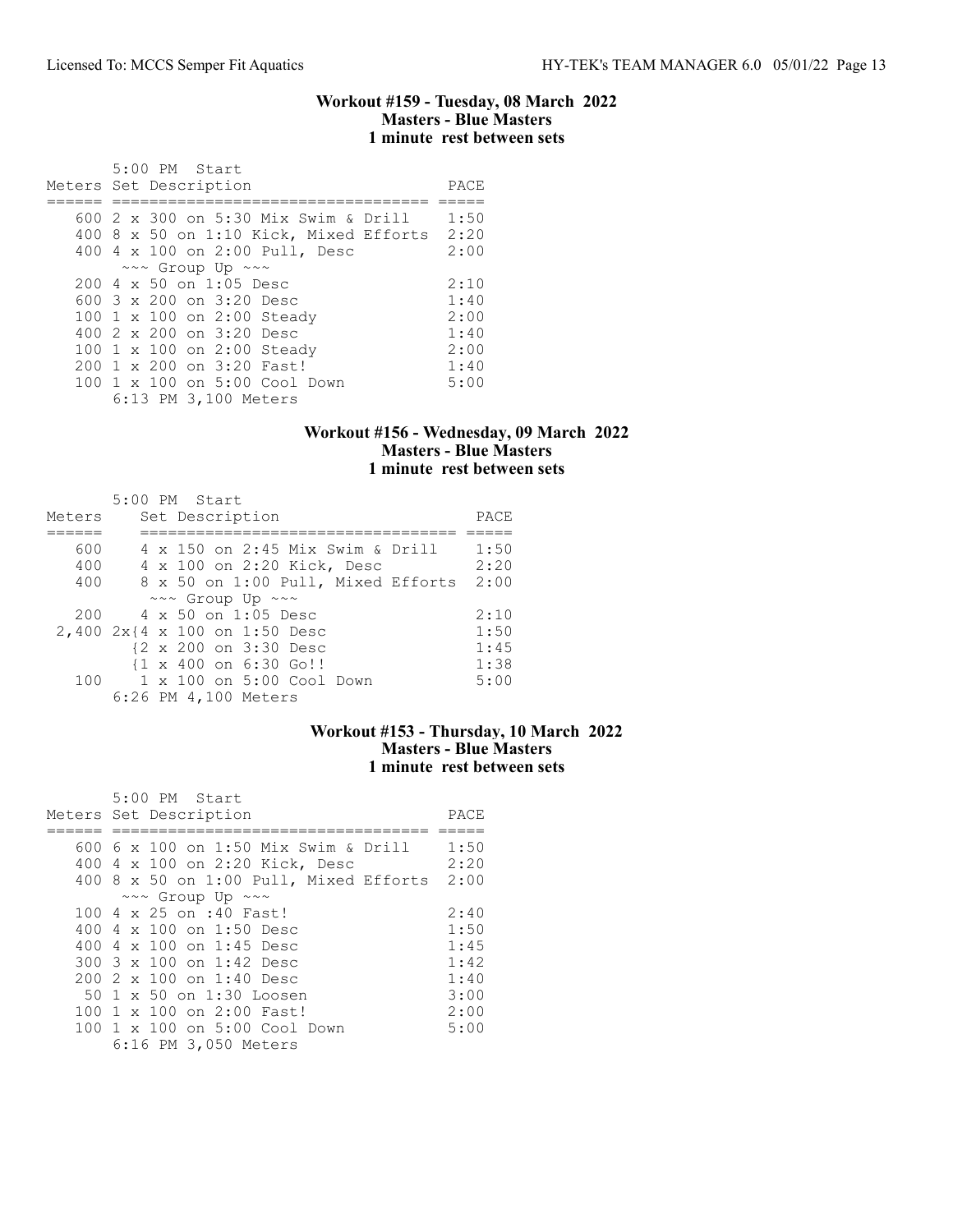## Workout #149 - Monday, 14 March 2022 Masters - Blue Masters 1 minute rest between sets

 5:00 PM Start Meters Set Description PACE ====== ============================== ===== 600 4 x 150 on 2:55 Swim & Drill 1:57 400 8 x 50 on 1:15 Kick, Desc 2:30 400 8 x 50 on 1:05 Pull, Mix Paces 2:10 ///// Group Up \\\\\ 100 4 x 25 on :40 Fast 2:40<br>300 6 x 50 on :55 Desc 1-3 / 4-6 1:50 300 6 x 50 on :55 Desc 1-3 / 4-6 300 4 x 75 on 1:25 Desc 1-2 / 3-4 1:53 200 2 x 100 on 1:55 Desc 1-2 300 4 x 75 on 1:30 Desc 1-2 / 3-4 2:00 300 6 x 50 on 1:05 Desc 1-3 / 4-6 2:10 100 1 x 100 on 5:00 Loosen 6:17 PM 3,000 Meters

## Workout #145 - Tuesday, 15 March 2022 Masters - Blue Masters 1 minute rest between sets

|        | 5:00 PM Start                          |      |
|--------|----------------------------------------|------|
| Meters | Set Description                        | PACE |
|        |                                        |      |
| 600    | 3 x 200 on 3:55 Swim & Drill           | 1:58 |
| 400    | $4 \times 100$ on 2:15 Kick, Neq Split | 2:15 |
| 400    | 8 x 50 on 1:05 Pull, Desc              | 2:10 |
|        | $11111$ Group Up $\N\$                 |      |
| 200    | 4 x 50 on 1:05 Desc                    | 2:10 |
|        | 1,350 3x{1 x 50 on 1:15 Easy           | 2:30 |
|        | {4 x 100 on 1:50 Desc                  | 1:50 |
| 100    | 1 x 100 on 5:00 Loosen                 | 5:00 |
|        | 6:11 PM 3,050 Meters                   |      |

# Workout #141 - Wednesday, 16 March 2022 Masters - Blue Masters 1 minute rest between sets

| 5:00 PM Start<br>Meters Set Description           | PACE |
|---------------------------------------------------|------|
| 600 2 x 300 on 5:55 Swim & Drill                  | 1:58 |
| 400 8 x 50 on 1:15 Kick, Odds Faster              | 2:30 |
| 400 4 x 100 on 1:55 Pull, Neg Split               | 1:55 |
| $11111$ Group Up $\ \ $                           |      |
| $200 \text{ } 4 \text{ } \times 50$ on 1:05 Desc  | 2:10 |
| 1,200 4 x 300 on 5:00 Desc or Neg Split           | 1:40 |
| 100 2 x 50 on 1:05 Steady Pace                    | 2:10 |
| 600 2 x 300 on 5:15 Faster than Fastest Prior Set | 1:45 |
| 100 2 x 50 on 1:05 Steady                         | 2:10 |
| 300 1 x 300 on 6:00 Faster!                       | 2:00 |
| 100 1 x 100 on 5:00 Loosen                        | 5:00 |
| 6:32 PM 4,000 Meters                              |      |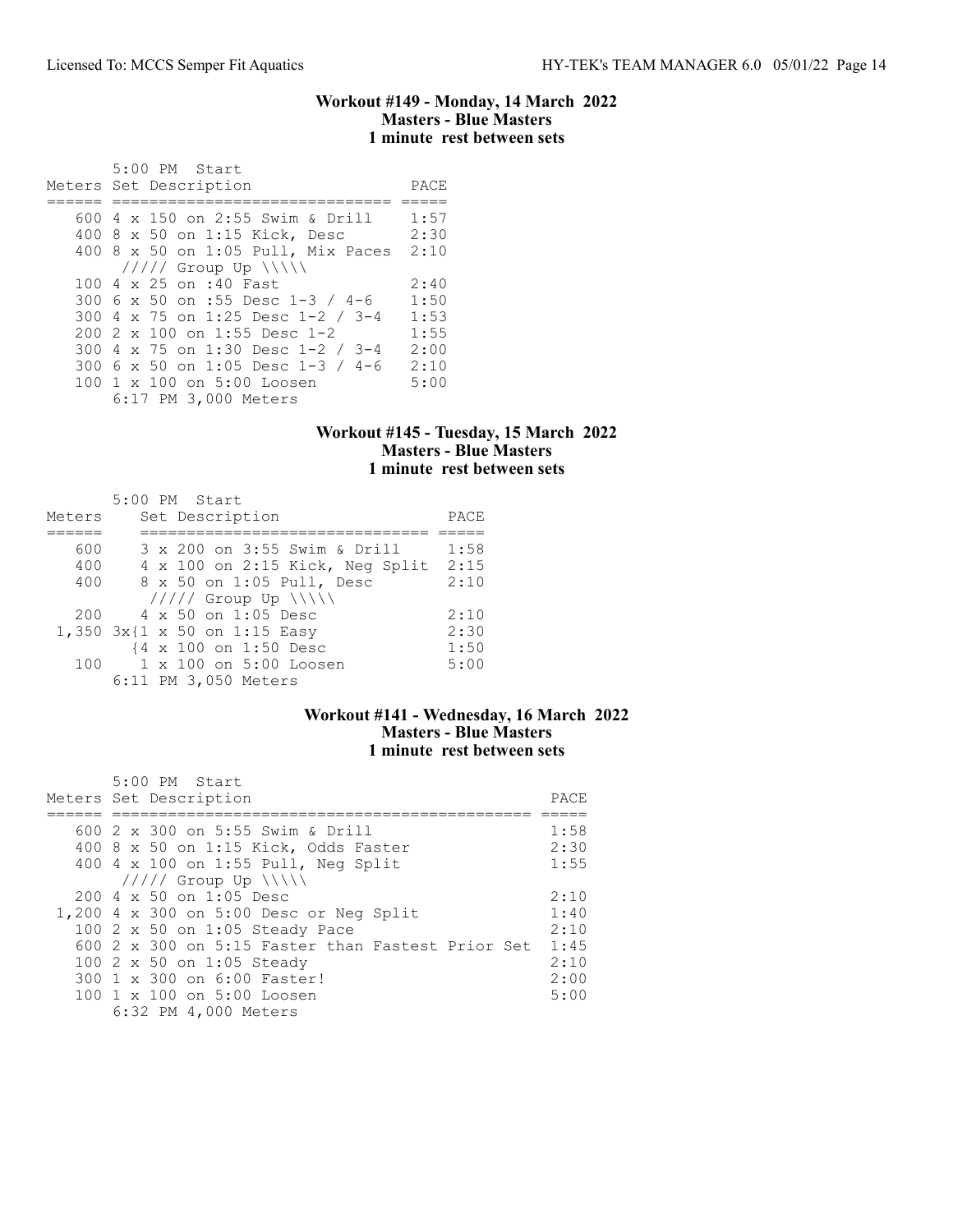Workout #138 - Thursday, 17 March 2022 Masters - Blue Masters 1 minute rest between sets

| Meters | 5:00 PM Start<br>Set Description        | PACE |
|--------|-----------------------------------------|------|
|        |                                         |      |
| 600    | 6 x 100 on 1:55 Swim & Drill            | 1:55 |
| 400    | 4 x 100 on 2:20 Kick, Neg Split Efforts | 2:20 |
| 400    | 4 x 100 on 1:55 Pull, Build             | 1:55 |
|        | $11111$ Group Up $\ \ $                 |      |
| 100    | 4 x 25 on :40 Fast                      | 2:40 |
|        | 1,500 3x{2 x 100 on 1:45 Desc           | 1:45 |
|        | {2 x 75 on 1:25 Desc                    | 1:53 |
|        | {2 x 50 on 1:00 Desc                    | 2:00 |
|        | {2 x 25 on :35 Fast                     | 2:20 |
|        | 100 1 x 100 on 5:00 Loosen              | 5:00 |
|        | 6:12 PM 3,100 Meters                    |      |

### Workout #132 - Monday, 21 March 2022 Masters - Blue Masters 1 minute rest between sets

| Meters |  | 5:00 PM Start<br>Set Description                              | PACE |
|--------|--|---------------------------------------------------------------|------|
|        |  |                                                               |      |
| 600    |  | $6 \times 100$ on 1:45 Swim & Drill Mix                       | 1:45 |
| 400    |  | $4 \times 100$ on 2:00 Kick as desired                        | 2:00 |
| 400    |  | 8 x 50 on 1:10 Pull, Desc                                     | 2:20 |
|        |  | 0000 Group Up 0000                                            |      |
| 200    |  | $4 \times 50$ on 1:05 desc                                    | 2:10 |
|        |  | 1,600 2x{4 x 25 on :40 fast!!!!!                              | 2:40 |
|        |  | $\{4 \times 50 \text{ on } 1:00 \text{ desc } 1-4$            | 2:00 |
|        |  | $\{4 \times 100 \text{ on } 1:40 \text{ strong and steady}\}$ | 1:40 |
|        |  | {1 x 100 on 2:30 recover                                      | 2:30 |
| 100    |  | 1 x 100 on 5:00 Loosen                                        | 5:00 |
|        |  | 6:16 PM 3,300 Meters                                          |      |

# Workout #128 - Tuesday, 22 March 2022 Masters - Blue Masters 1 minute rest between sets

| 5:00 PM Start<br>Meters Set Description   | PACE |
|-------------------------------------------|------|
|                                           |      |
| 600 4 x 150 on 2:45 Swim & Drill Mix      | 1:50 |
| $400.8 \times 50$ on 1:20 Kick as desired | 2:40 |
| 400 4 x 100 on 1:50 Pull, Desc            | 1:50 |
| 0000 Group Up 0000                        |      |
| 100 4 x 25 on :40 fast!                   | 2:40 |
| 600 $4 \times 150$ on 2:35 building each  | 1:43 |
| 150 2 x 75 on 1:15 fast                   | 1:40 |
| 600 $4 \times 150$ on 2:30 desc 1-4       | 1:40 |
| 150 2 x 75 on 1:10 fast!!!!!              | 1:33 |
| 100 1 x 100 on 5:00 Loosen                | 5:00 |
| 6:13 PM 3,100 Meters                      |      |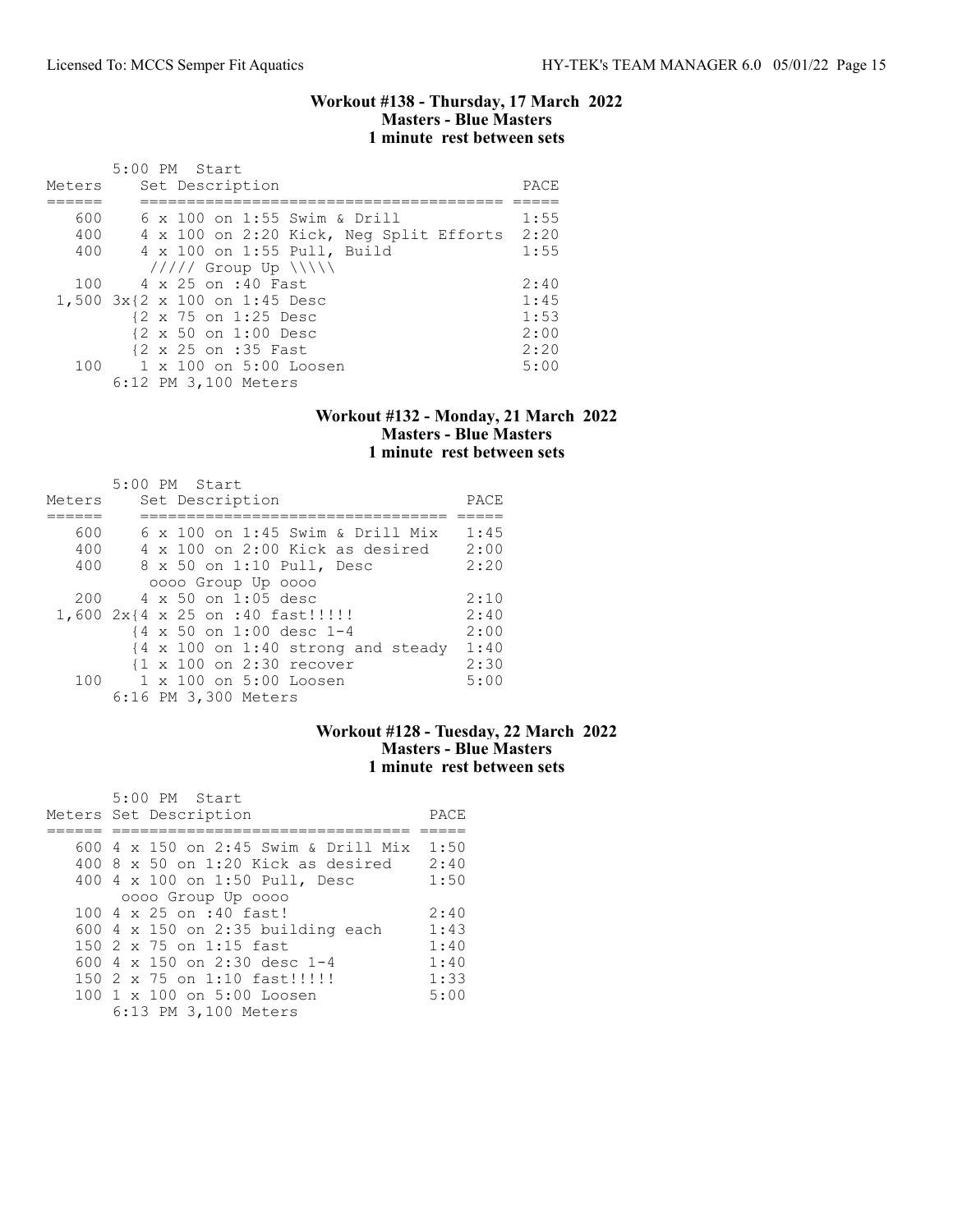## Workout #124 - Wednesday, 23 March 2022 Masters - Blue Masters 1 minute rest between sets

|        |  | 5:00 PM Start                                     |  |                                        |      |
|--------|--|---------------------------------------------------|--|----------------------------------------|------|
| Meters |  | Set Description                                   |  |                                        | PACE |
|        |  |                                                   |  |                                        |      |
| 600    |  |                                                   |  | 3 x 200 on 3:30 Swim & Drill Mix       | 1:45 |
| 400    |  |                                                   |  | $4 \times 100$ on 2:00 Kick as desired | 2:00 |
| 400    |  | 8 x 50 on 1:15 Pull, Desc                         |  |                                        | 2:30 |
|        |  | 0000 Group Up 0000                                |  |                                        |      |
| 100    |  | 4 x 25 on :40 fast!                               |  |                                        | 2:40 |
|        |  | 2,500 2x{5 x 100 on 1:45 desc 1-5                 |  |                                        | 1:45 |
|        |  | $\{1 \times 500 \text{ on } 8:00 \text{ build}\}$ |  |                                        | 1:36 |
|        |  | $\{1 \times 250 \text{ on } 4:15\}$               |  |                                        | 1:42 |
| 100    |  | 1 x 100 on 5:00 Loosen                            |  |                                        | 5:00 |
|        |  | 6:24 PM 4,100 Meters                              |  |                                        |      |

#### Workout #120 - Thursday, 24 March 2022 Masters - Blue Masters 1 minute rest between sets

| 5:00 PM Start<br>Meters Set Description | PACE |
|-----------------------------------------|------|
|                                         | 1:50 |
| 600 2 x 300 on 5:30 Drill & Swim        |      |
| 400 8 x 50 on 1:30 Kick, Desc           | 3:00 |
| 400 4 x 100 on 1:45 Pull, Mix Efforts   | 1:45 |
| $88888$ Group Up $88888$                |      |
| 100 4 x 25 on :40 Fast                  | 2:40 |
| $600$ 3 x 200 on 3:30 build each        | 1:45 |
| 200 2 x 100 on 1:45 faster pace         | 1:45 |
| 400 2 x 200 on 3:25 build each          | 1:42 |
| 200 2 x 100 on 1:45 faster pace         | 1:45 |
| 200 1 x 200 on 3:20 strong effort       | 1:40 |
| 100 1 x 100 on 5:00 cool down           | 5:00 |
| 6:17 PM 3,200 Meters                    |      |

## Workout #116 - Monday, 28 March 2022 Masters - Blue Masters 1 minute rest between sets

| 5:00 PM Start                                           |      |
|---------------------------------------------------------|------|
| Meters Set Description                                  | PACE |
|                                                         |      |
| 500 1 x 500 on 9:00 Mix swim & Drill                    | 1:48 |
| 500 1 x 500 on 9:00 Pull, mix speeds                    | 1:48 |
| 400 4 x 100 on 2:20 Kick, mix in a fast 25 on each 2:20 |      |
| ***** Group Up ******                                   |      |
| 100 4 x 25 on :40 Speedy!                               | 2:40 |
| 400 8 x 50 on 1:05 Desc 1-4, 5-8                        | 2:10 |
| 200 1 x 200 on 4:00 Loosen, Get Ready                   | 2:00 |
| 600 6 x 100 on 3:00 Test Yourself!!                     | 3:00 |
| 300 1 x 300 on 6:00 Cool down                           | 2:00 |
| 6:15 PM 3,000 Meters                                    |      |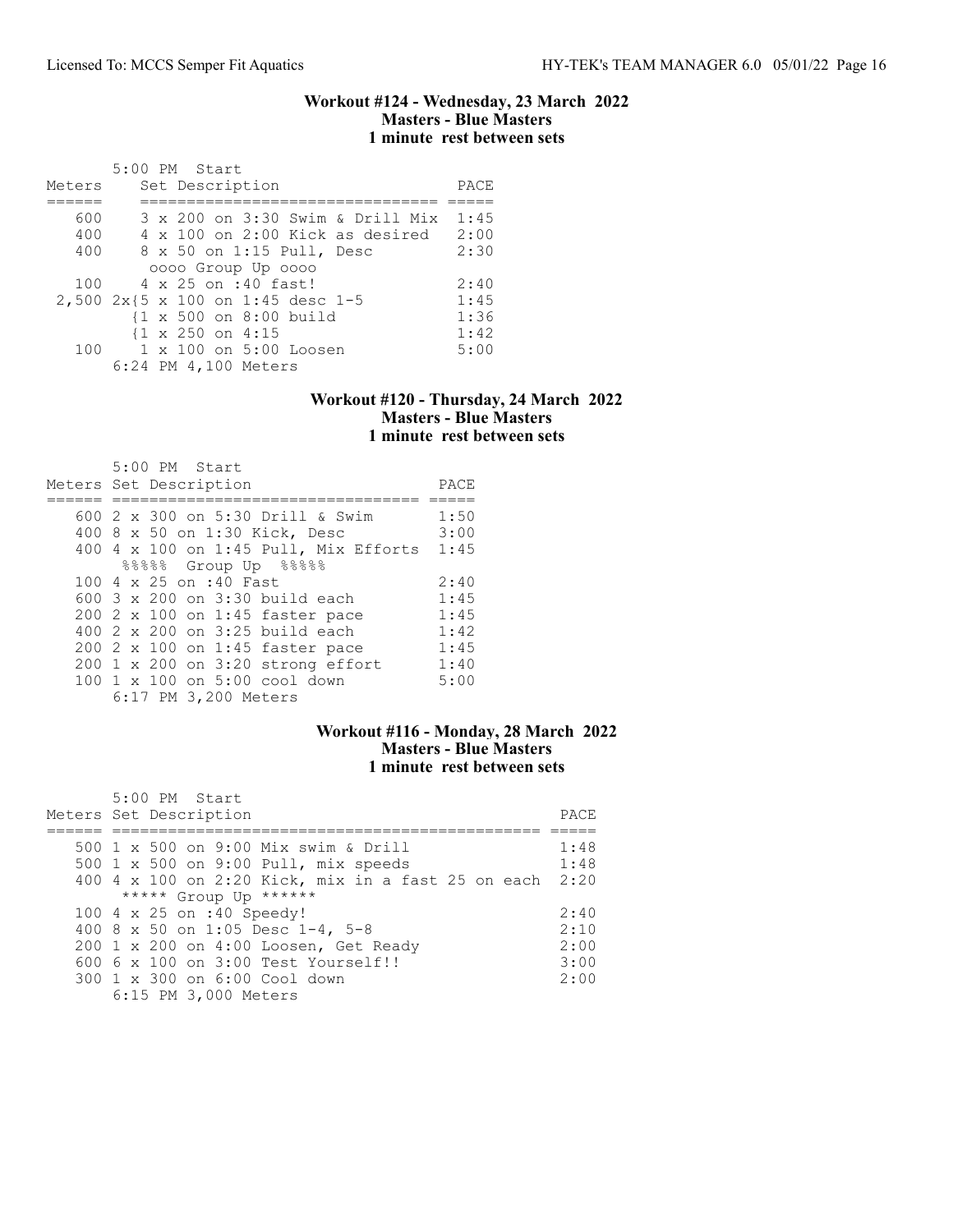### Workout #112 - Tuesday, 29 March 2022 Masters - Blue Masters 1 minute rest between sets

|        | 5:00 PM Start                           |      |
|--------|-----------------------------------------|------|
| Meters | Set Description                         | PACE |
|        |                                         |      |
| 600    | $6 \times 100$ on 1:50 Mix Swim & Drill | 1:50 |
| 400    | 8 x 50 on 1:10 Kick, Desc               | 2:20 |
| 400    | 8 x 50 on 1:00 Pull, Mixed Efforts      | 2:00 |
|        | $\sim\sim$ Group Up $\sim\sim$          |      |
| 100    | 4 x 25 on :40 Fast!                     | 2:40 |
|        | 1,200 2x{4 x 50 on :55 Desc             | 1:50 |
|        | {2 x 100 on 1:45 Desc                   | 1:45 |
|        | {1 x 200 on 3:30 Fast!                  | 1:45 |
| 200    | 1 x 200 on 3:30 1 more!!                | 1:45 |
| 100    | $1 \times 100$ on $5:00$ Cool Down      | 5:00 |
|        | 6:09 PM 3,000 Meters                    |      |

## Workout #109 - Wednesday, 30 March 2022 Masters - Blue Masters 1 minute rest between sets

| $5:00$ PM Start<br>Meters Set Description        | PACE |
|--------------------------------------------------|------|
| 600 3 x 200 on 3:40 Mix Swim & Drill             | 1:50 |
| 400 4 x 100 on 2:20 Kick, Desc                   | 2:20 |
| 400 8 x 50 on 1:05 Pull, Mixed Efforts           | 2:10 |
| $\sim\sim$ Group Up $\sim\sim$                   |      |
| $200 \text{ } 4 \text{ } \times 50$ on 1:05 Desc | 2:10 |
| 800 2 x 400 on 6:40 Fast!                        | 1:40 |
| 50 1 x 50 on 1:30 Loosen                         | 3:00 |
| 800 $4 \times 200$ on $3:30$ Desc                | 1:45 |
| 50 1 x 50 on 1:30 Loosen                         | 3:00 |
| 600 6 x 100 on 1:45 Desc 1-3, 4-6                | 1:45 |
| 100 1 x 100 on 5:00 Cool Down                    | 5:00 |
| 6:32 PM 4,000 Meters                             |      |

# Workout #108 - Thursday, 31 March 2022 Masters - Blue Masters 1 minute rest between sets

|        | 5:00 PM Start                      |      |
|--------|------------------------------------|------|
| Meters | Set Description                    | PACE |
|        |                                    |      |
| 600    | 4 x 150 on 2:45 Mix Swim & Drill   | 1:50 |
| 400    | 8 x 50 on 1:10 Kick, Mixed Efforts | 2:20 |
| 400    | 4 x 100 on 2:00 Pull, Desc         | 2:00 |
|        | $\sim\sim$ Group Up $\sim\sim$     |      |
| 200    | 4 x 50 on 1:05 Desc                | 2:10 |
|        | 1,300 2x{3 x 100 on 1:50 Desc      | 1:50 |
|        | {2 x 100 on 1:45 Fast!             | 1:45 |
|        | {1 x 50 on 1:30 Loosen             | 3:00 |
|        | {1 x 100 on 1:40 Fast!             | 1:40 |
| 100    | 1 x 100 on 5:00 Cool Down          | 5:00 |
|        | 6:09 PM 3,000 Meters               |      |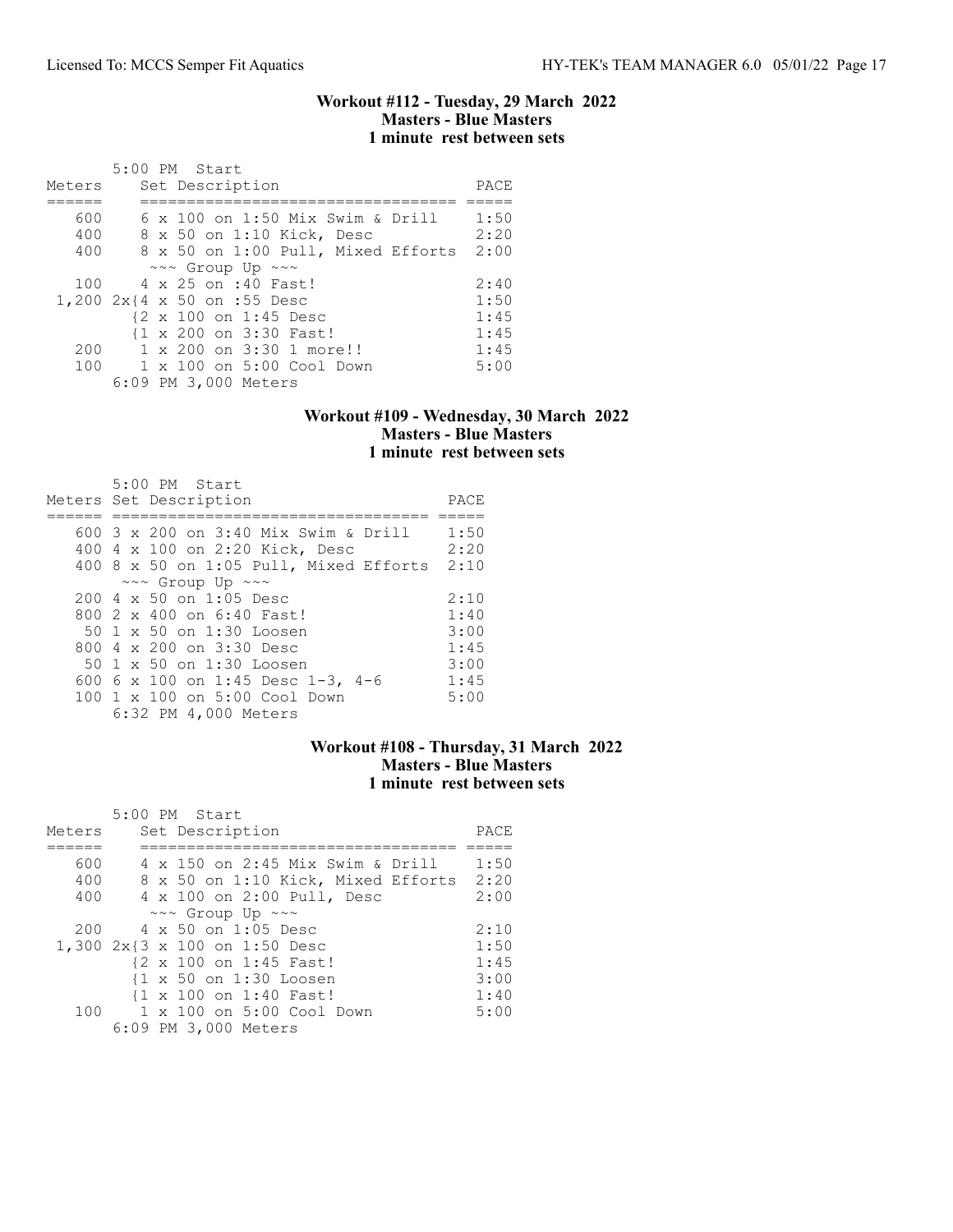### Workout #103 - Monday, 04 April 2022 Masters - Blue Masters 1 minute rest between sets

| Meters | 5:00 PM Start<br>Set Description        |  |                                                                                    | PACE |
|--------|-----------------------------------------|--|------------------------------------------------------------------------------------|------|
| 600    | 2 x 300 on 5:55 Drill / Swim Mix        |  |                                                                                    | 1:58 |
| 400    |                                         |  | 4 x 100 on 2:15 Kick, faster in hte middle 2:15                                    |      |
| 400    | 4 x 100 on 1:55 Pull, build             |  |                                                                                    | 1:55 |
|        | $+=+=+$ Group Up $+=+=+$                |  |                                                                                    |      |
|        | 100 4 x 25 on :40 Fast                  |  |                                                                                    | 2:40 |
|        | $1,500$ $3x$ {1 x 200 on 3:30 Neq Split |  |                                                                                    | 1:45 |
|        | {2 x 100 on 1:50 Desc                   |  |                                                                                    | 1:50 |
|        |                                         |  | $\{4 \times 25 \text{ on } : 35 \text{ Alt } 1 \text{ Basicr}, 1 \text{ Factor}\}$ | 2:20 |
|        | 100 1 x 100 on 5:00 Loosen              |  |                                                                                    | 5:00 |
|        | 6:11 PM 3,100 Meters                    |  |                                                                                    |      |

#### Workout #102 - Tuesday, 05 April 2022 Masters - Blue Masters 1 minute rest between sets

| 5:00 PM Start                            |      |
|------------------------------------------|------|
| Meters Set Description                   | PACE |
|                                          |      |
| 600 4 x 150 on 2:55 Drill / Swim Mix     | 1:57 |
| 400 4 x 100 on 2:15 Kick, Neg Split      | 2:15 |
| 400 8 x 50 on 1:05 Pull, Desc            | 2:10 |
| $+=+=+$ Group Up $+=+=+$                 |      |
| 100 4 x 25 on :40 Fast                   | 2:40 |
| 200 4 x 50 on 1:05 Desc (yup, 25s & 50s) | 2:10 |
| 300 2 x 150 on 2:50 Desc                 | 1:53 |
| $1002 \times 50$ on $1:00$ Desc          | 2:00 |
| 300 2 x 150 on 2:40 Desc                 | 1:47 |
| 100 2 x 50 on 1:00 Desc                  | 2:00 |
| 300 2 x 150 on 2:30 Desc                 | 1:40 |
| 100 2 x 50 on 1:00 Fast                  | 2:00 |
| 100 1 x 100 on 5:00 Loosen               | 5:00 |
| 6:17 PM 3,000 Meters                     |      |

# Workout #98 - Wednesday, 06 April 2022 Masters - Blue Masters 1 minute rest between sets

|        | 5:00 PM Start                       |      |
|--------|-------------------------------------|------|
| Meters | Set Description                     | PACE |
|        |                                     |      |
| 600    | 3 x 200 on 3:55 Drill / Swim Mix    | 1:58 |
| 400    | 8 x 50 on 1:20 Kick, Alt Easy, Fast | 2:40 |
| 400    | 4 x 100 on 1:55 Pull As desired     | 1:55 |
|        | $+=+=+$ Group Up $+=+=+$            |      |
| 200    | 4 x 50 on 1:05 Desc                 | 2:10 |
|        | 2,400 2x{1 x 600 on 10:30 Neg Split | 1:45 |
|        | {6 x 100 on 1:45 Desc               | 1:45 |
| 100    | $1 \times 100$ on $5:00$ Loosen     | 5:00 |
|        | 6:28 PM 4,100 Meters                |      |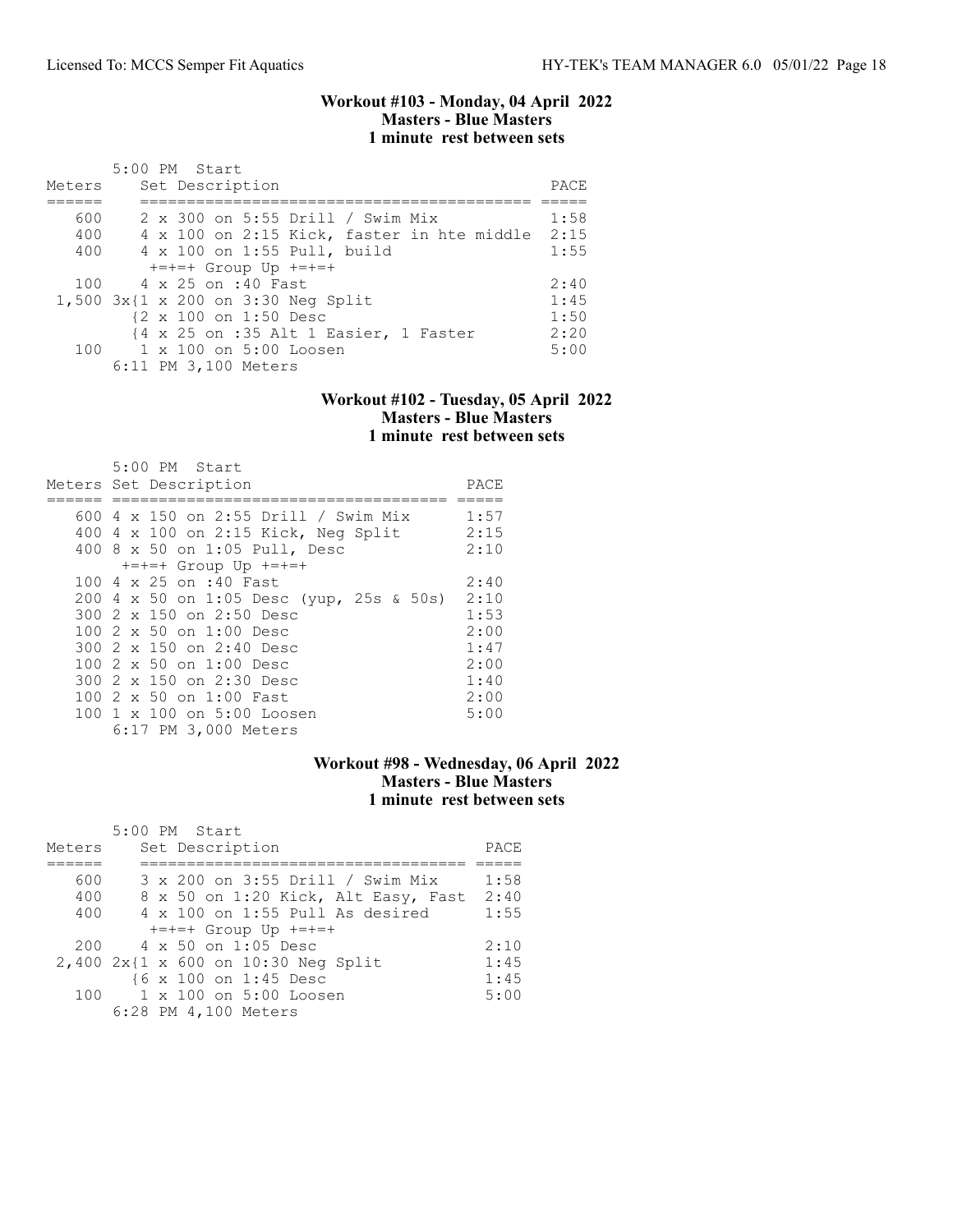#### Workout #95 - Thursday, 07 April 2022 Masters - Blue Masters 1 minute rest between sets

| 5:00 PM Start<br>Meters Set Description   | PACE |
|-------------------------------------------|------|
| 600 6 x 100 on 1:55 Drill / Swim Mix 1:55 |      |
|                                           |      |
| 400 8 x 50 on 1:20 Kick, Desc             | 2:40 |
| 400 8 x 50 on 1:05 Pull Evens Faster      | 2:10 |
| $+=+=+$ Group Up $+=+=+$                  |      |
| $200.4 \times 50$ on 1:05 Desc            | 2:10 |
| 600 8 $\times$ 75 on 1:20 Desc            | 1:47 |
| 450 6 x 75 on 1:30 Desc                   | 2:00 |
| 300 4 x 75 on 1:40 Desc                   | 2:13 |
| 100 1 x 100 on 5:00 Loosen                | 5:00 |
| 6:16 PM 3,050 Meters                      |      |

### Workout #91 - Monday, 11 April 2022 Masters - Blue Masters 1 minute rest between sets

|        | 5:00 PM Start                                                    |      |
|--------|------------------------------------------------------------------|------|
| Meters | Set Description                                                  | PACE |
|        |                                                                  |      |
| 600    | 3 x 200 on 3:40 Mix Swim & Drill                                 | 1:50 |
| 400    | 8 x 50 on 1:20 Kick, Evens Faster                                | 2:40 |
| 400    | 4 x 100 on 1:50 Pull, Build                                      | 1:50 |
|        | ***** Group Up ******                                            |      |
| 100    | 4 x 25 on :40 fast                                               | 2:40 |
|        | 1,500 $2x\{3 \times 25 \text{ on } : 40 \text{ each one fast}\}$ | 2:40 |
|        | {4 x 75 on 1:40 Desc                                             | 2:13 |
|        | {3 x 25 on :40 fast!                                             | 2:40 |
|        | {4 x 75 on 1:30 Desc                                             | 2:00 |
| 100    | 1 x 100 on 5:00 Loosen                                           | 5:00 |
|        | 6:17 PM 3,100 Meters                                             |      |

# Workout #90 - Tuesday, 12 April 2022 Masters - Blue Masters 1 minute rest between sets

| 5:00 PM Start                                    |      |
|--------------------------------------------------|------|
| Meters Set Description                           | PACE |
|                                                  |      |
| 600 2 x 300 on 5:30 Mix Swim & Drill             | 1:50 |
| 400 8 x 50 on 1:20 Kick, Evens Faster            | 2:40 |
| 400 4 x 100 on 1:50 Pull, Build                  | 1:50 |
| ) () () () ( Group Up ) () () () (               |      |
| $200 \text{ } 4 \text{ } \times 50$ on 1:05 Desc | 2:10 |
| $200 \text{ } 4 \times 50$ on $1:00$ Desc        | 2:00 |
| 800 $4 \times 200$ on $3:30$ build each          | 1:45 |
| $200 \text{ } 4 \times 50$ on $1:00$ Desc        | 2:00 |
| 200 1 x 200 on 3:30 Best Effort!                 | 1:45 |
| 100 1 x 100 on 5:00 Loosen                       | 5:00 |
| 6:14 PM 3,100 Meters                             |      |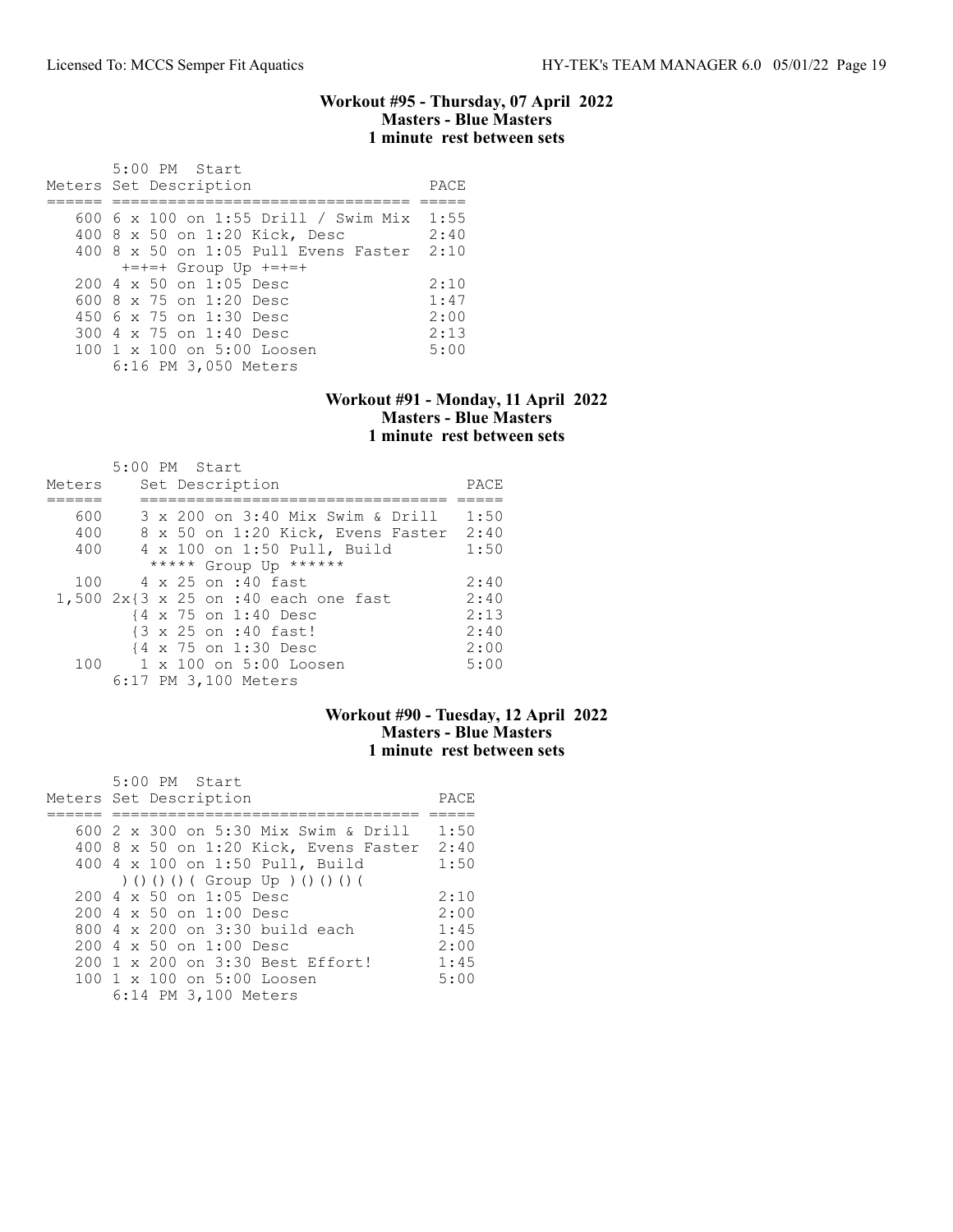### Workout #85 - Wednesday, 13 April 2022 Masters - Blue Masters 1 minute rest between sets

|        | 5:00 PM Start                            |      |
|--------|------------------------------------------|------|
| Meters | Set Description                          | PACE |
|        |                                          |      |
| 600    | 4 x 150 on 2:45 Mix Swim & Drill         | 1:50 |
| 400    | 4 x 100 on 2:00 Kick, Evens Faster       | 2:00 |
| 400    | 8 x 50 on 1:15 Pull, Build               | 2:30 |
|        | ) () () () () ( Group Up ) () () () () ( |      |
| 100    | 4 x 25 on :40 fast                       | 2:40 |
|        | 2,400 2x{2 x 200 on 3:30 build each      | 1:45 |
|        | {1 x 400 on 7:00 strong and steady       | 1:45 |
|        | {4 x 100 on 1:50 Desc                    | 1:50 |
| 100    | 1 x 100 on 5:00 Loosen                   | 5:00 |
|        | 6:25 PM 4,000 Meters                     |      |

#### Workout #84 - Thursday, 14 April 2022 Masters - Blue Masters 1 minute rest between sets

| 5:00 PM Start<br>Meters Set Description  | PACE |
|------------------------------------------|------|
| 600 6 x 100 on 1:50 Mix Swim & Drill     | 1:50 |
| 400 4 x 100 on 2:00 Kick, Evens Faster   | 2:00 |
| 400 8 x 50 on 1:15 Pull, Build           | 2:30 |
| ) () () () () ( Group Up ) () () () () ( |      |
| 100 4 x 25 on :40 fast                   | 2:40 |
| 600 6 x 100 on 1:45 desc 1-3, 4-6        | 1:45 |
| 200 4 x 50 on 1:00 last 25 faster        | 2:00 |
| 600 6 x 100 on 1:40 Desc 1-3, 4-6        | 1:40 |
| 100 2 x 50 on 1:00 fast!!!!!!            | 2:00 |
| 100 1 x 100 on 5:00 Loosen               | 5:00 |
| 6:12 PM 3,100 Meters                     |      |

# Workout #80 - Monday, 18 April 2022 Masters - Blue Masters 1 minute rest between sets

|  | 5:00 PM Start                               |      |
|--|---------------------------------------------|------|
|  | Meters Set Description                      | PACE |
|  |                                             |      |
|  | 600 4 x 150 on 2:45 Mix Swim & Drill        | 1:50 |
|  | 400 8 x 50 on 1:10 Kick, Desc               | 2:20 |
|  | 400 8 x 50 on 1:00 Pull, Mixed Efforts 2:00 |      |
|  | $+++$ Group Up $+++$                        |      |
|  | 100 4 x 25 on :40 Fast!                     | 2:40 |
|  | 400 8 x 50 on 1:15 Desc 1-4 5-8             | 2:30 |
|  | 100 4 x 25 on :35 Fast!                     | 2:20 |
|  | 300 6 x 50 on 1:10 Desc 1-3, 4-6            | 2:20 |
|  | 100 4 x 25 on :35 Fast!                     | 2:20 |
|  | 200 4 x 50 on 1:05 Desc                     | 2:10 |
|  | 100 4 x 25 on :35 Fast!                     | 2:20 |
|  | $1002 \times 50$ on $1:00$ Desc             | 2:00 |
|  | 100 4 x 25 on :35 Fast!                     | 2:20 |
|  | 100 1 x 100 on 5:00 Cool Down               | 5:00 |
|  | 6:25 PM 3,000 Meters                        |      |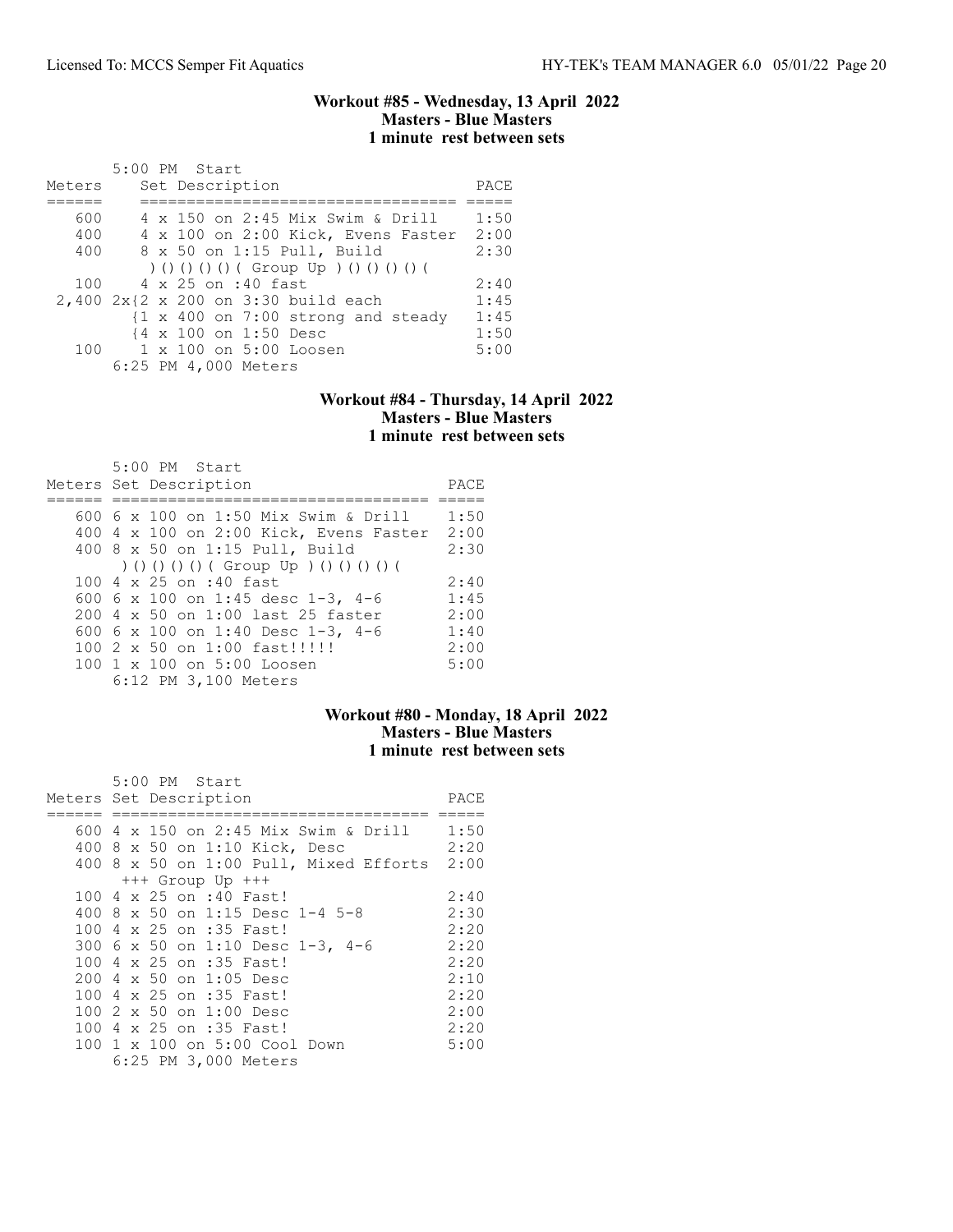## Workout #78 - Tuesday, 19 April 2022 Masters - Blue Masters 1 minute rest between sets

| Meters | $5:00$ PM Start<br>Set Description        | PACE |
|--------|-------------------------------------------|------|
|        |                                           |      |
| 600    | 3 x 200 on 3:40 Mix Swim & Drill          | 1:50 |
| 400    | 4 x 100 on 2:20 Kick, Desc                | 2:20 |
| 400    | 8 x 50 on 1:00 Pull, Mixed Efforts        | 2:00 |
|        | $+++$ Group Up $+++$                      |      |
| 100    | 4 x 25 on :40 Fast!                       | 2:40 |
|        | 1,400 2x{4 x 50 on 1:00 Desc              | 2:00 |
|        | {3 x 100 on 1:45 Desc                     | 1:45 |
|        | {2 x 100 on 1:40 Desc                     | 1:40 |
|        | 100    1 x 100    an 5:00    Cool    Down | 5:00 |
|        | 6:08 PM 3,000 Meters                      |      |

#### Workout #73 - Wednesday, 20 April 2022 Masters - Blue Masters 1 minute rest between sets

| $5:00$ PM Start                                  |      |
|--------------------------------------------------|------|
| Meters Set Description                           | PACE |
|                                                  |      |
| 600 2 x 300 on 5:30 Mix Swim & Drill             | 1:50 |
| 400 8 x 50 on 1:10 Kick, Mixed Efforts           | 2:20 |
| 400 4 x 100 on 2:00 Pull, Desc                   | 2:00 |
| $+++$ Group Up $+++$                             |      |
| $200 \text{ } 4 \text{ } \times 50$ on 1:05 Desc | 2:10 |
| 900 3 x 300 on 5:10 Fast!                        | 1:43 |
| 300 3 x 100 on 1:45 Desc                         | 1:45 |
| 600 2 x 300 on 5:00 Fast!                        | 1:40 |
| 300 3 x 100 on 1:50 Desc                         | 1:50 |
| 300 1 x 300 on 4:50 Fast!                        | 1:37 |
| 100 1 x 100 on 5:00 Cool Down                    | 5:00 |
| 6:31 PM 4,100 Meters                             |      |

# Workout #72 - Thursday, 21 April 2022 Masters - Blue Masters 1 minute rest between sets

|        | 5:00 PM Start                         |      |
|--------|---------------------------------------|------|
| Meters | Set Description                       | PACE |
|        |                                       |      |
| 600    | 6 x 100 on 1:50 Mix Swim & Drill      | 1:50 |
| 400    | 4 x 100 on 2:20 Kick, Desc            | 2:20 |
| 400    | 4 x 100 on 2:00 Pull, Mixed Efforts   | 2:00 |
|        | $+++$ Group Up $+++$                  |      |
| 100    | 4 x 25 on :40 Fast!                   | 2:40 |
|        | 1,500 2x{6 x 75 on 1:20 Desc 1-3; 4-6 | 1:47 |
|        | {2 x 150 on 2:30 Desc                 | 1:40 |
| 100    | 1 x 100 on 5:00 Cool Down             | 5:00 |
|        | 6:08 PM 3,100 Meters                  |      |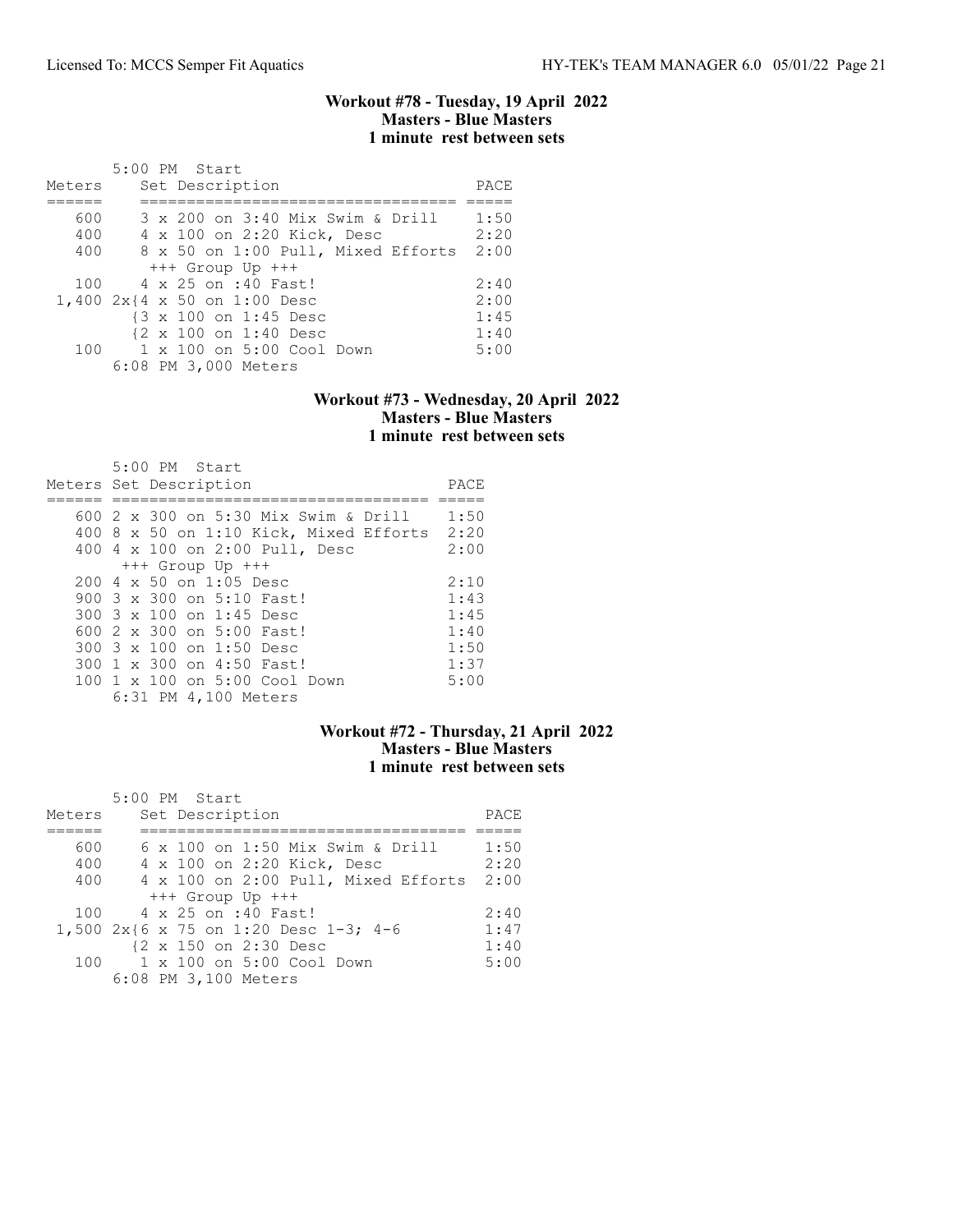### Workout #69 - Monday, 25 April 2022 Masters - Blue Masters 1 minute rest between sets

|        | 5:00 PM Start                                                         |      |
|--------|-----------------------------------------------------------------------|------|
| Meters | Set Description                                                       | PACE |
|        |                                                                       |      |
| 600    | 6 x 100 on 1:55 Drill & Swim                                          | 1:55 |
| 400    | 4 x 100 on 2:15 Kick, Desc                                            | 2:15 |
| 400    | 8 x 50 on 1:05 Pull, Mix Efforts                                      | 2:10 |
|        | $88888$ Group Up $88888$                                              |      |
| 100    | 4 x 25 on :40 Fast                                                    | 2:40 |
|        | $1,600$ $4x\{3x100$ on 1:50 Desc to best effort                       | 1:50 |
|        | $\{1 \times 100 \text{ on } 2:00 \text{ Easy}, \text{ start early}\}$ | 2:00 |
|        | 6:07 PM 3,100 Meters                                                  |      |

## Workout #64 - Tuesday, 26 April 2022 Masters - Blue Masters 1 minute rest between sets

|        |  | 5:00 PM Start                    |      |
|--------|--|----------------------------------|------|
| Meters |  | Set Description                  | PACE |
|        |  |                                  |      |
| 600    |  | 4 x 150 on 2:55 Drill & Swim     | 1:57 |
| 400    |  | 8 x 50 on 1:15 Kick, Odds Faster | 2:30 |
| 400    |  | 4 x 100 on 1:55 Pull, Desc       | 1:55 |
|        |  | 88888 Group Up 88888             |      |
| 200    |  | $4 \times 50$ on 1:05 Desc       | 2:10 |
|        |  | 1,300 2x{2 x 150 on 2:30 Desc    | 1:40 |
|        |  | {2 x 100 on 1:50 Desc            | 1:50 |
|        |  | {2 x 50 on 1:00 Desc             | 2:00 |
|        |  | {2 x 25 on :35 Fast              | 2:20 |
| 100    |  | 1 x 100 on 5:00 Loosen           | 5:00 |
|        |  | 6:09 PM 3,000 Meters             |      |

# Workout #61 - Wednesday, 27 April 2022 Masters - Blue Masters 1 minute rest between sets

| 5:00 PM Start                                   |      |
|-------------------------------------------------|------|
| Meters Set Description                          | PACE |
|                                                 |      |
| 600 3 x 200 on 3:55 Drill & Swim                | 1:58 |
| 400 4 x 100 on 2:20 Kick, Build Each            | 2:20 |
| 400 8 x 50 on 1:05 Pull, Evens Faster           | 2:10 |
| 88888 Group Up 88888                            |      |
| 200 4 x 50 on 1:05 Desc                         | 2:10 |
| 500 1 x 500 on 8:30 Neg Split                   | 1:42 |
| 200 4 x 50 on 1:00 Desc                         | 2:00 |
| 400 1 x 400 on 6:50 Neg Split                   | 1:42 |
| 200 4 x 50 on :55 Desc                          | 1:50 |
| 300 1 x 300 on 5:15 Neg Split                   | 1:45 |
| 200 4 x 50 on :55 Desc                          | 1:50 |
| 200 1 x 200 on 3:30 Neg Split                   | 1:45 |
| 200 4 x 50 on :50 Desc                          | 1:40 |
| 100 1 x 100 on 3:00 Last one, fast one!!!! 3:00 |      |
| 100 1 x 100 on 5:00 Loosen                      | 5:00 |
| 6:39 PM 4,000 Meters                            |      |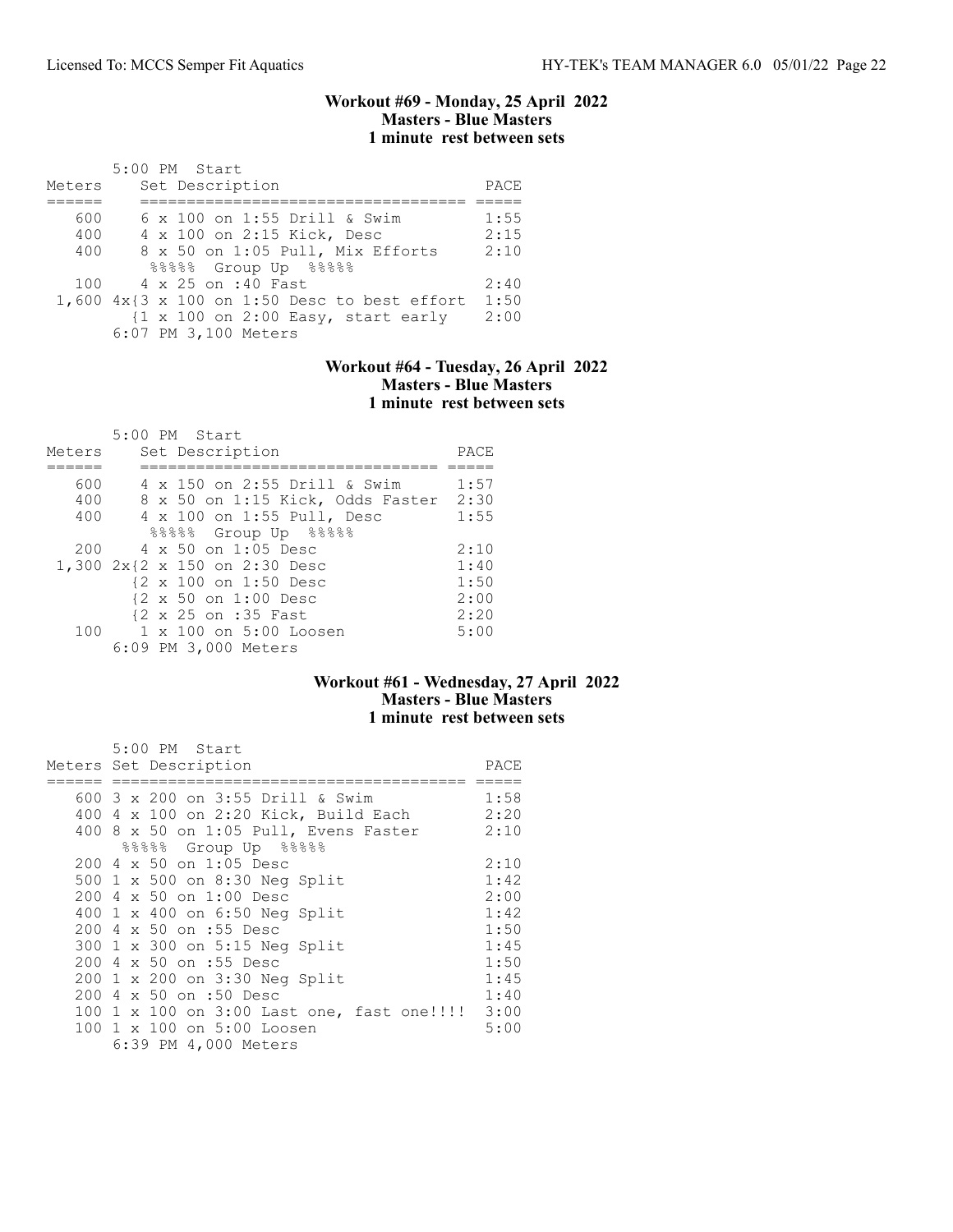### Workout #59 - Thursday, 28 April 2022 Masters - Blue Masters 1 minute rest between sets

|        | 5:00 PM Start |  |                      |                                         |      |
|--------|---------------|--|----------------------|-----------------------------------------|------|
| Meters |               |  | Set Description      |                                         | PACE |
|        |               |  |                      |                                         |      |
| 600    |               |  |                      | 2 x 300 on 5:55 Drill & Swim            | 1:58 |
| 400    |               |  |                      | 8 x 50 on 1:20 Kick, as desired 2:40    |      |
| 400    |               |  |                      | $4 \times 100$ on 1:55 Pull, as desired | 1:55 |
|        |               |  |                      | $88888$ Group Up $88888$                |      |
| 100    |               |  | 4 x 25 on :40 Fast   |                                         | 2:40 |
|        |               |  |                      | 1,500 1x{3 x 150 on 2:45 Steady         | 1:50 |
|        |               |  |                      | {1 x 200 on 3:20 Fast Pace              | 1:40 |
|        |               |  |                      | {2 x 150 on 2:45 Steady                 | 1:50 |
|        |               |  |                      | {1 x 200 on 3:20 Fast Pace              | 1:40 |
|        |               |  |                      | {1 x 150 on 2:45 Steady                 | 1:50 |
|        |               |  |                      | {1 x 200 on 3:20 Fast Pace              | 1:40 |
|        |               |  |                      | 100 1 x 100 on 5:00 Loosen              | 5:00 |
|        |               |  | 6:11 PM 3,100 Meters |                                         |      |

# Workout #57 - Monday, 02 May 2022 Masters - Blue Masters 1 minute rest between sets

| $5:00$ PM Start<br>Meters Set Description          | PACE |
|----------------------------------------------------|------|
| 500 1 x 500 on 9:00 Mix swim & Drill               | 1:48 |
| 500 1 x 500 on 9:00 Pull, mix speeds               | 1:48 |
| 400 4 x 100 on 2:20 Kick, mix in a fast 25 on each | 2:20 |
| ***** Group Up ******                              |      |
| 100 4 x 25 on :40 Speedy!                          | 2:40 |
| 400 8 x 50 on 1:05 Desc 1-4, 5-8                   | 2:10 |
| 200 1 x 200 on 4:00 Loosen, Get Ready              | 2:00 |
| 600 6 x 100 on 3:00 Test Yourself!!                | 3:00 |
| 300 1 x 300 on 6:00 Cool down                      | 2:00 |
| 6:15 PM 3,000 Meters                               |      |

# Workout #54 - Tuesday, 03 May 2022 Masters - Blue Masters 1 minute rest between sets

| Meters | 5:00 PM Start<br>Set Description                              | PACE |
|--------|---------------------------------------------------------------|------|
|        |                                                               |      |
| 600    | 6 x 100 on 1:50 Mix swim & Drill                              | 1:50 |
| 400    | 8 x 50 on 1:10 Pull, mix speeds                               | 2:20 |
| 400    | 8 x 50 on 1:15 Kick                                           | 2:30 |
|        | <><><> Group Up <><><>                                        |      |
| 100    | 4 x 25 on :40 Speedy!                                         | 2:40 |
|        | 1,500 3x{4 x 50 on 1:00 Desc 1-4                              | 2:00 |
|        | $\{1 \times 200 \text{ on } 3:25 \text{ Strong and steady}\}$ | 1:42 |
|        | $\{1 \times 100 \text{ on } 2:00 \text{ recover}\}$           | 2:00 |
| 100    | $1 \times 100$ on $5:00$ Cool down                            | 5:00 |
|        | 6:13 PM 3,100 Meters                                          |      |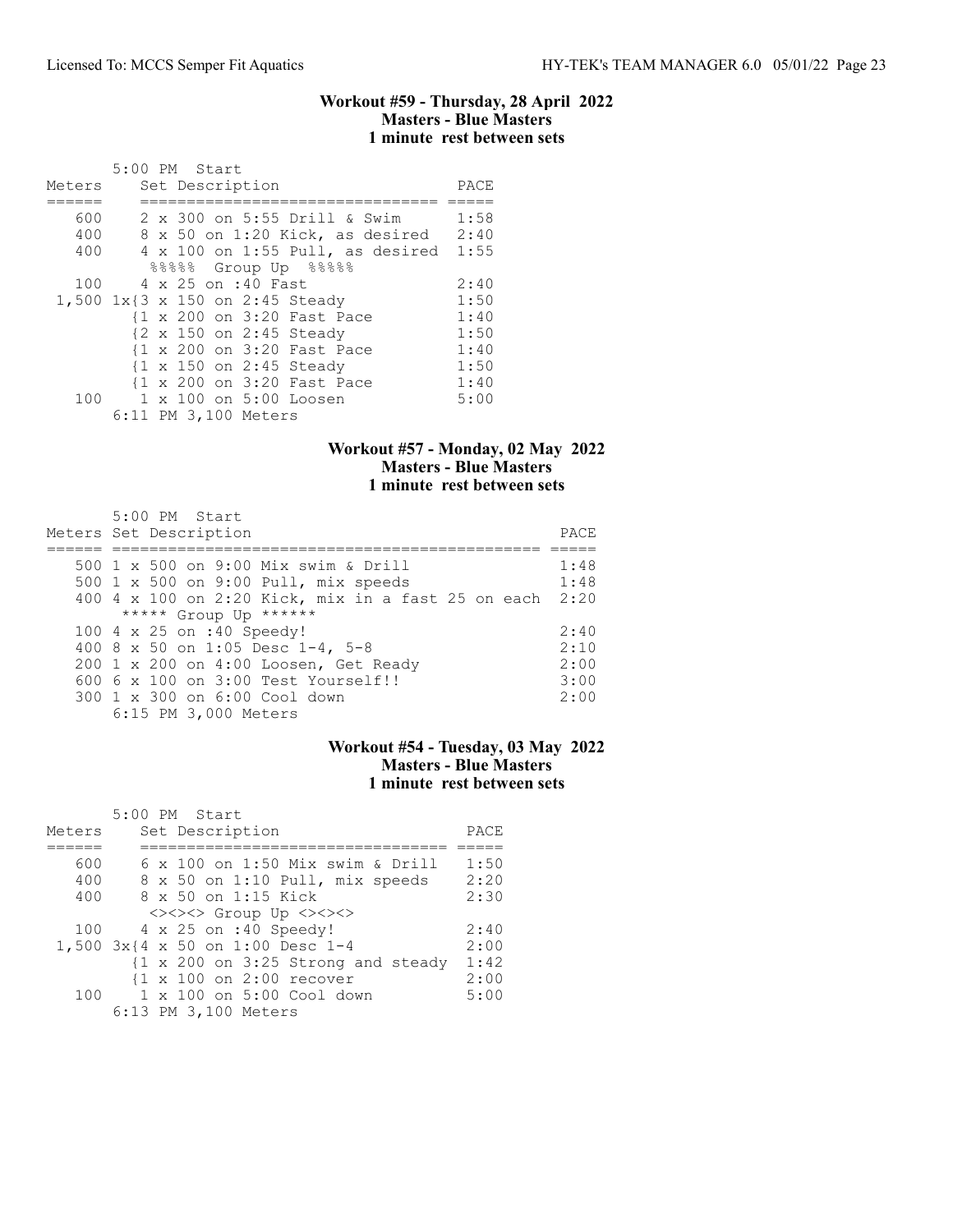### Workout #51 - Wednesday, 04 May 2022 Masters - Blue Masters 1 minute rest between sets

| 5:00 PM Start<br>Meters Set Description | PACE |
|-----------------------------------------|------|
| 600 3 x 200 on 3:35 Mix Swim & Drill    | 1:48 |
| 400 8 x 50 on 1:20 Kick, Evens Faster   | 2:40 |
| 400 4 x 100 on 1:55 Pull, Build         | 1:55 |
| <><><> Group Up <><><>                  |      |
| 400 8 $\times$ 50 on 1:05 Desc 1-4, 5-8 | 2:10 |
| $200 \t1 x 200$ on $3:30$               | 1:45 |
| 800 $2 \times 400$ on $7:15$            | 1:49 |
| $200 \t1 x 200$ on $3:30$               | 1:45 |
| 100 1 x 100 on 5:00 Loosen              | 5:00 |
| 6:14 PM 3,100 Meters                    |      |

## Workout #306 - Thursday, 05 May 2022 Masters - Blue Masters 1 minute rest between sets

|        | 5:00 PM Start                                                            |      |
|--------|--------------------------------------------------------------------------|------|
| Meters | Set Description                                                          | PACE |
|        |                                                                          |      |
| 600    | 4 x 150 on 2:45 Mix Swim & Drill                                         | 1:50 |
| 400    | 8 x 50 on 1:20 Kick, Mixed Efforts                                       | 2:40 |
| 400    | 4 x 100 on 1:50 Pull, Desc                                               | 1:50 |
|        | $                           $ Group Up $                               $ |      |
| 100    | 4 x 25 on :40 Desc                                                       | 2:40 |
|        | 1,400 2x{2 x 100 on 1:45                                                 | 1:45 |
|        | $\{1 \times 50 \text{ on } 1:05 \text{ Neg Split}\}$                     | 2:10 |
|        | $\{2 \times 100 \text{ on } 1:40\}$                                      | 1:40 |
|        | $\{1 \times 50 \text{ on } 1:05\}$                                       | 2:10 |
|        | {2 x 100 on 1:35 fast !!!!!!                                             | 1:35 |
| 100    | 1 x 100 on 5:00 Cool Down                                                | 5:00 |
|        | 6:08 PM 3,000 Meters                                                     |      |

## Workout #48 - Monday, 09 May 2022 Masters - Blue Masters 1 minute rest between sets

|        | 5:00 PM Start                            |      |
|--------|------------------------------------------|------|
| Meters | Set Description                          | PACE |
|        |                                          |      |
| 600    | 2 x 300 on 5:30 Mix Swim & Drill         | 1:50 |
| 400    | 4 x 100 on 2:10 Kick, Desc               | 2:10 |
| 400    | 4 x 100 on 2:00 Pull, Mixed Efforts 2:00 |      |
|        | *** Group Up ***                         |      |
|        | 1,600 2x{4 x 25 on :40 Fast!             | 2:40 |
|        | {4 x 50 on 1:05 Desc                     | 2:10 |
|        | {4 x 75 on 1:30 Desc                     | 2:00 |
|        | {2 x 100 on 1:50 Desc                    | 1:50 |
| 100    | 1 x 100 on 5:00 Cool Down                | 5:00 |
|        | 6:11 PM 3,100 Meters                     |      |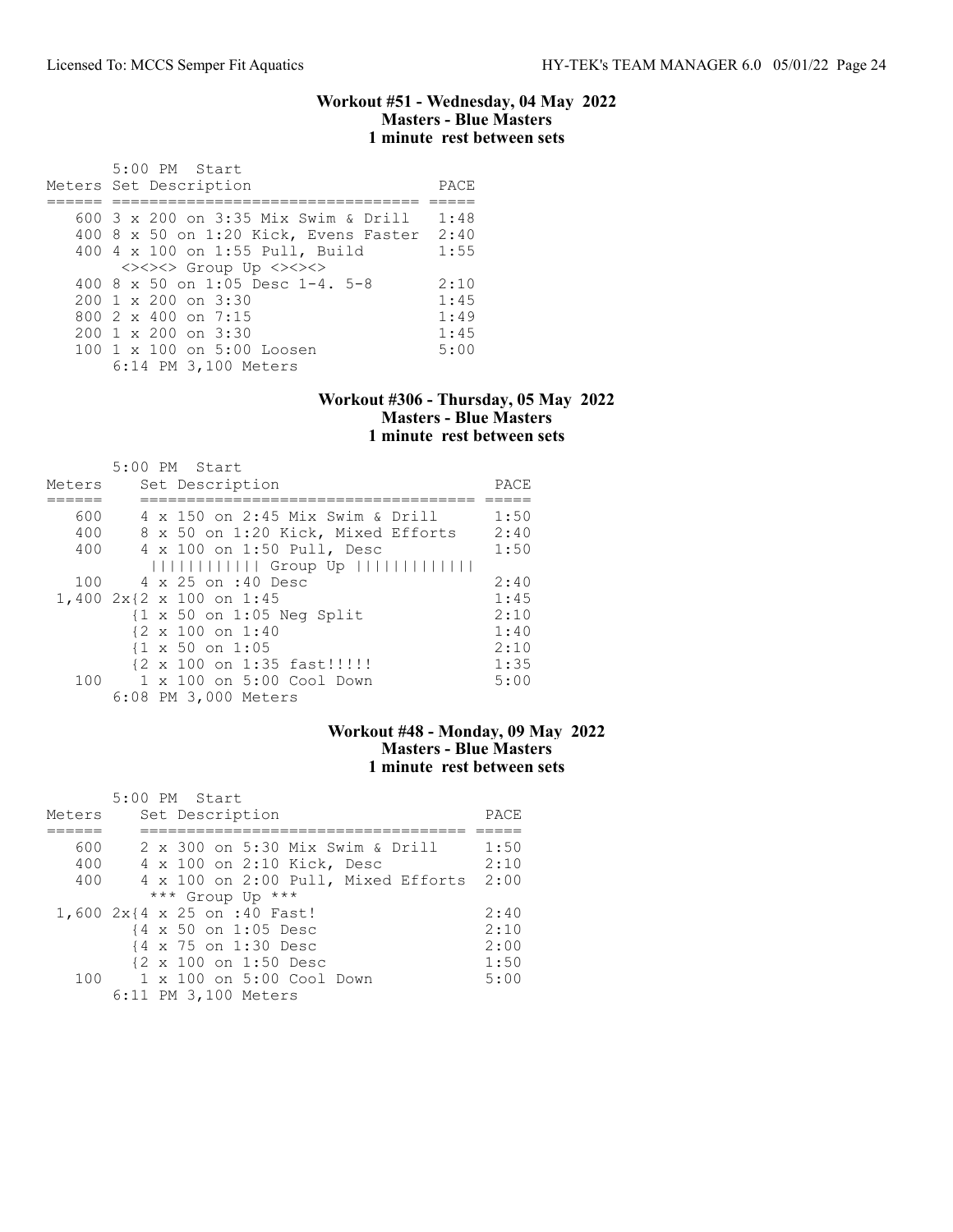### Workout #43 - Tuesday, 10 May 2022 Masters - Blue Masters 1 minute rest between sets

| $5:00$ PM Start<br>Meters Set Description             | PACE |
|-------------------------------------------------------|------|
| 600 4 x 150 on 2:45 Mix Swim & Drill                  | 1:50 |
| 400 4 x 100 on 2:10 Kick, Desc                        | 2:10 |
| 400 8 x 50 on 1:00 Pull, Mixed Efforts                | 2:00 |
| \$\$\$ Group Up \$\$\$                                |      |
| 100 4 x 25 on :40 Fast!                               | 2:40 |
| 600 4 x 150 on 2:25 Fast!                             | 1:37 |
| 400 $4 \times 100$ on 1:40 Desc                       | 1:40 |
| 300 4 x 75 on 1:20 Desc                               | 1:47 |
| $100 \t2 \t x \t50$ on $1:00$ Fast!                   | 2:00 |
| 100 1 x 100 on 5:00 Cool Down<br>6:09 PM 3,000 Meters | 5:00 |

# Workout #40 - Wednesday, 11 May 2022 Masters - Blue Masters 1 minute rest between sets

|        |  | $5:00$ PM Start                          |      |
|--------|--|------------------------------------------|------|
| Meters |  | Set Description                          | PACE |
|        |  |                                          |      |
| 600    |  | 3 x 200 on 3:40 Mix Swim & Drill         | 1:50 |
| 400    |  | 8 x 50 on 1:10 Kick, Mixed Efforts 2:20  |      |
| 400    |  | 4 x 100 on 2:00 Pull, Desc               | 2:00 |
|        |  | $\sim$ - $\sim$ Group Up $\sim$ - $\sim$ |      |
| 200    |  | 4 x 50 on 1:05 Desc                      | 2:10 |
|        |  | 2,400 2x{1 x 600 on 9:30 Fast!           | 1:35 |
|        |  | {2 x 300 on 5:00 Desc                    | 1:40 |
| 100    |  | 1 x 100 on 5:00 Cool Down                | 5:00 |
|        |  | 6:23 PM 4,100 Meters                     |      |

# Workout #37 - Thursday, 12 May 2022 Masters - Blue Masters 1 minute rest between sets

| $5:00$ PM Start<br>Meters Set Description | PACE |
|-------------------------------------------|------|
|                                           |      |
| 600 6 x 100 on 1:50 Mix Swim & Drill      | 1:50 |
|                                           | 2:20 |
| 400 8 x 50 on 1:10 Kick, Desc             |      |
| $400$ 8 x 50 on 1:00 Pull, Mixed Efforts  | 2:00 |
| &&& Group Up &&&                          |      |
| 100 4 x 25 on :40 Fast!                   | 2:40 |
| 225 3 x 75 on 1:20 Desc                   | 1:47 |
| 150 1 x 150 on 2:25 Fast                  | 1:37 |
| 150 2 x 75 on 1:15 Desc                   | 1:40 |
| 300 2 x 150 on 2:30 Desc                  | 1:40 |
| 75 1 x 75 on 1:10 Desc                    | 1:33 |
| 450 3 x 150 on 2:35 Desc                  | 1:43 |
| 150 1 x 150 on 5:00 Cool Down             | 3:20 |
| 6:12 PM 3,000 Meters                      |      |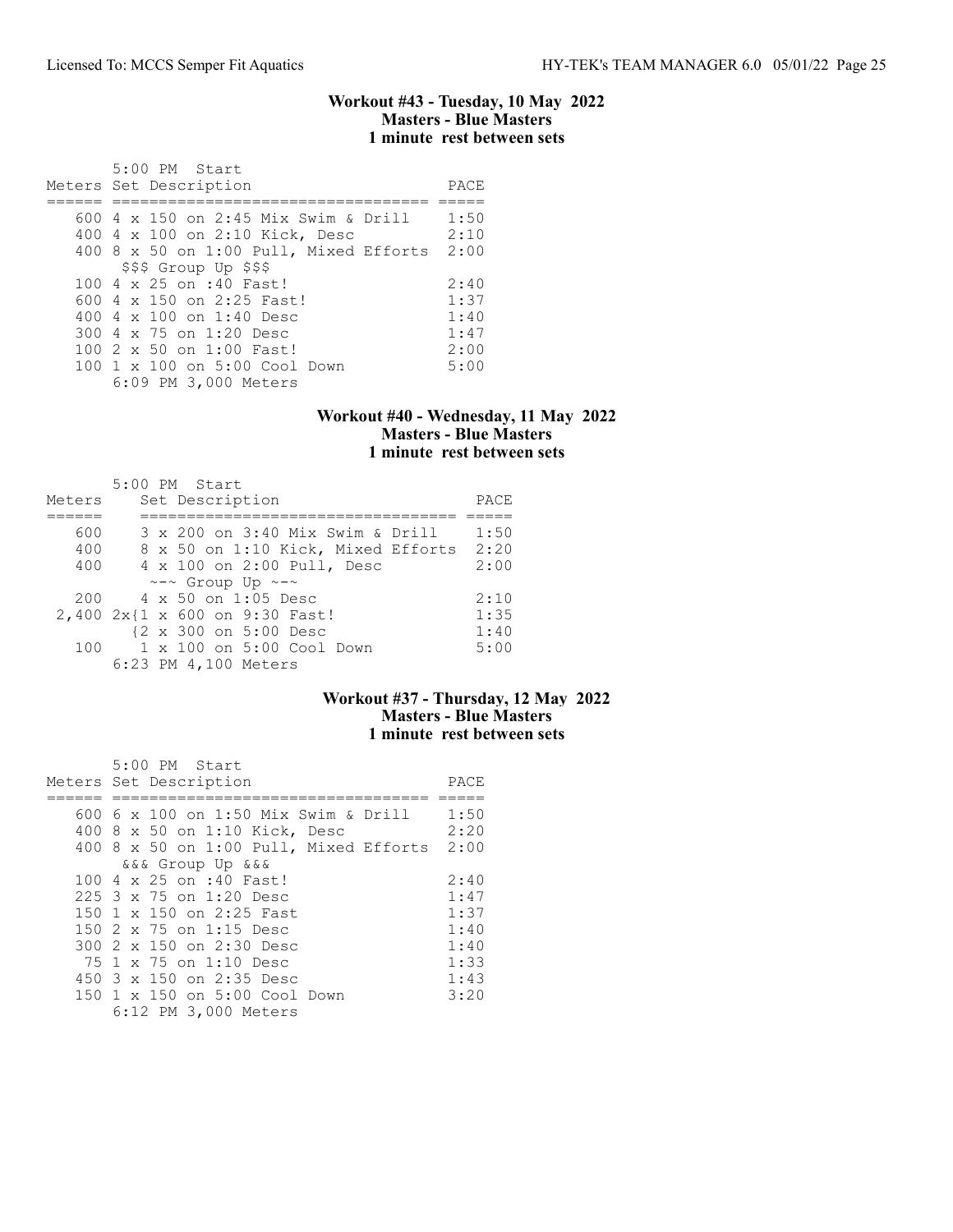## Workout #35 - Monday, 16 May 2022 Masters - Blue Masters 1 minute rest between sets

|        | 5:00 PM Start                          |      |
|--------|----------------------------------------|------|
| Meters | Set Description                        | PACE |
|        |                                        |      |
| 600    | 3 x 200 on 3:55 Drill & Swim Mix       | 1:58 |
| 400    | 8 x 50 on 1:15 Kick, Evens Faster 2:30 |      |
| 400    | 4 x 100 on 1:55 Pull, Mix Efforts 1:55 |      |
|        | "v"v" Group Up "v"v"                   |      |
|        | 1,650 3x{4 x 50 on 1:10 Fast           | 2:20 |
|        | {4 x 75 on 1:40 Fast                   | 2:13 |
|        | {1 x 50 on 1:30 EZ                     | 3:00 |
|        | 6:12 PM 3,050 Meters                   |      |

### Workout #33 - Tuesday, 17 May 2022 Masters - Blue Masters 1 minute rest between sets

| 5:00 PM Start<br>Meters Set Description | PACE |
|-----------------------------------------|------|
| 600 2 x 300 on 5:55 Drill & Swim Mix    | 1:58 |
| 400 8 x 50 on 1:15 Kick, Desc           | 2:30 |
| 400 4 x 100 on 1:55 Pull, Desc          | 1:55 |
| "v"v" Group Up "v"v"                    |      |
| 100 4 x 25 on :40 Fast                  | 2:40 |
| 400 2 x 200 on 3:40 Desc                | 1:50 |
| 400 $2 \times 200$ on $3:30$ Desc       | 1:45 |
| 400 2 x 200 on 3:20 Desc                | 1:40 |
| 200 1 x 200 on 4:00 Last one, fast one  | 2:00 |
| 100 1 x 100 on 5:00 Loosen              | 5:00 |
| 6:12 PM 3,000 Meters                    |      |

# Workout #28 - Wednesday, 18 May 2022 Masters - Blue Masters 1 minute rest between sets

| 5:00 PM Start                                    |      |
|--------------------------------------------------|------|
| Meters Set Description                           | PACE |
|                                                  |      |
| 600 4 x 150 on 2:55 Drill & Swim Mix             | 1:57 |
| 400 4 x 100 on 2:20 Kick, Neg Split              | 2:20 |
| $400$ 8 x 50 on 1:05 Pull, Evens Faster          | 2:10 |
| "v"v" Group Up "v"v"                             |      |
| $200 \text{ } 4 \text{ } \times 50$ on 1:05 Desc | 2:10 |
| 800 2 x 400 on 6:35 Neg Split                    | 1:39 |
| 400 2 x 200 on 3:35 Desc                         | 1:48 |
| 800 2 x 400 on 6:40 Neg Split                    | 1:40 |
| 400 $2 \times 200$ on $3:30$ Desc                | 1:45 |
| 100 1 x 100 on 5:00 Loosen                       | 5:00 |
| 6:32 PM 4,100 Meters                             |      |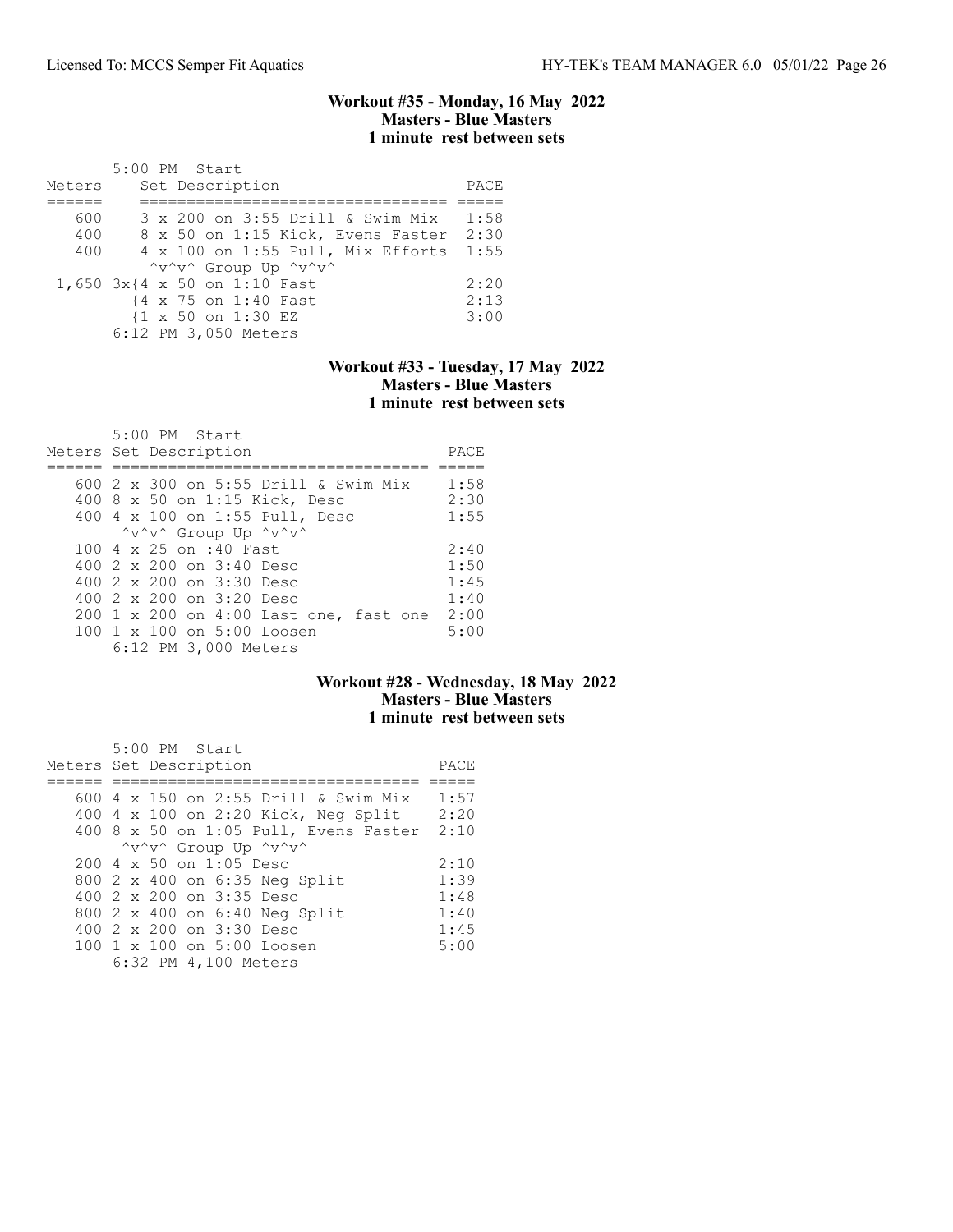## Workout #25 - Thursday, 19 May 2022 Masters - Blue Masters 1 minute rest between sets

|        | 5:00 PM Start |  |                      |                                 |                                  |      |
|--------|---------------|--|----------------------|---------------------------------|----------------------------------|------|
| Meters |               |  | Set Description      |                                 |                                  | PACE |
|        |               |  |                      |                                 |                                  |      |
| 600    |               |  |                      |                                 | 6 x 100 on 1:55 Drill & Swim Mix | 1:55 |
| 400    |               |  |                      | 4 x 100 on 2:20 Kick, Desc      |                                  | 2:20 |
| 400    |               |  |                      | 8 x 50 on 1:05 Pull, Desc       |                                  | 2:10 |
|        |               |  |                      | "v"v" Group Up "v"v"            |                                  |      |
| 100    |               |  | 4 x 25 on :40 Fast   |                                 |                                  | 2:40 |
|        |               |  |                      | 1,500 1x{3 x 100 on 1:50 Steady |                                  | 1:50 |
|        |               |  |                      | {1 x 100 on 1:40 Fast Pace      |                                  | 1:40 |
|        |               |  |                      | {3 x 100 on 1:50 Steady         |                                  | 1:50 |
|        |               |  |                      | {2 x 100 on 1:40 Fast Pace      |                                  | 1:40 |
|        |               |  |                      | {3 x 100 on 1:50 Steady         |                                  | 1:50 |
|        |               |  |                      | {3 x 100 on 1:40 Fast Pace      |                                  | 1:40 |
| 100    |               |  |                      | 1 x 100 on 5:00 Loosen          |                                  | 5:00 |
|        |               |  | 6:11 PM 3,100 Meters |                                 |                                  |      |

# Workout #335 - Monday, 23 May 2022 Masters - Blue Masters 1 minute rest between sets

|        | $5:00$ PM Start                          |      |
|--------|------------------------------------------|------|
| Meters | Set Description                          | PACE |
|        |                                          |      |
| 600    | 4 x 150 on 2:40 Mix Swim & Drill         | 1:47 |
| 400    | 8 x 50 on 1:20 Kick, Mixed Efforts       | 2:40 |
| 400    | 8 x 50 on 1:10 Pull, Desc                | 2:20 |
|        | Group Up                                 |      |
| 100    | 4 x 25 on :40 Desc                       | 2:40 |
|        | 1,400 $2x$ {6 x 50 on 1:05 desc 1-3, 4-6 | 2:10 |
|        | {1 x 100 on 1:45 fast!                   | 1:45 |
|        | {4 x 50 on 1:00 desc                     | 2:00 |
|        | {1 x 100 on 1:45 fast!!!!!!              | 1:45 |
| 100    | 1 x 100 on 5:00 Cool Down                | 5:00 |
|        | 6:13 PM 3,000 Meters                     |      |

# Workout #338 - Tuesday, 24 May 2022 Masters - Blue Masters 1 minute rest between sets

| 5:00 PM Start                                    |      |
|--------------------------------------------------|------|
| Meters Set Description                           | PACE |
|                                                  |      |
| 600 3 x 200 on 3:45 Mix Swim & Drill             | 1:52 |
| 400 4 x 100 on 2:00 Kick, Mixed Efforts          | 2:00 |
| 400 8 x 50 on 1:10 Pull, Desc                    | 2:20 |
| Group Up                                         |      |
| $200 \text{ } 4 \text{ } \times 50$ on 1:05 Desc | 2:10 |
| 600 $3 \times 200$ on $3:30$ build each          | 1:45 |
| $200.2 \times 100$ on 1:40                       | 1:40 |
| 400 2 x 200 on 3:30 steady and strong            | 1:45 |
| $200 \text{ } 4 \text{ } \times 50$ on 1:05 desc | 2:10 |
| 100 1 x 100 on 5:00 Cool Down                    | 5:00 |
| 6:15 PM 3,100 Meters                             |      |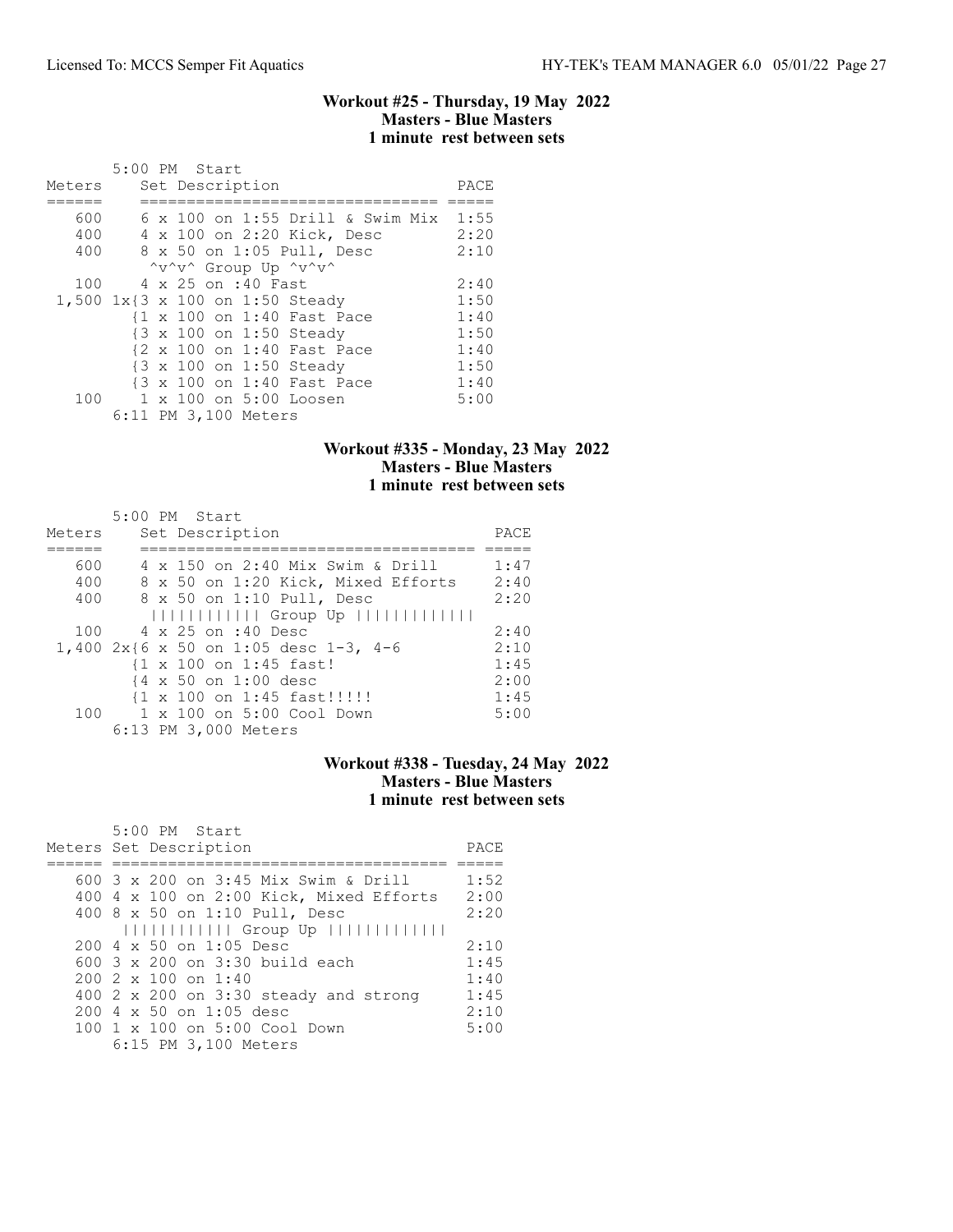### Workout #341 - Wednesday, 25 May 2022 Masters - Blue Masters 1 minute rest between sets

|        | 5:00 PM Start                                                            |      |
|--------|--------------------------------------------------------------------------|------|
| Meters | Set Description                                                          | PACE |
|        |                                                                          |      |
| 600    | 2 x 300 on 5:30 Mix Swim & Drill                                         | 1:50 |
| 400    | 8 x 50 on 1:20 Kick, Mixed Efforts                                       | 2:40 |
| 400    | 4 x 100 on 1:45 Pull, Desc                                               | 1:45 |
|        | $                           $ Group Up $                               $ |      |
| 100    | 4 x 25 on :40 fast                                                       | 2:40 |
|        | 2,400 2x{2 x 300 on 5:15                                                 | 1:45 |
|        | {3 x 100 on 1:45 desc                                                    | 1:45 |
|        | $\{2 \times 150 \text{ on } 2:30\}$                                      | 1:40 |
| 100    | 1 x 100 on 5:00 Cool Down                                                | 5:00 |
|        | 6:24 PM 4,000 Meters                                                     |      |

#### Workout #344 - Thursday, 26 May 2022 Masters - Blue Masters 1 minute rest between sets

| $5:00$ PM Start                                  |      |
|--------------------------------------------------|------|
| Meters Set Description                           | PACE |
|                                                  |      |
| 600 6 x 100 on 1:50 Mix Swim & Drill             | 1:50 |
| 400 4 x 100 on 2:00 Kick, Mixed Efforts          | 2:00 |
| 400 4 x 100 on 1:50 Pull, Desc                   | 1:50 |
| $               $ Group Up $           $         |      |
| $200 \text{ } 4 \text{ } \times 50$ on 1:05 desc | 2:10 |
| 375 5 x 75 on 1:25                               | 1:53 |
| 150 1 $\times$ 150 on 2:50 strong and steady     | 1:53 |
| 375 5 x 75 on 1:20                               | 1:47 |
| 150 $1 \times 150$ on 2:50 strong and steady     | 1:53 |
| $375$ 5 x 75 on 1:15                             | 1:40 |
| 100 1 x 100 on 5:00 Cool Down                    | 5:00 |
| 6:14 PM 3,125 Meters                             |      |

# Workout #24 - Monday, 30 May 2022 Masters - Blue Masters 1 minute rest between sets

| 5:00 PM Start                          |      |
|----------------------------------------|------|
| Meters Set Description                 | PACE |
|                                        |      |
| 600 6 x 100 on 1:50 Mix Swim & Drill   | 1:50 |
| 400 4 x 100 on 2:10 Kick, Desc         | 2:10 |
| 400 8 x 50 on 1:00 Pull, Mixed Efforts | 2:00 |
| *** Group Up ***                       |      |
| 100 4 x 25 on :40 Fast!                | 2:40 |
| 200 2 x 100 on 1:45 Fast!              | 1:45 |
| 300 3 x 100 on 1:50 Desc               | 1:50 |
| 400 4 $\times$ 100 on 1:55 Desc        | 1:55 |
| 500 5 x 100 on 2:00 Desc               | 2:00 |
| 100 1 x 100 on 5:00 Cool Down          | 5:00 |
| 6:12 PM 3,000 Meters                   |      |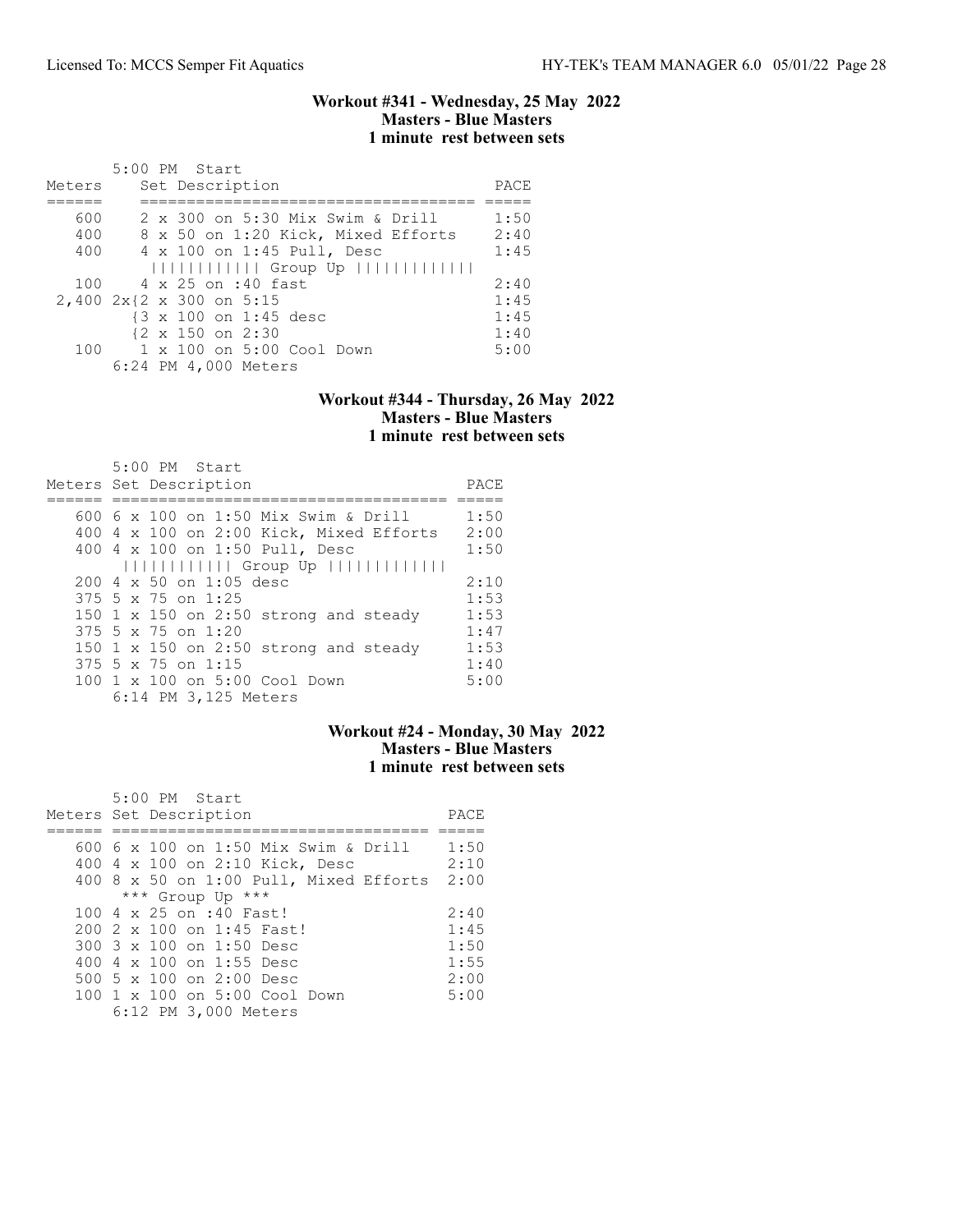## Workout #19 - Tuesday, 31 May 2022 Masters - Blue Masters 1 minute rest between sets

|        | 5:00 PM Start                           |      |
|--------|-----------------------------------------|------|
| Meters | Set Description                         | PACE |
|        |                                         |      |
| 600    | 4 x 150 on 2:45 Mix Swim & Drill        | 1:50 |
| 400    | 8 x 50 on 1:10 Kick, Mixed Efforts 2:20 |      |
| 400    | 4 x 100 on 2:00 Pull, Desc              | 2:00 |
|        | 888 Group Up 888                        |      |
| 200    | 4 x 50 on 1:05 Desc                     | 2:10 |
|        | 1,300 2x{2 x 150 on 2:30 Desc           | 1:40 |
|        | {2 x 100 on 1:50 Desc                   | 1:50 |
|        | {2 x 50 on 1:00 Desc                    | 2:00 |
|        | {2 x 25 on :35 Fast!                    | 2:20 |
| 100    | 1 x 100 on 5:00 Cool Down               | 5:00 |
|        | 6:08 PM 3,000 Meters                    |      |

# Workout #16 - Wednesday, 01 June 2022 Masters - Blue Masters 1 minute rest between sets

| Meters | $5:00$ PM Start<br>Set Description                    | PACE |
|--------|-------------------------------------------------------|------|
|        |                                                       |      |
| 600    | 3 x 200 on 3:40 Mix Swim & Drill                      | 1:50 |
| 400    | 4 x 100 on 2:10 Kick, Desc                            | 2:10 |
| 400    | 8 x 50 on 1:00 Pull, Mixed Efforts                    | 2:00 |
|        | *** Group Up ***                                      |      |
| 200    | 4 x 50 on 1:05 Desc                                   | 2:10 |
|        | 2,000 2x{1 x 500 on 8:00 Fast!                        | 1:36 |
|        | $\{2 \times 250 \text{ on } 4:10 \text{ Neg Split}\}$ | 1:40 |
| 500    | 5 x 100 on 1:45 Desc                                  | 1:45 |
| 100    | 1 x 100 on 5:00 Cool Down                             | 5:00 |
|        | 6:26 PM 4,200 Meters                                  |      |

# Workout #15 - Thursday, 02 June 2022 Masters - Blue Masters 1 minute rest between sets

| 5:00 PM Start                               |      |
|---------------------------------------------|------|
| Meters Set Description                      | PACE |
|                                             |      |
| 600 2 x 300 on 5:30 Mix Swim & Drill        | 1:50 |
| 400 8 x 50 on 1:10 Kick, Mixed Efforts 2:20 |      |
| 400 4 x 100 on 2:00 Pull, Desc              | 2:00 |
| *** Group Up ***                            |      |
| 100 4 x 25 on :40 Fast!                     | 2:40 |
| 800 $4 \times 200$ on $3:20$ Desc           | 1:40 |
| 400 4 x 100 on 1:45 Desc                    | 1:45 |
| $200 \text{ } 4 \times 50$ on $1:00$ Desc   | 2:00 |
| 100 4 x 25 on :35 Fast!                     | 2:20 |
| 100 1 x 100 on 5:00 Cool Down               | 5:00 |
| 6:13 PM 3,100 Meters                        |      |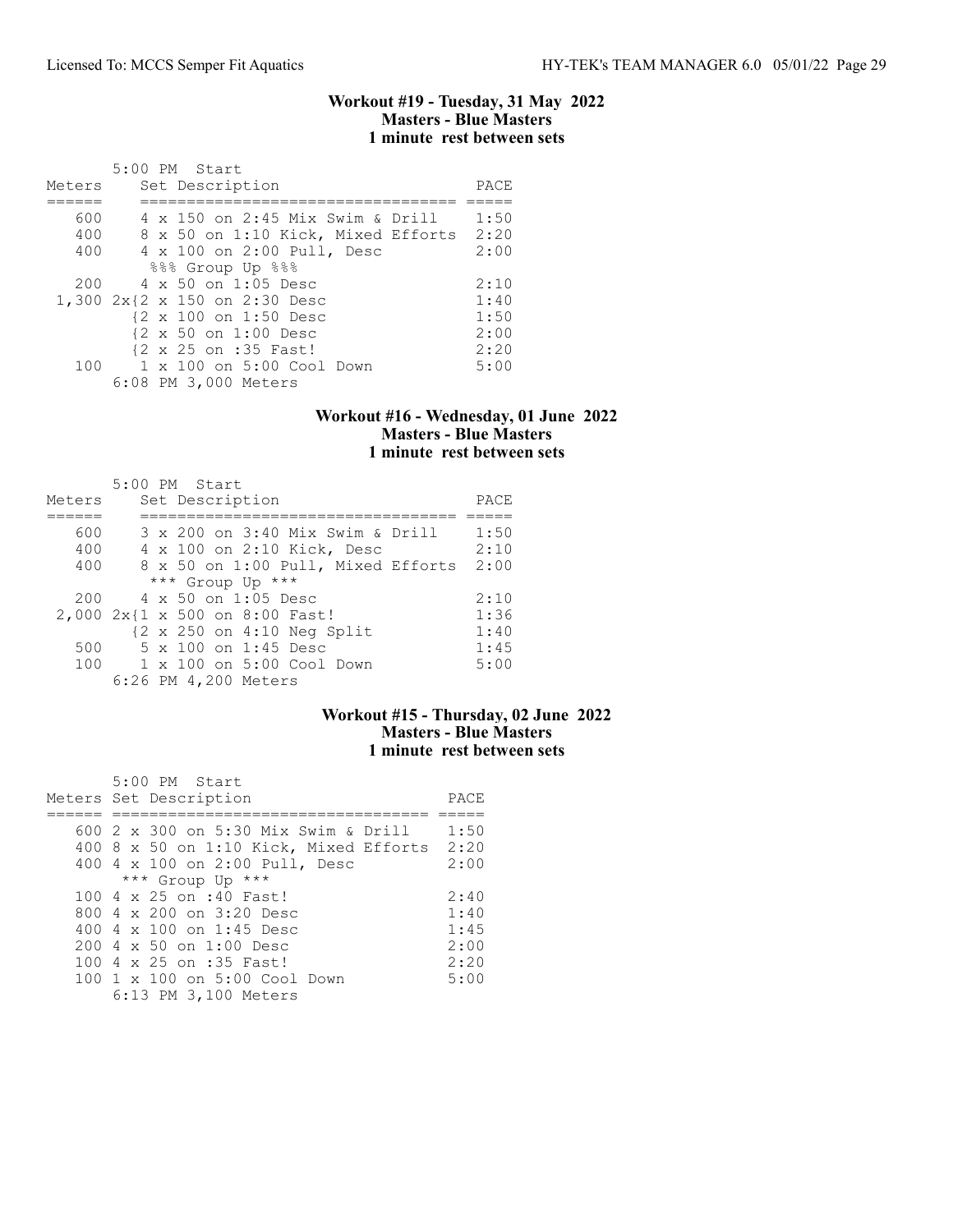### Workout #11 - Monday, 06 June 2022 Masters - Blue Masters 1 minute rest between sets

| 5:00 PM Start<br>Meters Set Description              | PACE. |
|------------------------------------------------------|-------|
| 500 1 x 500 on 9:00 Mix swim & Drill                 | 1:48  |
|                                                      |       |
| 500 1 x 500 on 9:00 Pull, mix speeds                 | 1:48  |
| $400$ 4 x 100 on 2:20 Kick, mix in a fast 25 on each | 2:20  |
| ***** Group Up ******                                |       |
| 100 4 x 25 on :40 Speedy!                            | 2:40  |
| 400 8 x 50 on 1:05 Desc 1-4, 5-8                     | 2:10  |
| 200 1 x 200 on 4:00 Loosen, Get Ready                | 2:00  |
| $6006 \times 100$ on $3:00$ Test Yourself!!          | 3:00  |
| 300 1 x 300 on 6:00 Cool down                        | 2:00  |
| 6:15 PM 3,000 Meters                                 |       |

### Workout #7 - Tuesday, 07 June 2022 Masters - Blue Masters 1 minute rest between sets

|        | 5:00 PM Start                    |      |
|--------|----------------------------------|------|
| Meters | Set Description                  | PACE |
|        |                                  |      |
| 600    | 6 x 100 on 1:55 Mix Swim & Drill | 1:55 |
| 400    | 8 x 50 on 1:20 Kick, Desc        | 2:40 |
| 400    | 8 x 50 on 1:05 Pull, Desc        | 2:10 |
|        | ***** Group Up ******            |      |
|        | 1,600 4x{4 x 50 on 1:05 Desc     | 2:10 |
|        | {1 x 200 on 3:30 FAST            | 1:45 |
| 100    | 1 x 100 on 5:00 Loosen           | 5:00 |
|        | 6:13 PM 3,100 Meters             |      |

# Workout #5 - Wednesday, 08 June 2022 Masters - Blue Masters 1 minute rest between sets

|        |  | 5:00 PM Start        |                                         |      |
|--------|--|----------------------|-----------------------------------------|------|
| Meters |  | Set Description      |                                         | PACE |
|        |  |                      |                                         |      |
| 600    |  |                      | 3 x 200 on 3:55 Mix Swim & Drill        | 1:58 |
| 400    |  |                      | 4 x 100 on 2:20 Kick, Neg Split         | 2:20 |
| 400    |  |                      | 8 x 50 on 1:05 Pull, Odds Faster        | 2:10 |
|        |  |                      | ***** Group Up ******                   |      |
| 200    |  | 4 x 50 on 1:05 Desc  |                                         | 2:10 |
|        |  |                      | $2,400$ $2x$ {1 x 400 on 6:45 Neq Split | 1:41 |
|        |  |                      | {2 x 200 on 3:30 Desc                   | 1:45 |
|        |  |                      | {4 x 100 on 1:45 Desc                   | 1:45 |
| 100    |  |                      | 1 x 100 on 5:00 Loosen                  | 5:00 |
|        |  | 6:28 PM 4,100 Meters |                                         |      |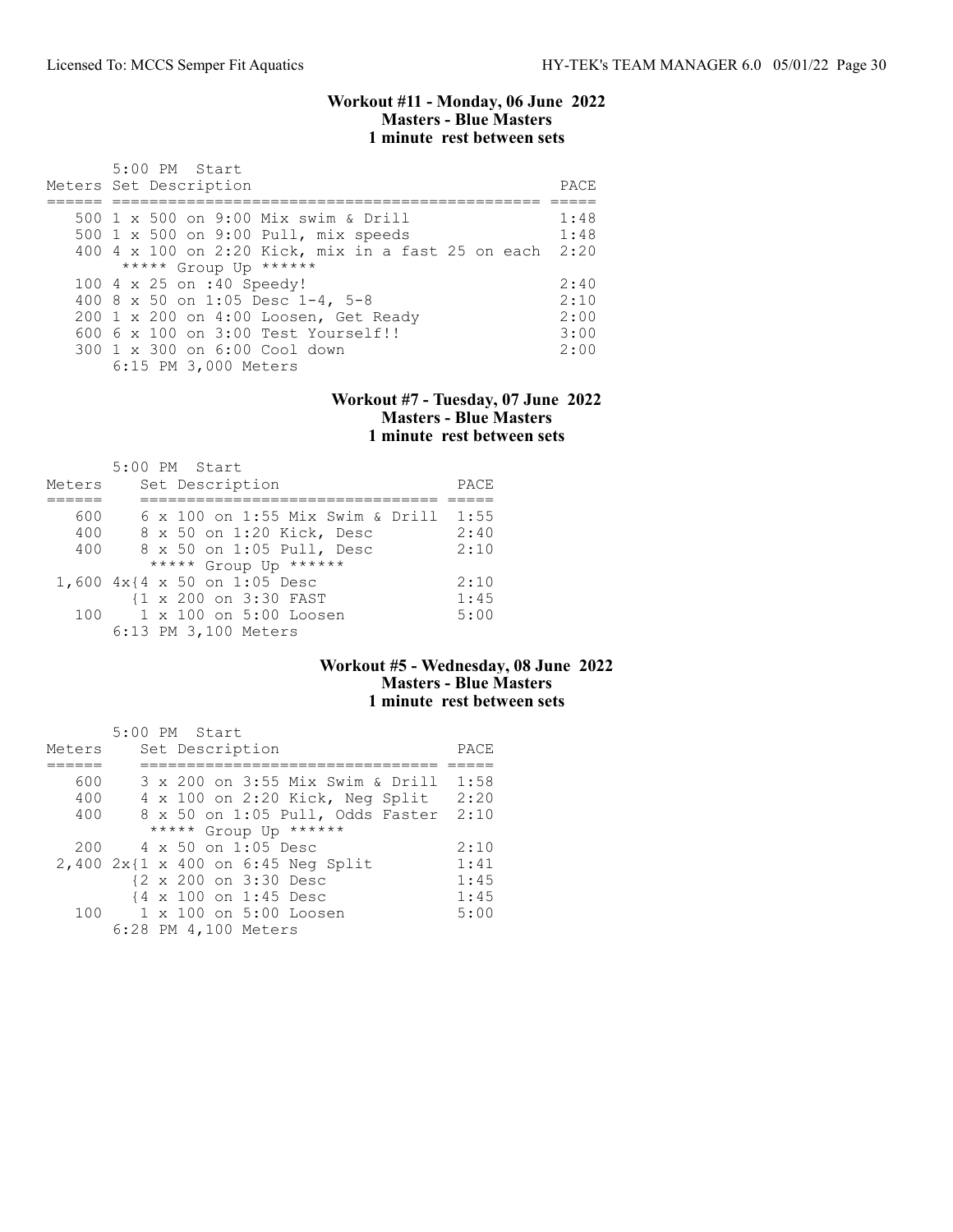### Workout #1 - Thursday, 09 June 2022 Masters - Blue Masters 1 minute rest between sets

| 5:00 PM Start<br>Meters Set Description          | PACE |
|--------------------------------------------------|------|
|                                                  |      |
| 600 4 x 150 on 2:55 Mix Swim & Drill             | 1:57 |
| 400 8 x 50 on 1:20 Kick, Evens Faster            | 2:40 |
| 400 4 x 100 on 1:55 Pull, Build                  | 1:55 |
| ***** Group Up ******                            |      |
| $200 \text{ } 4 \text{ } \times 50$ on 1:05 Desc | 2:10 |
| 300 3 x 100 on 1:55 Desc                         | 1:55 |
| 300 3 x 100 on 1:50 Desc                         | 1:50 |
| 300 3 x 100 on 1:45 Desc                         | 1:45 |
| 300 3 x 100 on 1:40 Desc                         | 1:40 |
| 50 1 x 50 on 1:15 EZ                             | 2:30 |
| 100 1 x 100 on 3:00 BEST EFFORT                  | 3:00 |
| 100 1 x 100 on 5:00 Loosen                       | 5:00 |
| 6:19 PM 3,050 Meters                             |      |

# Workout #365 - Monday, 13 June 2022 Masters - Blue Masters 1 minute rest between sets

| Meters | 5:00 PM Start<br>Set Description                               | PACE |
|--------|----------------------------------------------------------------|------|
| 600    | $2 \times 300$ on 5:30 Swim \ Drill Mix                        | 1:50 |
| 400    | 4 x 100 on 2:00 Kick, Mix Efforts 2:00                         |      |
| 400    | 4 x 100 on 1:50 Pull, Desc                                     | 1:50 |
|        | $: : : : : :$ Group Up $: : : : : :$                           |      |
| 200    | 4 x 50 on 1:05 desc                                            | 2:10 |
|        | $1,400$ $4x$ { $4 \times 25$ on :35 desc to best effort        | 2:20 |
|        | {2 x 50 on 1:05 fast!!!!!!                                     | 2:10 |
|        | $\{4 \times 25 \text{ on } : 35 \text{ desc to best effort}\}$ | 2:20 |
|        | $\{1 \times 50 \text{ on } 1:15 \text{ loosen}\}$              | 2:30 |
| 100    | 1 x 100 on 5:00 Loosen                                         | 5:00 |
|        | 6:15 PM 3,100 Meters                                           |      |

# Workout #368 - Tuesday, 14 June 2022 Masters - Blue Masters 1 minute rest between sets

| 5:00 PM Start<br>Meters Set Description               | PACE |
|-------------------------------------------------------|------|
|                                                       |      |
| 600 4 x 150 on 2:45 Swim \ Drill Mix                  | 1:50 |
| 400 4 x 100 on 2:15 Kick, Mix Efforts                 | 2:15 |
| 400 8 x 50 on 1:10 Pull, Desc                         | 2:20 |
| $: : : : : :$ Group Up $: : : : : :$                  |      |
| 100 4 x 25 on :40 fast!!!!!!                          | 2:40 |
| 450 $3 \times 150$ on 2:40 desc                       | 1:47 |
| $150.3 \times 50$ on $1:00$ fast                      | 2:00 |
| 450 $3 \times 150$ on 2:35 desc                       | 1:43 |
| $150.3 \times 50$ on $1:00$ fast                      | 2:00 |
| 450 $3 \times 150$ on 2:30 desc                       | 1:40 |
| 100 1 x 100 on 5:00 Cool Down<br>6:17 PM 3,250 Meters | 5:00 |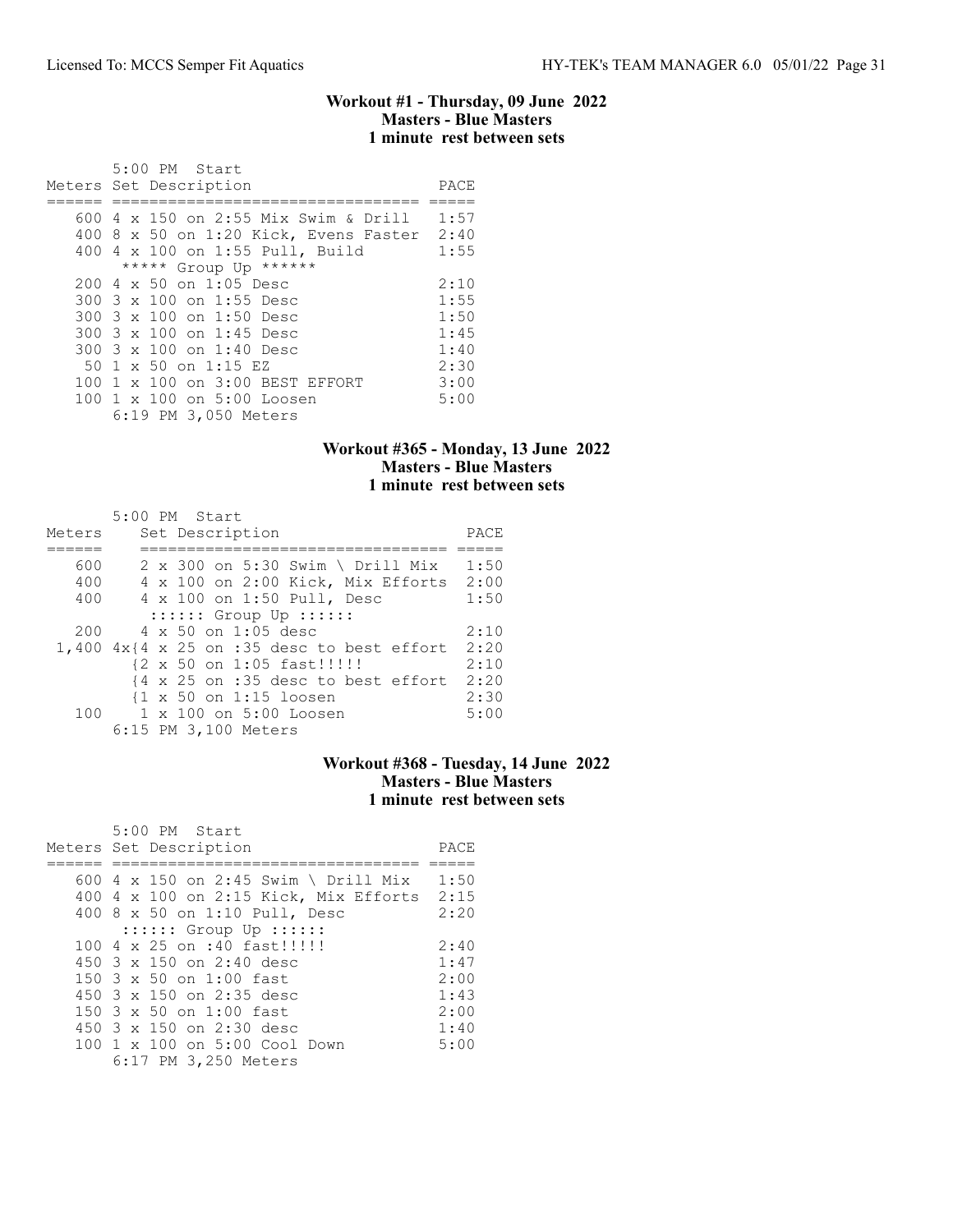#### Workout #371 - Wednesday, 15 June 2022 Masters - Blue Masters 1 minute rest between sets

|        | $5:00$ PM Start                             |      |
|--------|---------------------------------------------|------|
| Meters | Set Description                             | PACE |
|        |                                             |      |
| 600    | $3 \times 200$ on $3:45$ Swim \ Drill Mix   | 1:52 |
| 400    | 8 x 50 on 1:15 Kick, Mix Efforts            | 2:30 |
| 400    | 4 x 100 on 1:50 Pull, Desc                  | 1:50 |
|        | $::::::$ Group Up $::::::$                  |      |
| 200    | 4 x 50 on 1:05 desc                         | 2:10 |
|        | 2,400 2x{1 x 300 on 5:15 build              | 1:45 |
|        | $\{1 \times 600$ on 10:30 strong and steady | 1:45 |
|        | $\{1 \times 300 \text{ on } 5:00\}$         | 1:40 |
| 100    | 1 x 100 on 5:00 Cool Down                   | 5:00 |
|        | 6:27 PM 4,100 Meters                        |      |

#### Workout #374 - Thursday, 16 June 2022 Masters - Blue Masters 1 minute rest between sets

| 5:00 PM Start<br>Meters Set Description          | PACE |
|--------------------------------------------------|------|
| 600 6 x 100 on 1:50 Swim \ Drill Mix             | 1:50 |
| 400 8 x 50 on 1:15 Kick, Mix Efforts 2:30        |      |
| 400 8 x 50 on 1:10 Pull, Desc                    | 2:20 |
| $: : : : : :$ Group Up $: : : : : :$             |      |
| $200 \text{ } 4 \text{ } \times 50$ on 1:05 desc | 2:10 |
| $375$ 5 x 75 on 1:15                             | 1:40 |
| 300 2 x 150 on 2:30 build each                   | 1:40 |
| 375 5 x 75 on 1:15 desc                          | 1:40 |
| 300 2 x 150 on 2:30 build each                   | 1:40 |
| 100 1 x 100 on 5:00 Cool Down                    | 5:00 |
| 6:13 PM 3,050 Meters                             |      |

# Workout #300 - Monday, 20 June 2022 Masters - Blue Masters 1 minute rest between sets

| 5:00 PM Start<br>Meters Set Description  | PACE |
|------------------------------------------|------|
| 600 3 x 200 on 3:40 Mix Swim & Drill     | 1:50 |
| $400$ 8 x 50 on 1:10 Kick, Mixed Efforts | 2:20 |
| 400 4 x 100 on 2:00 Pull, Desc           | 2:00 |
| $\#$ ## Group Up $\#$ ##                 |      |
| 100 4 x 25 on :40 Fast!                  | 2:40 |
| 300 6 x 50 on 1:05 Fast!                 | 2:10 |
| 600 8 x 75 on 1:40 Fast!                 | 2:13 |
| 100 1 x 100 on 3:00 Easy                 | 3:00 |
| 300 6 x 50 on 1:10 Fast!                 | 2:20 |
| 100 4 x 25 on :40 Fast!                  | 2:40 |
| 100 1 x 100 on 5:00 Cool Down            | 5:00 |
| 6:20 PM 3,000 Meters                     |      |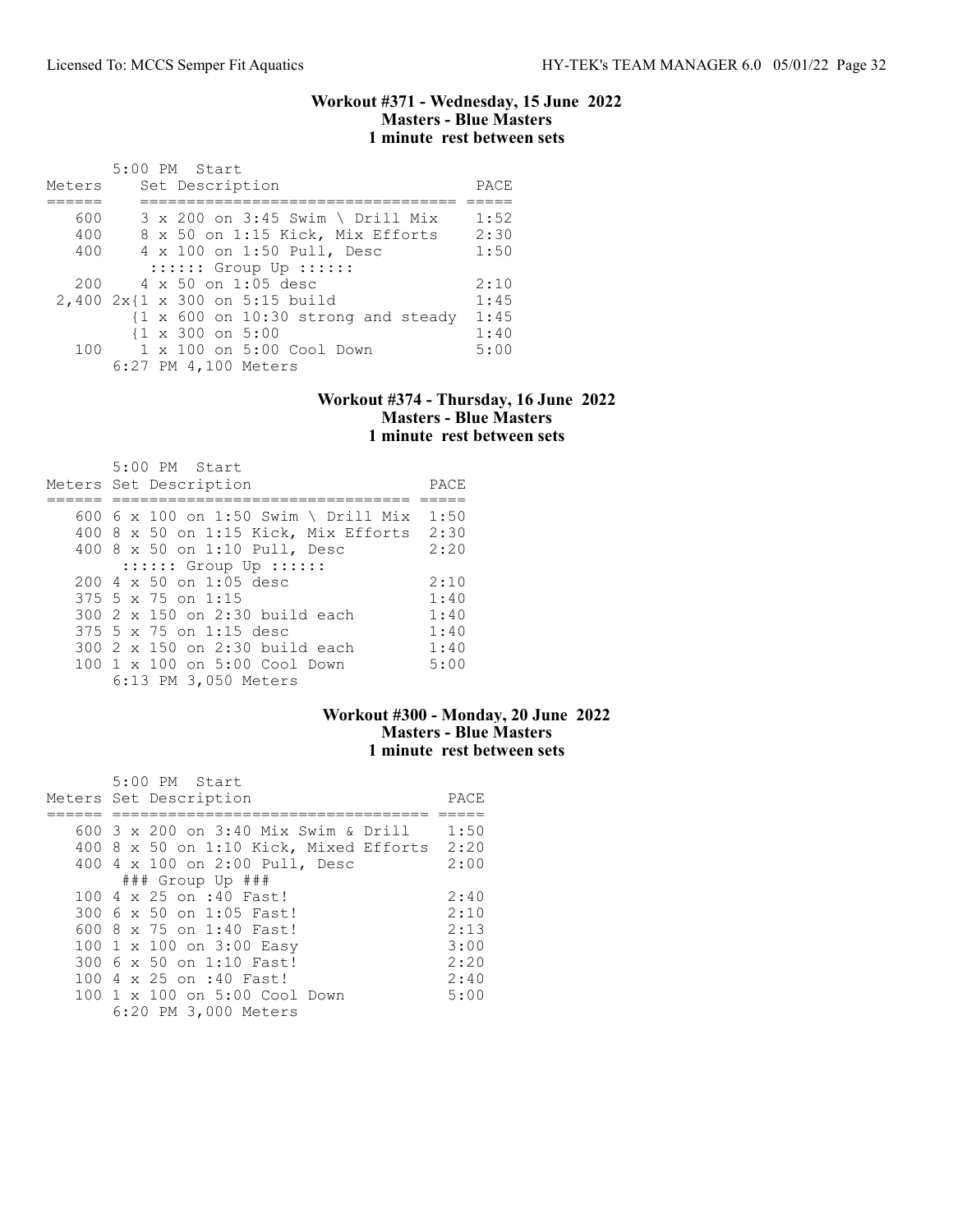## Workout #303 - Tuesday, 21 June 2022 Masters - Blue Masters 1 minute rest between sets

| Meters | 5:00 PM Start<br>Set Description                      | PACE |
|--------|-------------------------------------------------------|------|
|        |                                                       |      |
| 600    | 2 x 300 on 5:30 Mix Swim & Drill                      | 1:50 |
| 400    | 8 x 50 on 1:10 Kick, Mixed Efforts                    | 2:20 |
| 400    | 4 x 100 on 2:00 Pull, Desc                            | 2:00 |
|        | v^v Group Up ^v^                                      |      |
| 200    | 4 x 50 on 1:05 Desc                                   | 2:10 |
|        | $1,500$ $3x$ {2 x 100 on 1:40 Neq Split               | 1:40 |
|        | $\{1 \times 200 \text{ on } 3:20 \text{ Neg Split}\}$ | 1:40 |
|        | {1 x 100 on 2:30 1&2 Lengthen, 3 Cool Down            | 2:30 |
|        | 6:06 PM 3,100 Meters                                  |      |

# Workout #310 - Wednesday, 22 June 2022 Masters - Blue Masters 1 minute rest between sets

| $5:00$ PM Start<br>Meters Set Description        | PACE |
|--------------------------------------------------|------|
|                                                  |      |
| 600 4 x 150 on 2:45 Mix Swim & Drill             | 1:50 |
| 400 4 x 100 on 2:20 Kick, Desc                   | 2:20 |
| 400 8 x 50 on 1:00 Pull, Mixed Efforts           | 2:00 |
| ### Group Up ###                                 |      |
| $200 \text{ } 4 \text{ } \times 50$ on 1:05 Desc | 2:10 |
| 400 1 x 400 on 6:30 Fast and Steady              | 1:38 |
| 800 4 x 200 on 3:30 Desc                         | 1:45 |
| 800 2 x 400 on 6:40 Neg Split                    | 1:40 |
| 400 2 x 200 on 3:20 Neg Split                    | 1:40 |
| 100 1 x 100 on 5:00 Cool Down                    | 5:00 |
| 6:29 PM 4,100 Meters                             |      |

# Workout #318 - Thursday, 23 June 2022 Masters - Blue Masters 1 minute rest between sets

| Meters | 5:00 PM Start<br>Set Description                      | PACE |
|--------|-------------------------------------------------------|------|
|        |                                                       |      |
| 600    | 6 x 100 on 1:50 Mix Swim & Drill                      | 1:50 |
| 400    | 4 x 100 on 2:20 Kick, Desc                            | 2:20 |
| 400    | 8 x 50 on 1:00 Pull, Mixed Efforts                    | 2:00 |
|        | *** Group Up ***                                      |      |
| 100    | 4 x 25 on :40 Fast!                                   | 2:40 |
|        | 1,400 2x{4 x 100 on 1:40 Desc                         | 1:40 |
|        | $\{2 \times 100 \text{ on } 1:45 \text{ Neg Split}\}$ | 1:45 |
|        | $\{1 \times 100 \text{ on } 2:30 \text{ Lengthen}\}$  | 2:30 |
| 100    | 1 x 100 on 5:00 Cool Down                             | 5:00 |
|        | 6:08 PM 3,000 Meters                                  |      |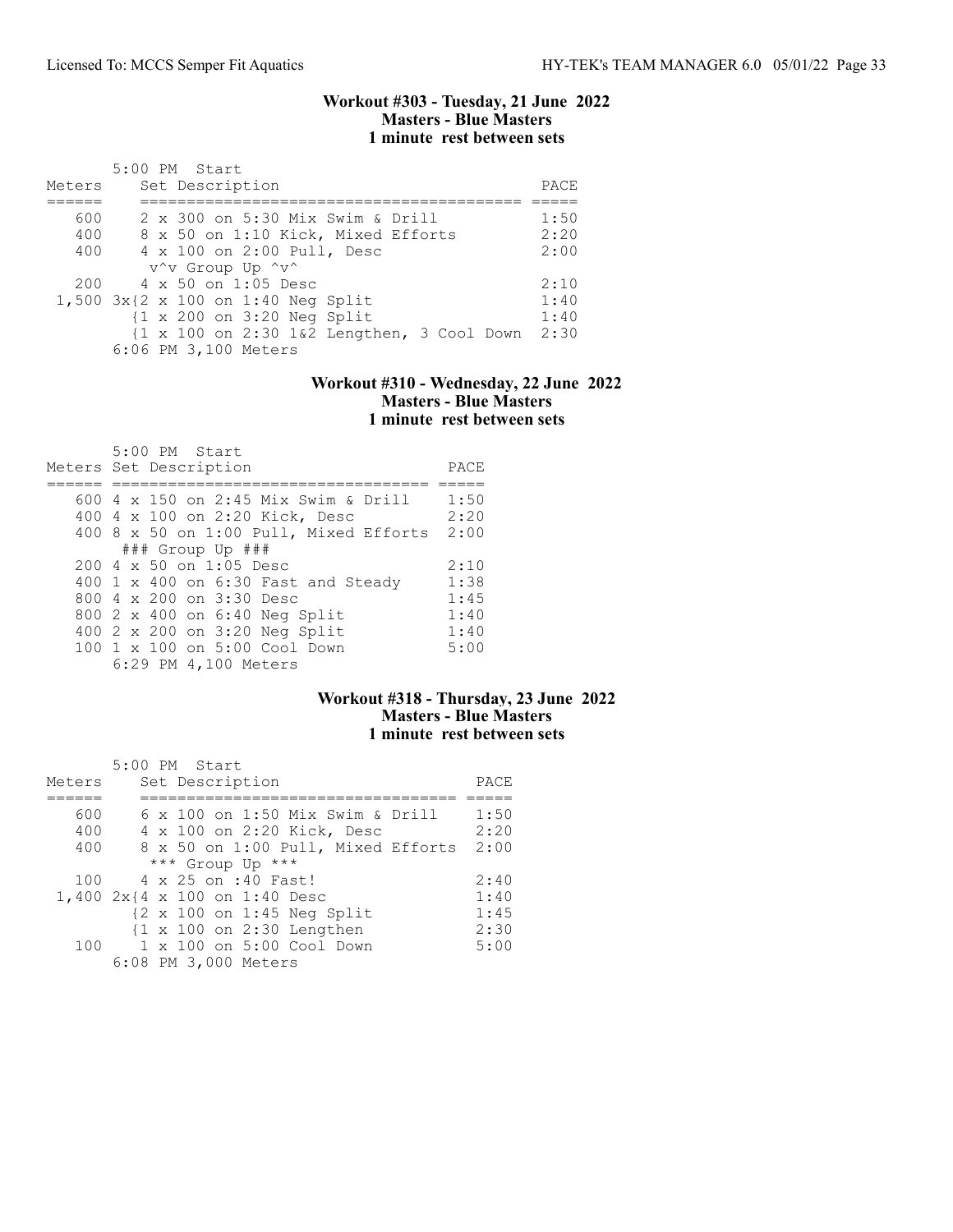## Workout #349 - Monday, 27 June 2022 Masters - Blue Masters 1 minute rest between sets

|        | 5:00 PM Start                                 |      |
|--------|-----------------------------------------------|------|
| Meters | Set Description                               | PACE |
|        |                                               |      |
| 600    | 4 x 150 on 2:55 Swim \ Drill Mix 1:57         |      |
| 400    | 8 x 50 on 1:15 Kick, Desc                     | 2:30 |
| 400    | 8 x 50 on 1:05 Pull Desc                      | 2:10 |
|        | $\{\} \{\} \{ \} \{ \}$ Group Up $\{\} \{ \}$ |      |
|        | 1,600 2x{6 x 50 on 1:00 Desc                  | 2:00 |
|        | {4 x 75 on 1:25 Desc                          | 1:53 |
|        | {2 x 100 on 1:50 Desc                         | 1:50 |
|        | 100 1 x 100 on 5:00 Loosen                    | 5:00 |
|        | 6:11 PM 3,100 Meters                          |      |

### Workout #352 - Tuesday, 28 June 2022 Masters - Blue Masters 1 minute rest between sets

| 5:00 PM Start                                 |      |
|-----------------------------------------------|------|
| Meters Set Description                        | PACE |
|                                               |      |
| 600 3 x 200 on 3:55 Swim \ Drill Mix          | 1:58 |
| 400 4 x 100 on 2:15 Kick, Neg Split           | 2:15 |
| $400.8 \times 50$ on $1:05$ Pull Odds Faster  | 2:10 |
| $\{\} \{\} \{ \} \{ \}$ Group Up $\{\} \{ \}$ |      |
| $200 \, 4 \times 50$ on 1:05 Fast             | 2:10 |
| 200 2 x 100 on 1:35 Fast                      | 1:35 |
| 400 4 x 100 on 1:45 Desc                      | 1:45 |
| 200 2 x 100 on 1:35 Fast                      | 1:35 |
| 400 4 x 100 on 1:55 Desc                      | 1:55 |
| 200 2 x 100 on 1:35 Fast                      | 1:35 |
| 100 1 x 100 on 5:00 Loosen                    | 5:00 |
| 6:16 PM 3,100 Meters                          |      |

# Workout #355 - Wednesday, 29 June 2022 Masters - Blue Masters 1 minute rest between sets

|        | 5:00 PM Start                                         |      |
|--------|-------------------------------------------------------|------|
| Meters | Set Description                                       | PACE |
|        |                                                       |      |
| 600    | 2 x 300 on 5:55 Swim \ Drill Mix                      | 1:58 |
| 400    | 8 x 50 on 1:15 Kick, Odds Faster                      | 2:30 |
| 400    | 4 x 100 on 1:55 Pull, Build                           | 1:55 |
|        | $\{\} \{\} \} \{ \}$                                  |      |
| 100    | 4 x 25 on :40 Fast                                    | 2:40 |
|        | 2,400 2x{6 x 50 on 1:05 Desc 1-3, 4-6                 | 2:10 |
|        | $\{1 \times 300 \text{ on } 5:20 \text{ Neg Split}\}$ | 1:47 |
|        | $\{1 \times 300 \text{ on } 5:05 \text{ Neg Split}\}$ | 1:42 |
|        | $\{1 \times 300 \text{ on } 4:50 \text{ Neg Split}\}$ | 1:37 |
| 100    | 1 x 100 on 5:00 Loosen                                | 5:00 |
|        | 6:27 PM 4,000 Meters                                  |      |